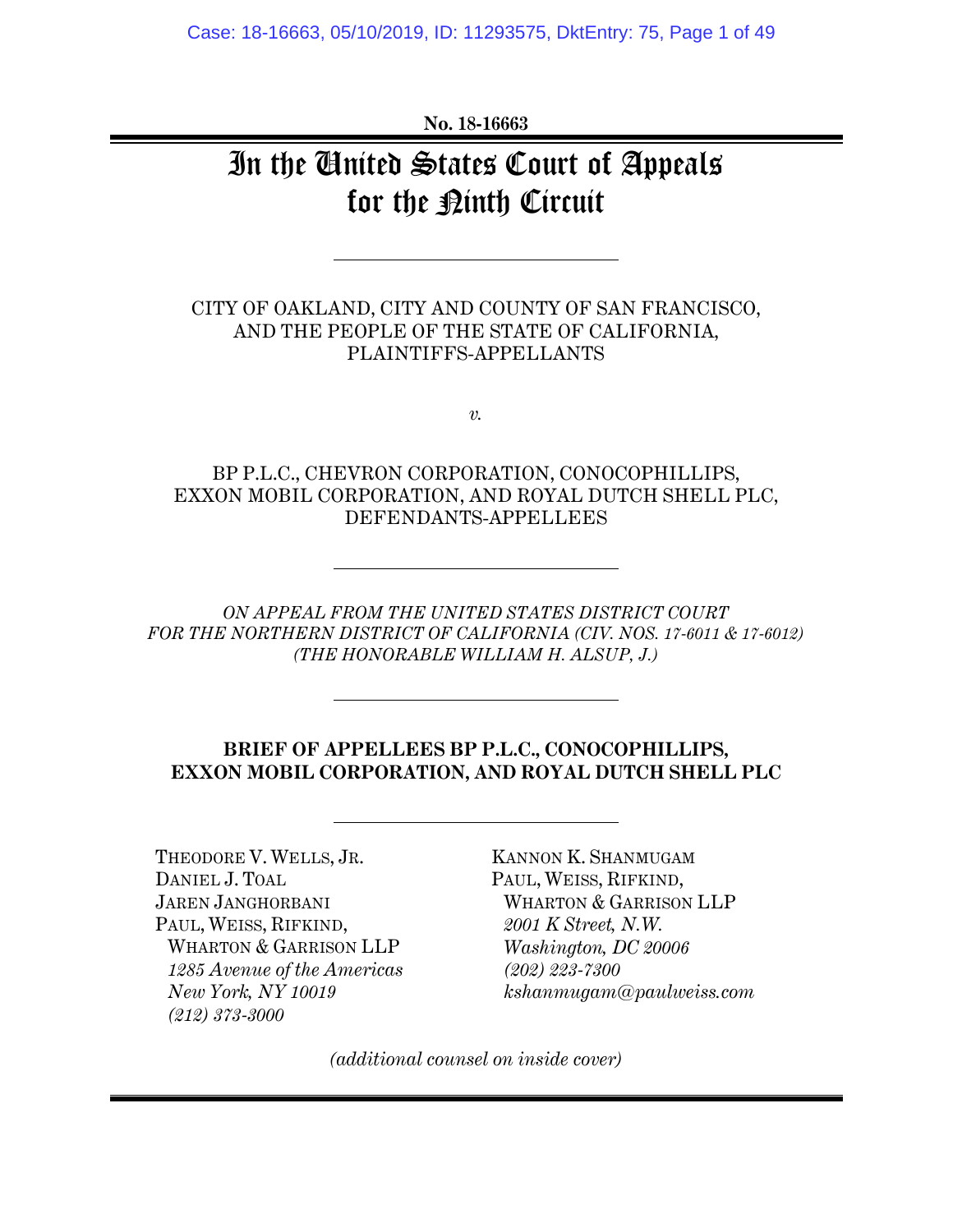#### Case: 18-16663, 05/10/2019, ID: 11293575, DktEntry: 75, Page 2 of 49

### JONATHAN W. HUGHES ARNOLD & PORTER KAYE SCHOLER LLP *Three Embarcadero Center, 10th Floor San Francisco, CA 94111 (415) 471-3100 jonathan.hughes@arnoldporter.com*

MATTHEW T. HEARTNEY JOHN D. LOMBARDO ARNOLD & PORTER KAYE SCHOLER LLP *777 South Figueroa Street, 44th Floor Los Angeles, CA 90017 (213) 243-4000 matthew.heartney@arnoldporter.com*

JAMESON R. JONES SEAN C. GRIMSLEY BARTLIT BECK HERMAN PALENCHAR & SCOTT LLP *1801 Wewatta Street, Suite 1200 Denver, CO 80202 (303) 592-3100 jameson.jones@bartlit-beck.com* 

TRACIE J. RENFROE CAROL M. WOOD KING & SPALDING LLP *1100 Louisiana Street, Suite 4000 Houston, TX 77002 (713) 751-3200 trenfroe@kslaw.com* 

M. RANDALL OPPENHEIMER DAWN SESTITO O'MELVENY & MYERS LLP *400 South Hope Street Los Angeles, CA 90071 (213) 430-6000 roppenheimer@omm.com* 

DANIEL B. LEVIN MUNGER, TOLLES & OLSON LLP *350 South Grand Avenue, 50th Floor Los Angeles, CA 90071 (213) 683-9100 daniel.levin@mto.com*

JEROME C. ROTH ELIZABETH A. KIM MUNGER, TOLLES & OLSON LLP *560 Mission Street, 27th Floor San Francisco, CA 94105 (415) 512-4000 jerome.roth@mto.com* 

DAVID C. FREDERICK BRENDAN J. CRIMMINS KELLOGG, HANSEN, TODD, FIGEL & FREDERICK, P.L.L.C. *1615 M Street, N.W., Suite 400 Washington, DC 20036 (202) 326-7900 dfrederick@kellogghansen.com*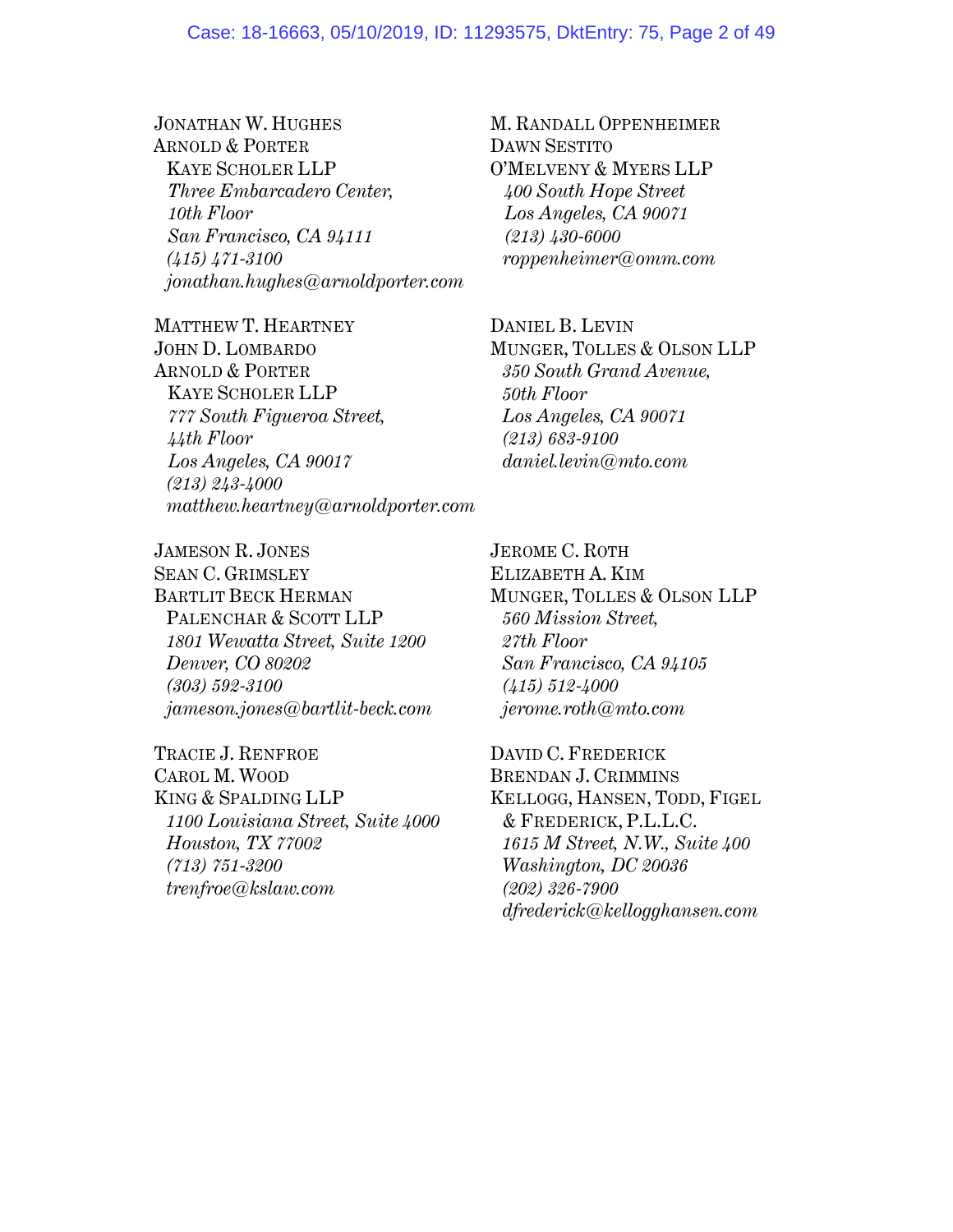## **CORPORATE DISCLOSURE STATEMENT**

Appellee BP p.l.c. has no parent corporation, and no publicly held corporation owns 10% or more of its stock.

Appellee ConocoPhillips has no parent corporation, and no publicly held corporation owns 10% or more of its stock.

Appellee Exxon Mobil Corporation has no parent corporation, and no publicly held corporation owns 10% or more of its stock.

Appellee Royal Dutch Shell plc has no parent corporation, and no publicly held corporation owns 10% or more of its stock.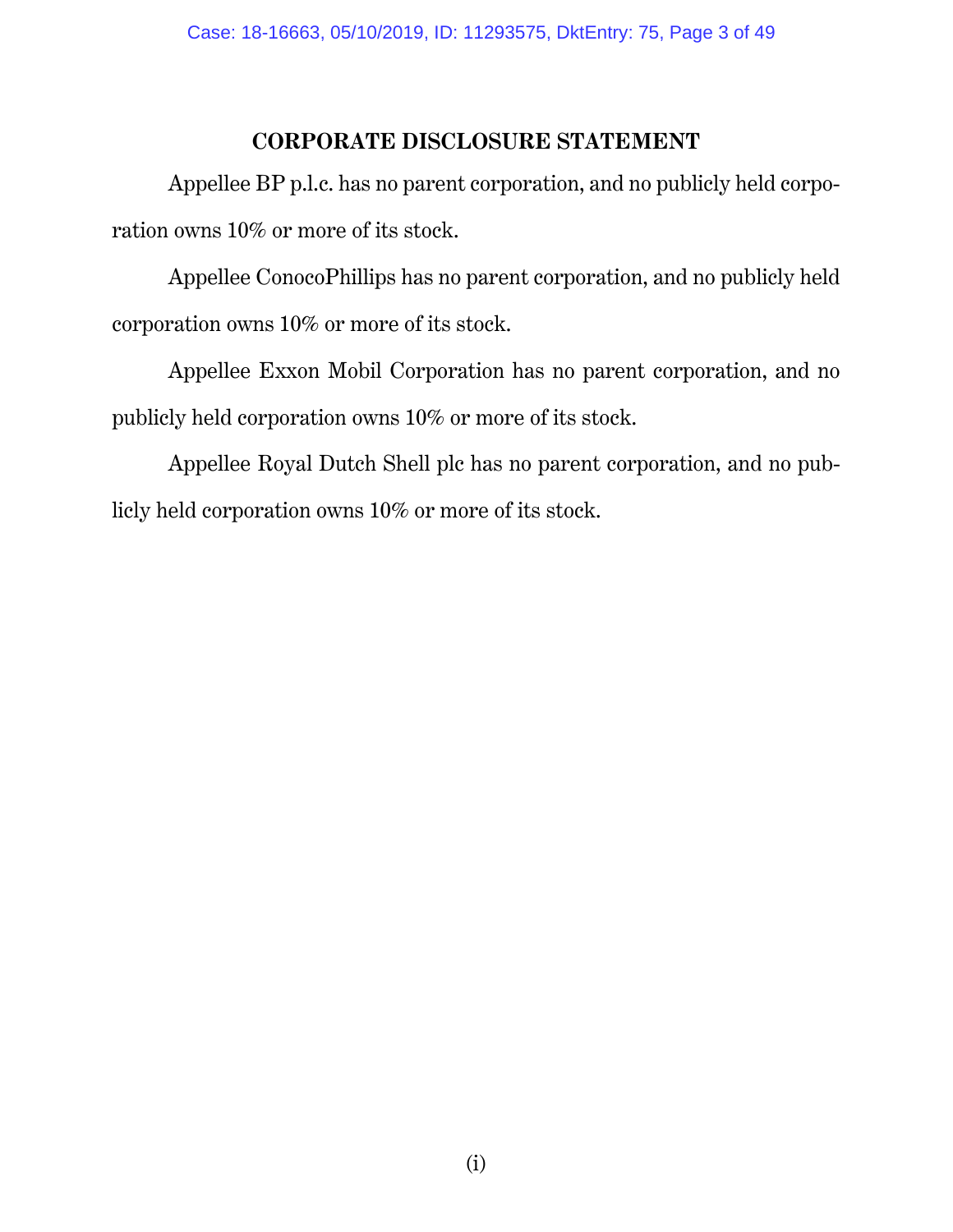# **TABLE OF CONTENTS**

# Page

| A.        |                                                                                                                      |                |                                                                                            |     |  |  |
|-----------|----------------------------------------------------------------------------------------------------------------------|----------------|--------------------------------------------------------------------------------------------|-----|--|--|
| Β.        |                                                                                                                      |                |                                                                                            |     |  |  |
|           |                                                                                                                      |                |                                                                                            |     |  |  |
|           |                                                                                                                      |                |                                                                                            |     |  |  |
|           |                                                                                                                      |                | The district court correctly dismissed the complaints for lack of                          |     |  |  |
| A.        |                                                                                                                      |                | The cities' claims do not arise out of or relate to                                        |     |  |  |
|           | 1.                                                                                                                   |                | Defendants' California-related conduct was not a but-                                      |     |  |  |
|           | 2.                                                                                                                   |                |                                                                                            |     |  |  |
|           |                                                                                                                      | a.             | The cities' doctrinal argument is either incorrect                                         |     |  |  |
|           |                                                                                                                      | $\mathbf{b}$ . | The district court appropriately focused on<br>defendants' California-related activities19 |     |  |  |
|           |                                                                                                                      | c.             | The district court properly applied the but-for                                            | .26 |  |  |
| Β.        |                                                                                                                      |                | Exercising specific jurisdiction over defendants would be                                  |     |  |  |
| $\rm C$ . | BP and Royal Dutch Shell are not subject to specific<br>jurisdiction under Federal Rule of Civil Procedure 4(k)(2)34 |                |                                                                                            |     |  |  |
|           |                                                                                                                      |                |                                                                                            | .36 |  |  |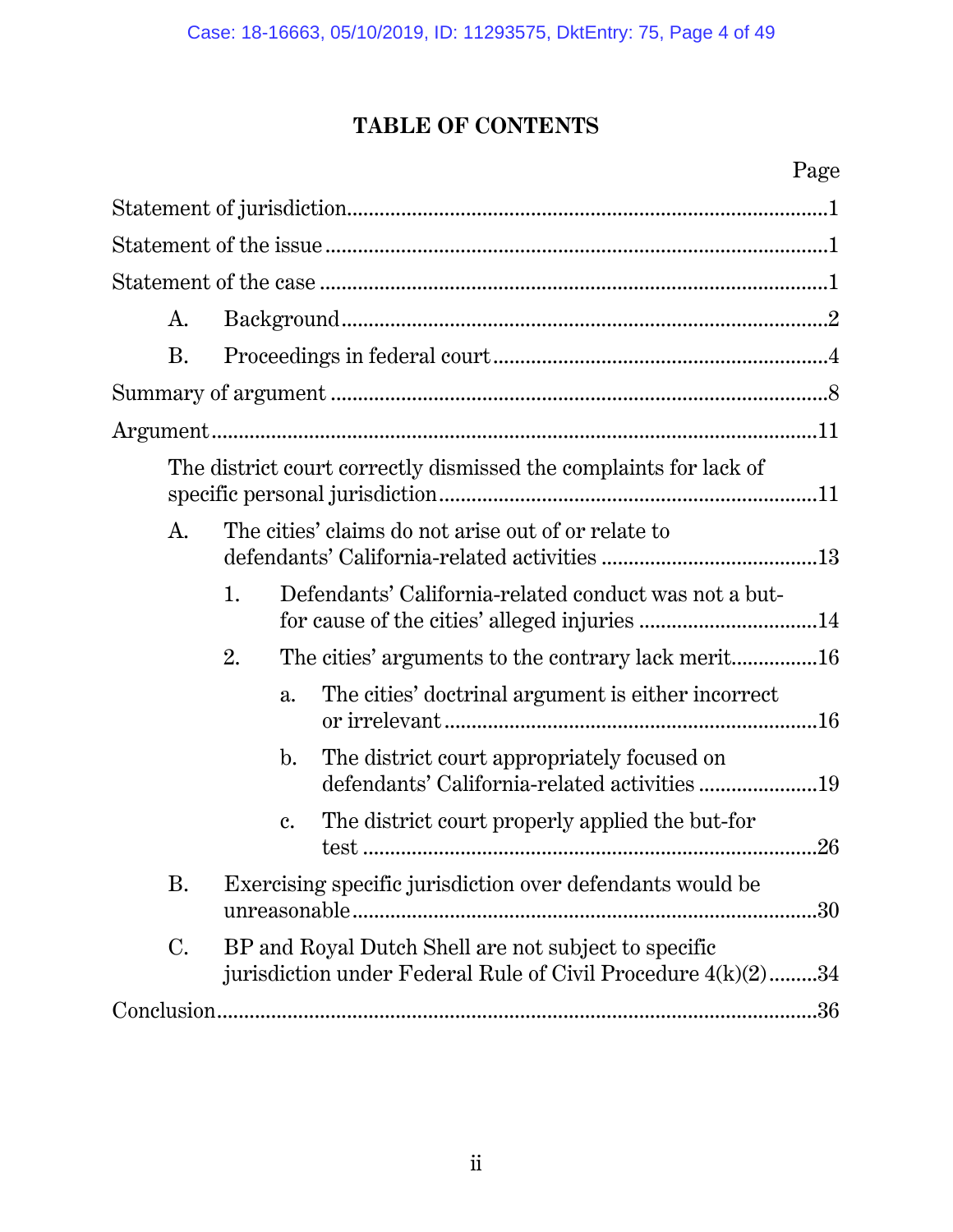# **TABLE OF AUTHORITIES**

Page

# **CASES**

| AT&T Co. v. Compagnie Bruxelles Lambert,                   |    |
|------------------------------------------------------------|----|
| Axiom Foods, Inc. v. Acerchem International, Inc.,         |    |
| Beydoun v. Wataniya Restaurants Holding, Q.S.C.,           |    |
| <i>Bristol-Myers Squibb Co. v. Superior Court,</i>         |    |
| Burger King Corp. v. Rudzewicz, 471 U.S. 462 (1985)12, 24  |    |
|                                                            |    |
|                                                            |    |
| Central States Pension Fund v. Reimer Express World Corp., |    |
| Columbia Pictures Television v. Krypton Broadcasting,      |    |
| Community House, Inc. v. City of Boise,                    |    |
|                                                            |    |
| Direct Technologies, LLC v. Electronic Arts, Inc.,         |    |
| Doe v. American National Red Cross,                        |    |
| Freestream Aircraft (Bermuda) Ltd. v. Aero Law Group,      | 32 |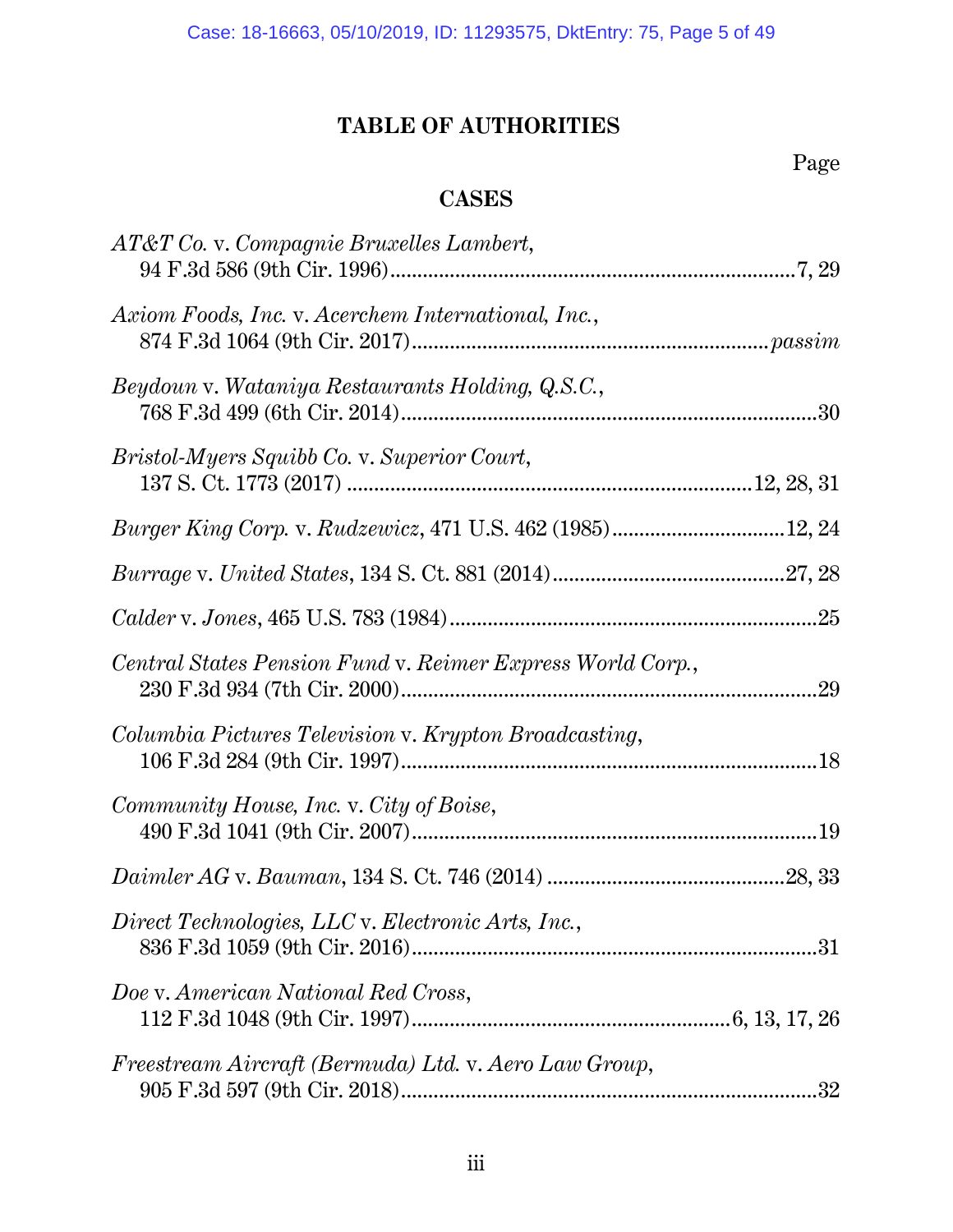# Page

# Cases—continued:

| <i>Garcia-Moreno v. Sessions, 718 Fed. Appx. 531 (9th Cir. 2018) 17</i>   |
|---------------------------------------------------------------------------|
| GCIU-Employer Retirement Fund v. Coleridge Fine Arts,                     |
| Glencore Grain Rotterdam B.V. v. Shivnath Rai Harnarain Co.,              |
| Goodyear Dunlop Tires Operations, S.A. v. Brown,                          |
| Haisten v. Grass Valley Medical Reimbursement Fund, Ltd.,                 |
| Holland America Line Inc. v. Wartsila North America, Inc.,                |
|                                                                           |
|                                                                           |
| Mavrix Photo, Inc. v. Brand Technologies, Inc.,                           |
|                                                                           |
|                                                                           |
| <i>Nowak v. Tak How Investments, Ltd.</i> , 94 F.3d 708 (1st Cir. 1996)30 |
| O'Connor v. Sandy Lane Hotel Co., 496 F.3d 312 (3d Cir. 2007)30           |
| Omeluk v. Langsten Slip & Batbyggeri A/S,                                 |
|                                                                           |
| Pakootas v. Teck Cominco Metals, Ltd.,                                    |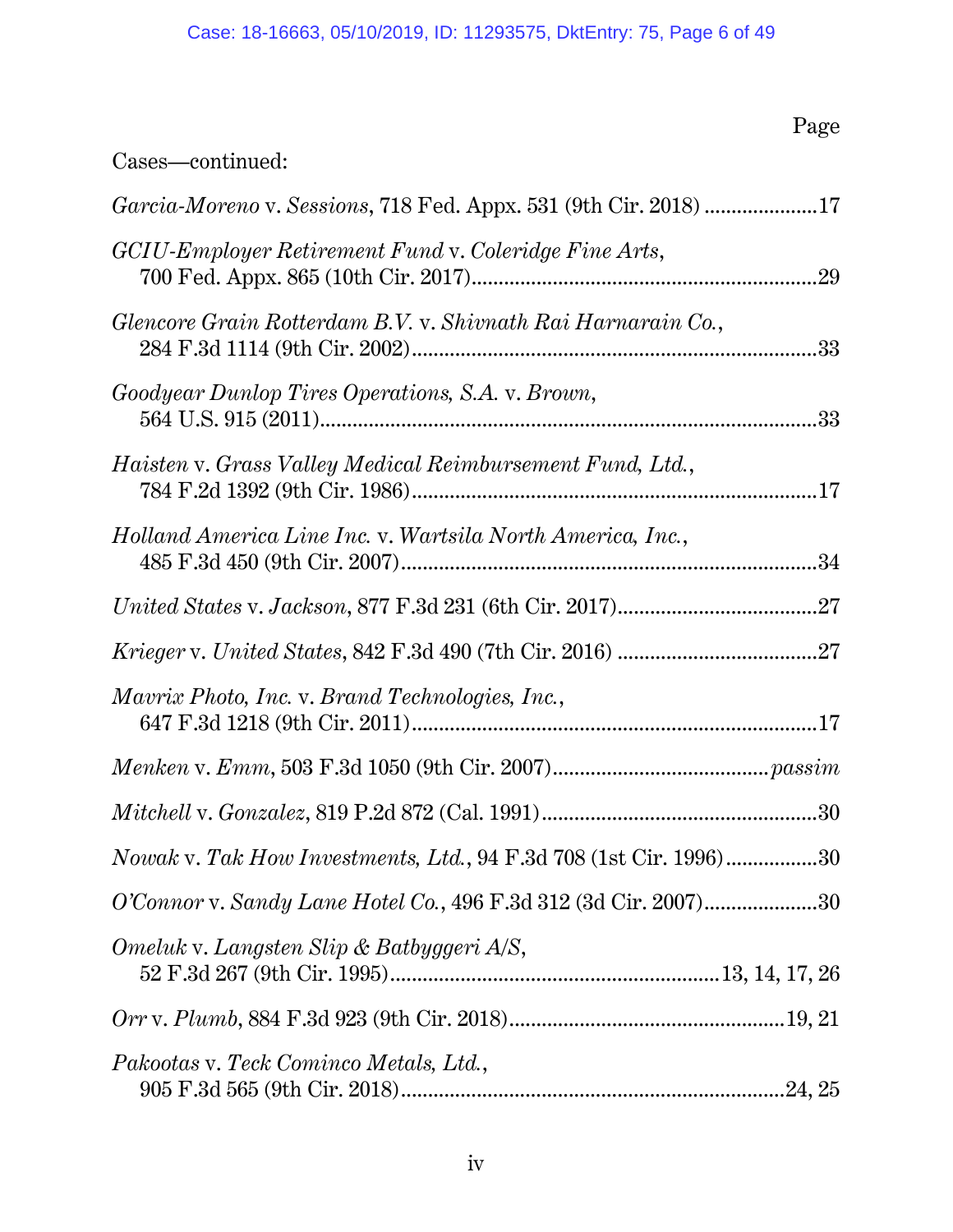# Page

| Cases-continued:                                                                                                          |  |  |  |
|---------------------------------------------------------------------------------------------------------------------------|--|--|--|
|                                                                                                                           |  |  |  |
|                                                                                                                           |  |  |  |
| Schwarzenegger v. Fred Martin Motor Co.,                                                                                  |  |  |  |
| Sierra Club v. United States Defense Energy Support Center,<br>Civ. No. 11-41, 2011 WL 3321296 (E.D. Va. July 29, 2011)15 |  |  |  |
|                                                                                                                           |  |  |  |
|                                                                                                                           |  |  |  |
| uBID, Inc. v. GoDaddy Group, Inc., 623 F.3d 421 (7th Cir. 2010)30                                                         |  |  |  |
|                                                                                                                           |  |  |  |
| Washington Shoe Co. v. A-Z Sporting Goods Inc.,                                                                           |  |  |  |
| <i>In re Western States Wholesale Natural Gas Antitrust</i><br><i>Litigation</i> , 715 F.3d 716 (9th Cir. 2013),          |  |  |  |
| State ex rel. Wilson v. Superior Court,                                                                                   |  |  |  |
| Yahoo! Inc. v. La Ligue Contre Le Racisme Et l'Antisemitisme,                                                             |  |  |  |
| <b>RULES</b>                                                                                                              |  |  |  |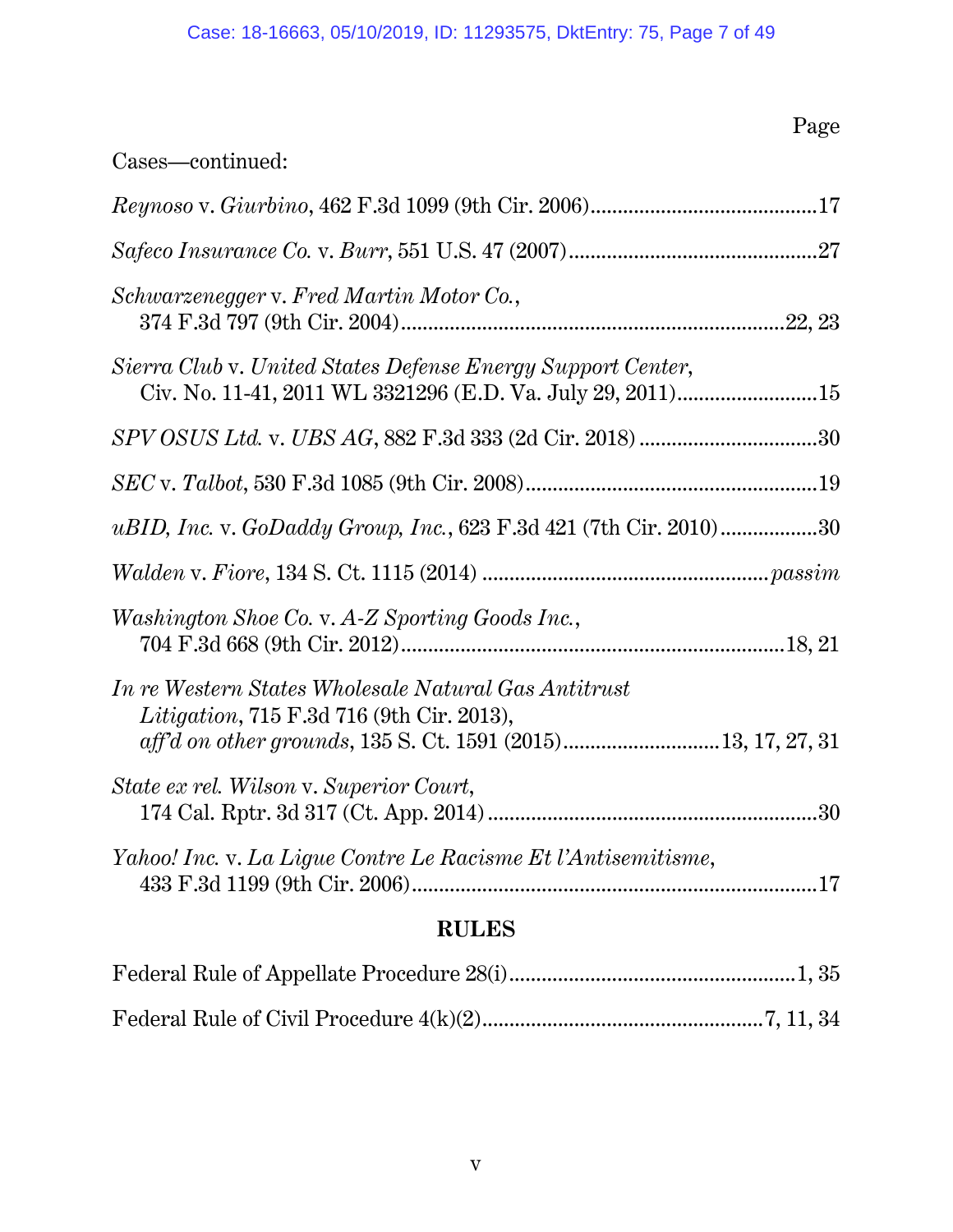# Case: 18-16663, 05/10/2019, ID: 11293575, DktEntry: 75, Page 8 of 49

# Page

| Rules—continued: |  |
|------------------|--|
|                  |  |
|                  |  |

# **MISCELLANEOUS**

| W. Page Keeton et al., <i>Prosser and Keeton on the Law of Torts</i> |  |
|----------------------------------------------------------------------|--|
|                                                                      |  |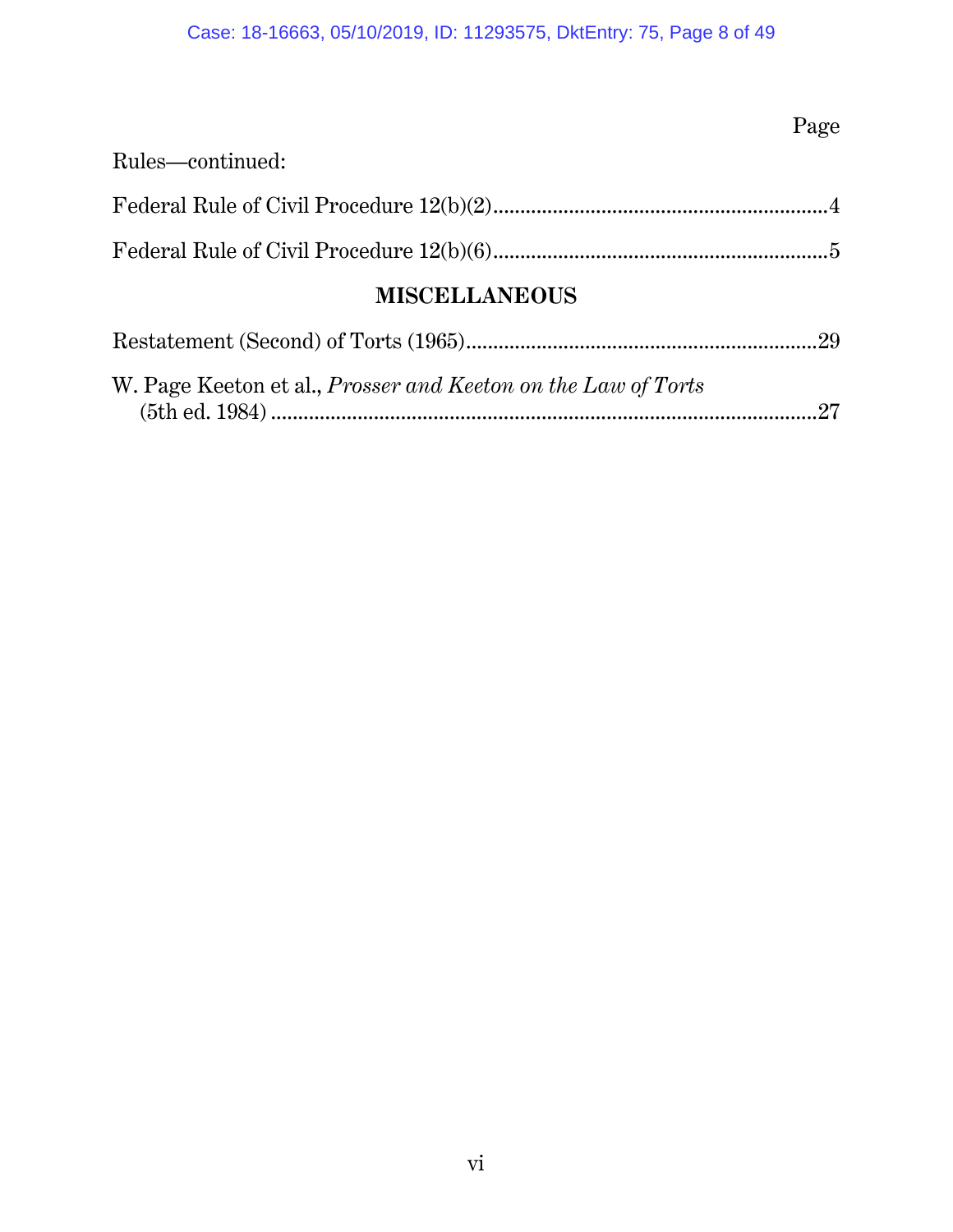Appellees BP p.l.c., ConocoPhillips, Exxon Mobil Corporation (ExxonMobil), and Royal Dutch Shell plc file this brief urging affirmance of the district court's judgment on the ground that the court lacked personal jurisdiction over appellees. Under Federal Rule of Appellate Procedure 28(i), appellees join fully in the brief filed by Chevron Corporation addressing subjectmatter jurisdiction and the merits.

### **STATEMENT OF JURISDICTION**

This Court has jurisdiction for the reasons set forth in appellants' brief. *See* Br. 2.

### **STATEMENT OF THE ISSUE**

Whether the district court correctly ruled that it lacked specific personal jurisdiction over the nonresident defendants for alleged harms to the cities of Oakland and San Francisco resulting from global climate change.

### **STATEMENT OF THE CASE**

This case involves a straightforward application of this Court's and the Supreme Court's precedents on the exercise of specific personal jurisdiction. The city attorneys of Oakland and San Francisco filed suit in California against four nonresident oil-and-gas companies (as well as one resident company), alleging that defendants' worldwide production of fossil fuels contributed to global climate change, which in turn led to a rise in sea levels, which in turn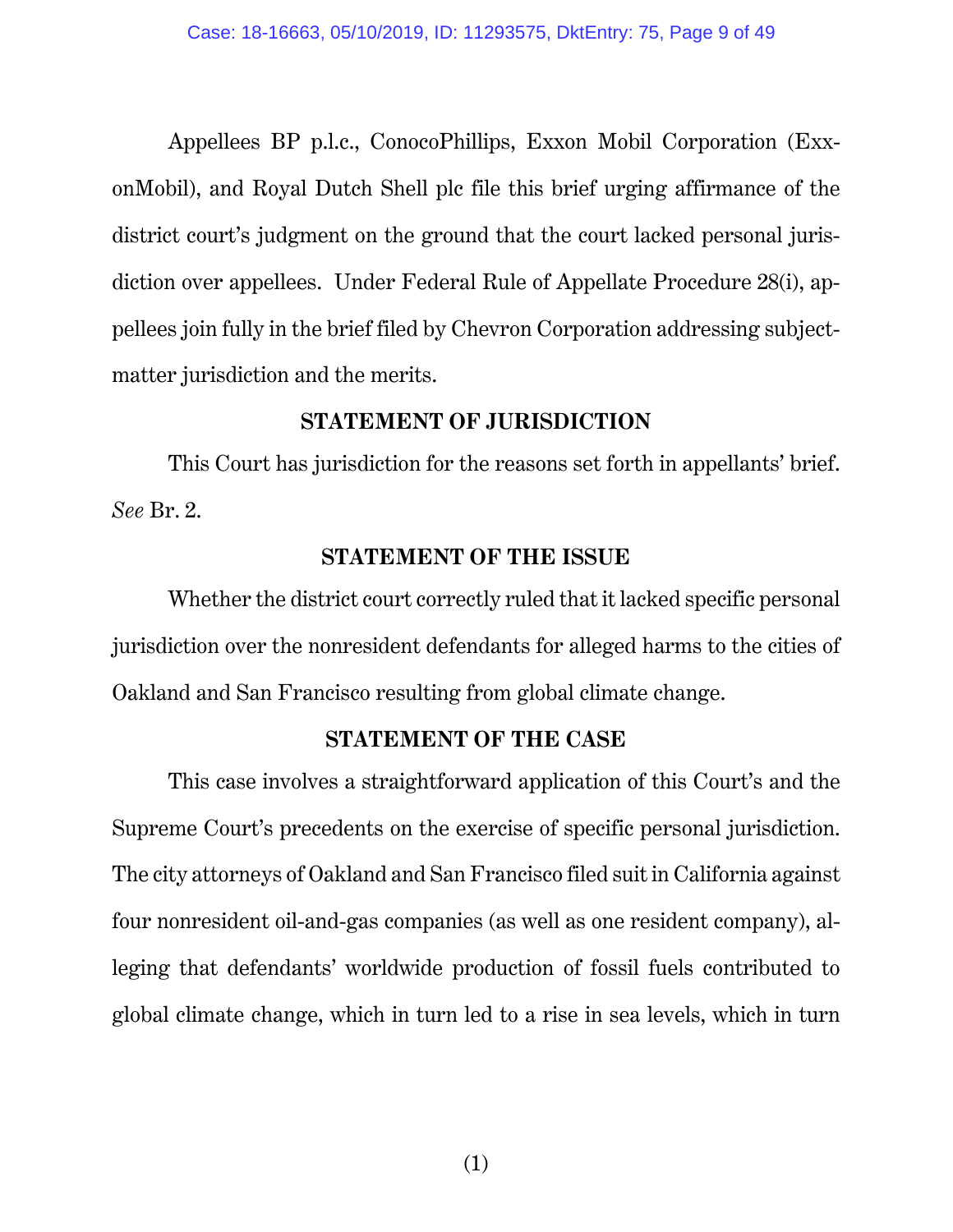harmed (and will harm) the cities' public infrastructure. Plaintiffs' own allegations describe climate change as a global phenomenon, resulting in part from the worldwide use of fossil fuels over many decades. The cities, however, have not alleged that the nonresident defendants' forum-related conduct was a but-for cause of the alleged injuries. The district court's decision to dismiss the complaints for lack of personal jurisdiction was therefore correct.

The cities do not contest that they must establish but-for causation in order to obtain specific jurisdiction over defendants in California. Instead, they argue that the district court incorrectly applied the but-for test. But the cities cannot cast defendants' worldwide production of fossil fuels over the last century as "California-related" simply because that global conduct allegedly led to emissions that, in combination with other emissions, eventually contributed to harm in California. The cities' various efforts to relax the causal test also fail, both because the cities never made those arguments below and because the arguments lack merit.

The district court faithfully and correctly applied this Court's framework for analyzing specific jurisdiction. Its judgment should be affirmed.

### **A. Background**

BP p.l.c., Chevron Corporation, ConocoPhillips, ExxonMobil, and Royal Dutch Shell plc are five of the world's largest publicly traded oil-and-gas companies. Aside from Chevron, all of the companies are located outside the State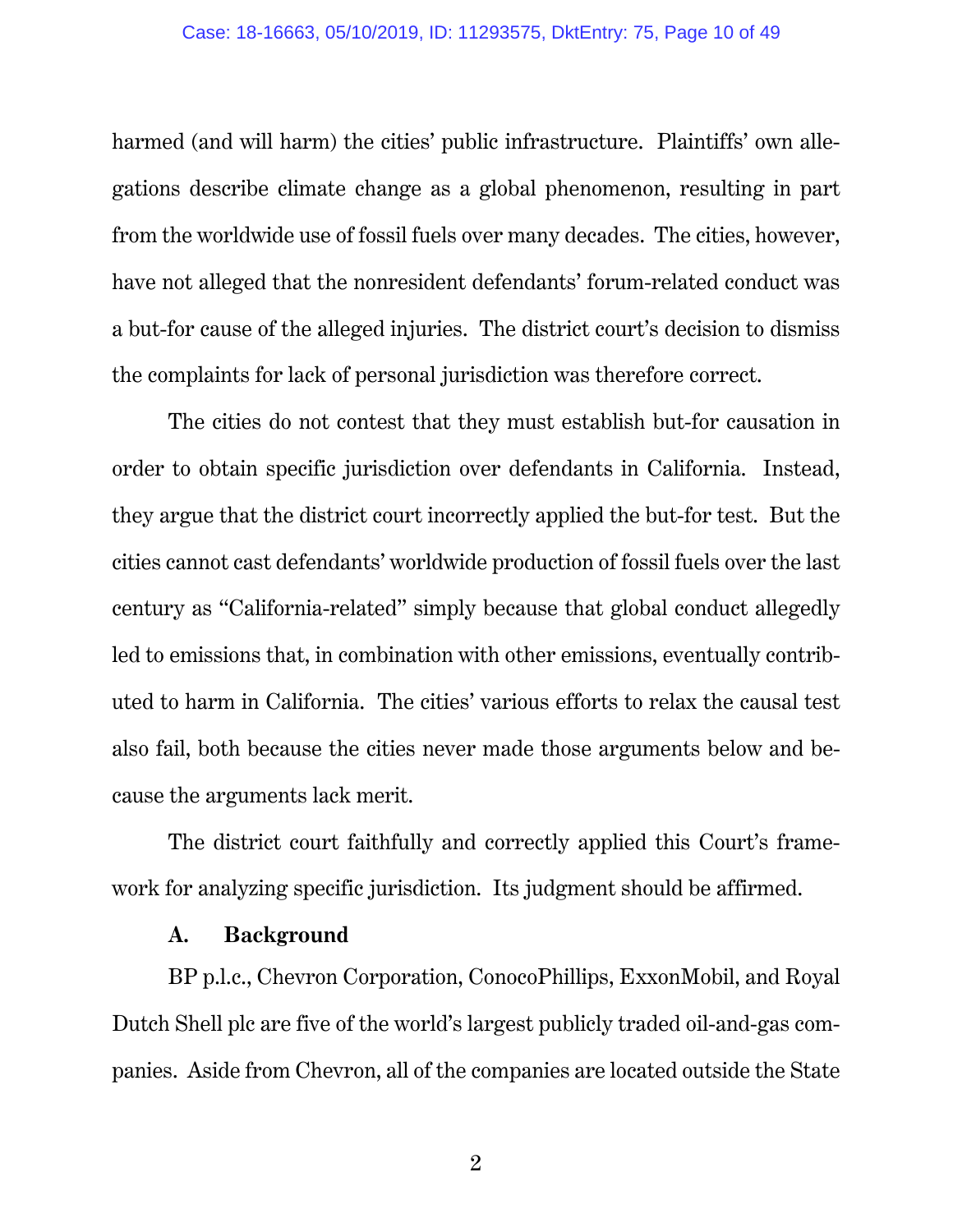of California. BP is a British company headquartered in the United Kingdom. E.R. 63, 135. ConocoPhillips is a Delaware corporation headquartered in Texas. E.R. 65, 136. ExxonMobil is a New Jersey corporation headquartered in Texas. E.R. 66, 137. And Royal Dutch Shell is a British company headquartered in the Netherlands. E.R. 66, 138.

In September 2017, the city attorneys for the City of Oakland, California, and the City of San Francisco, California, acting on behalf of the People of the State of California, each filed a public-nuisance action against defendants in California state court to recover for climate-change-related harms. E.R. 275, 414. The complaints alleged that defendants "have been producing fossil fuels continuously for over a hundred years" and are "collectively responsible" for "over 11% of all the carbon and methane pollution from industrial sources that has accumulated in the atmosphere since the dawn of the Industrial Revolution." E.R. 89-90, 159-160. Those emissions, the complaints further alleged, have contributed to climate change and an accompanying rise in sea levels. E.R. 89, 159. The complaints demanded that the defendants set up an "abatement fund" to offset the infrastructure costs necessary for the cities to adapt to the rising sea levels and other "global warming impacts." E.R. 118- 119, 184.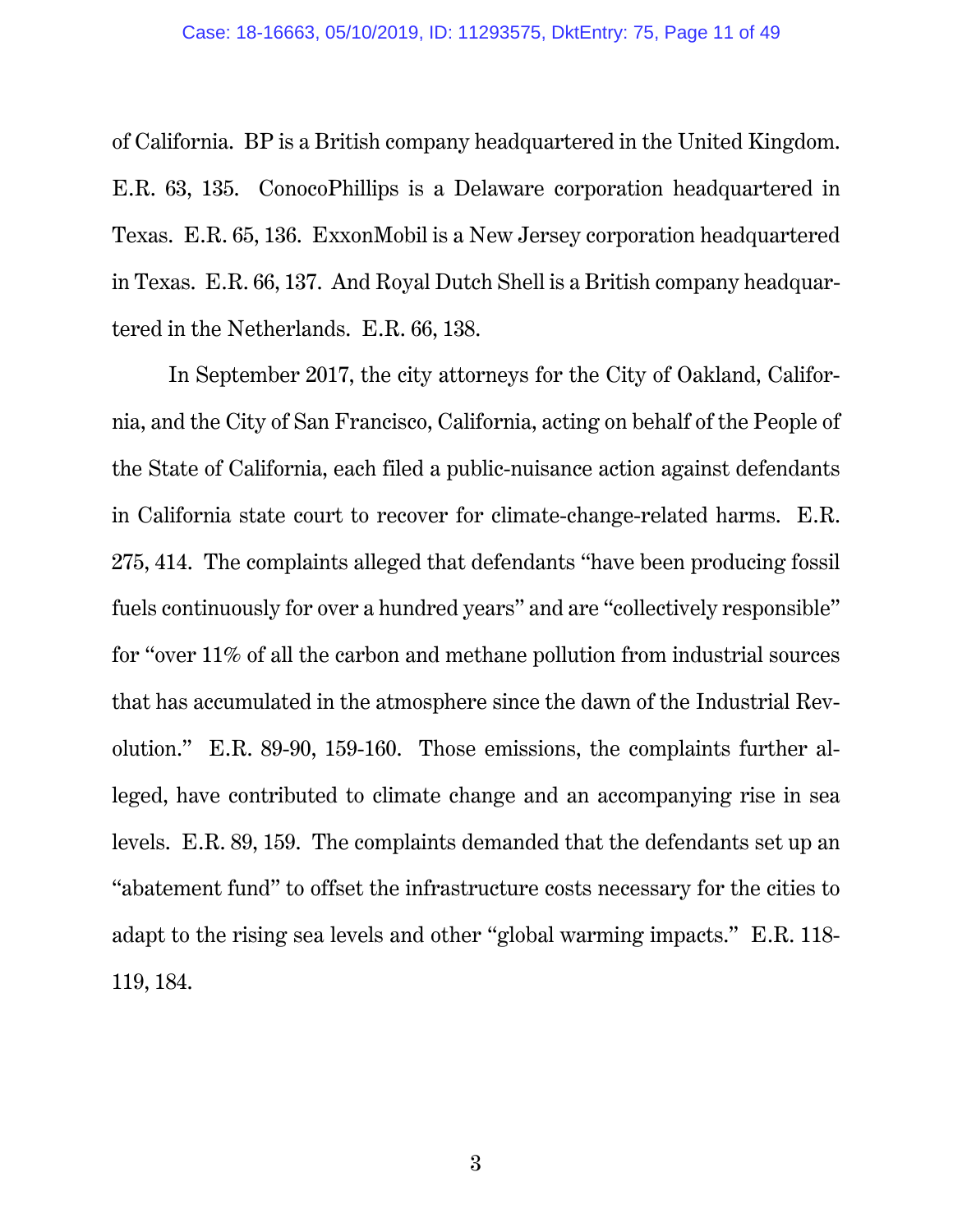### **B. Proceedings In Federal Court**

The defendants removed the cases to the Northern District of California on multiple grounds, including that the cities' claims (however styled) arose under federal common law, giving rise to federal-question jurisdiction. E.R. 203, 239. The district court agreed and denied the cities' motion to remand. E.R. 27. The defendants then filed motions to dismiss on various grounds.

1. BP, ConocoPhillips Company, ExxonMobil, and Royal Dutch Shell moved to dismiss the case for lack of personal jurisdiction. *See* Fed. R. Civ. P. 12(b)(2); E.R. 3. The jurisdictional problem, defendants argued, was that the cities' claims did not arise out of defendants' activities in California, but rather from the alleged worldwide combustion of fossil fuels dating from the nineteenth century. Defendants also argued, as relevant here, that the exercise of jurisdiction in these circumstances would be unreasonable. The cities responded by amending their complaints, mooting the pending motions. Supp. E.R. 3.

The cities' amended complaints added an express public-nuisance claim under federal common law, included the cities as co-plaintiffs suing on their own behalf, substituted ConocoPhillips for its operating subsidiary ConocoPhillips Company, and incorporated new jurisdictional allegations focused on defendants' subsidiaries that do or did business in California. Supp. E.R. 9-11. The new jurisdictional allegations stated that defendants' subsidiaries produced and refined oil in California; owned or managed ports for receiving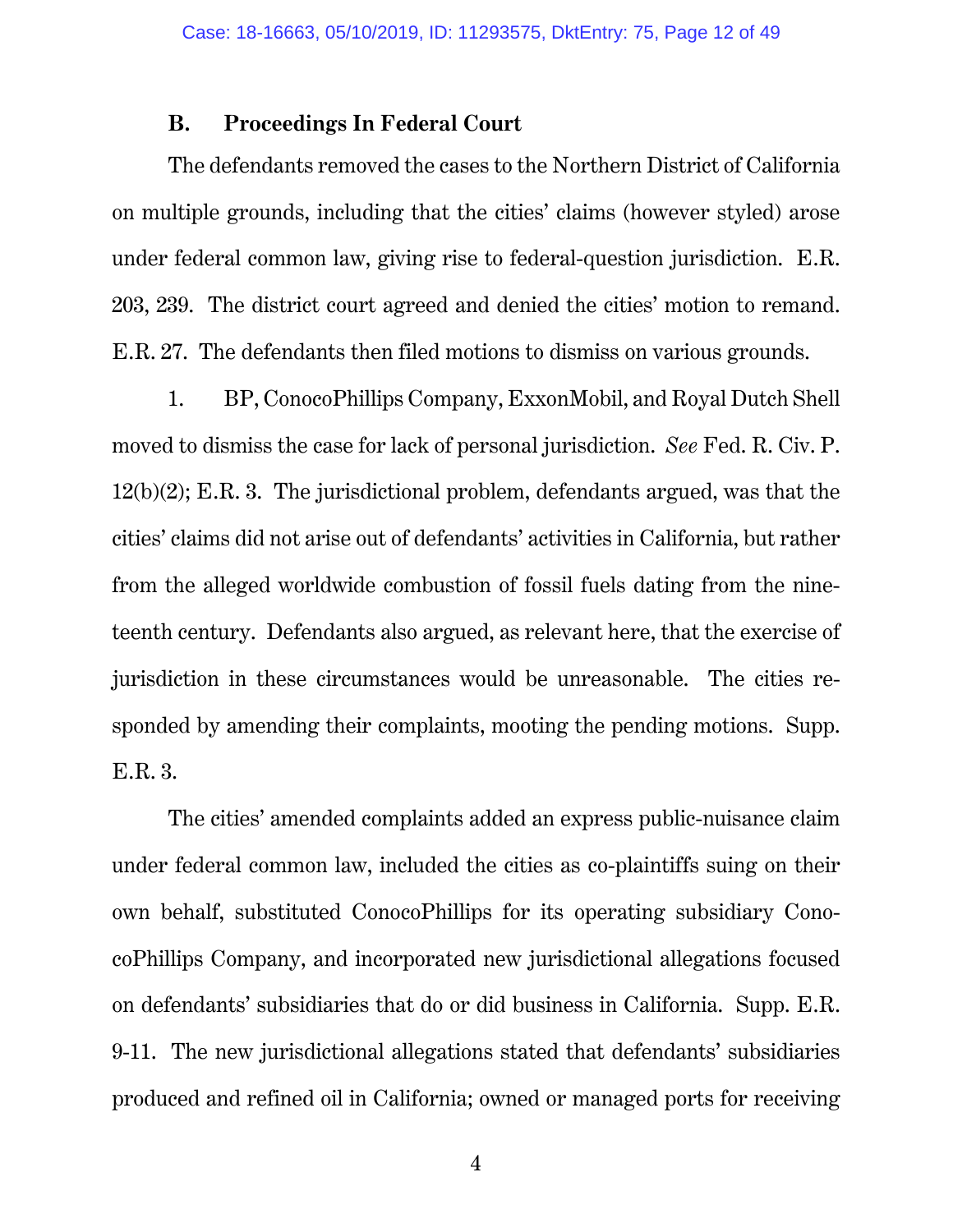shipments of oil in California; operated pipelines, storage tanks, and distribution facilities in California; shipped oil products to California; and operated gas stations in California. E.R. 67-83, 138-154. The complaints proceeded on the assumption that those activities could be attributed to the defendant parent corporations. The complaints did not allege, however, that those in-state activities caused climate change or a rise in sea levels.

2. BP, ConocoPhillips, ExxonMobil, and Royal Dutch Shell (hereafter referred to as "defendants") filed revised motions to dismiss the amended complaints, including motions to dismiss for lack of personal jurisdiction. *See* E.R. 5-6. As relevant here, defendants again focused their personal-jurisdiction arguments on the lack of but-for causation.<sup>1</sup> After holding oral argument, the district court entered an order dismissing the complaints for failure to state a claim but not addressing personal jurisdiction. *See* E.R. 11.2 The court then asked the parties to file a joint submission addressing whether it should address personal jurisdiction before entering judgment. Supp. E.R. 18. Defendants asked the court to do so. Supp. E.R. 21.

 $\overline{\phantom{0}1}$  Defendants assumed *arguendo* that the California activities of their subsidiaries and affiliates qualified as the parent corporation's "purposeful contacts" for jurisdictional purposes. *See* E.R. 7.

 $2^2$  As there was no dispute that the district court had personal jurisdiction to hear the claims as against Chevron, a resident defendant, it necessarily had to reach the merits of the motion to dismiss under Federal Rule of Civil Procedure 12(b)(6).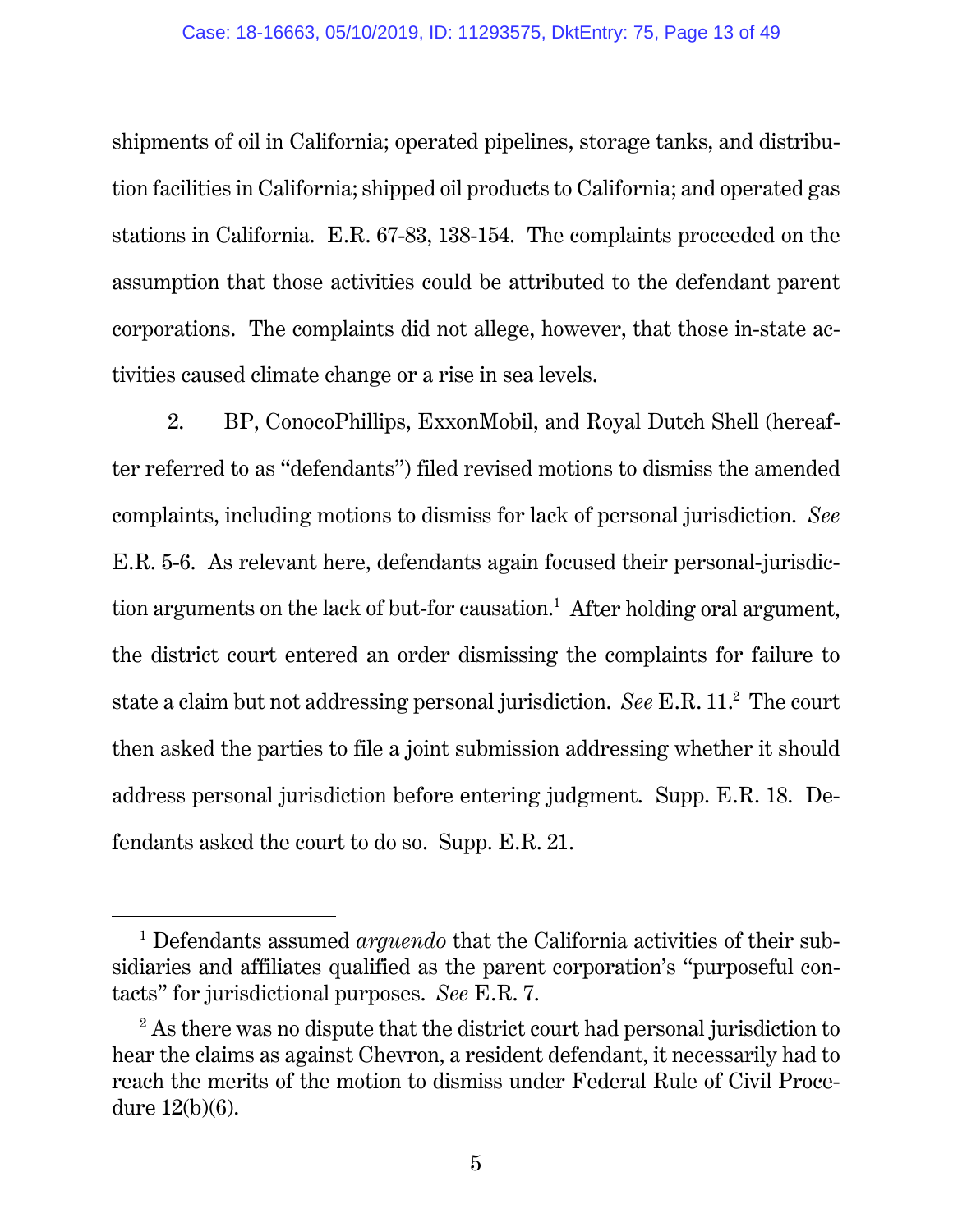3. A few weeks later, the district court entered an additional order dismissing on the ground that it lacked personal jurisdiction over the nonresident defendants. E.R. 3. Recognizing that "[o]nly specific jurisdiction [was] at issue," the court began from the premise that it could exercise specific jurisdiction over a nonresident defendant only if "the claim . . . 'arises out of or relates to' the defendant's forum-related activities." E.R. 6, 7 (citation omitted). Under this Court's precedents, the district court noted, that requirement demands pleading and proof of a but-for relationship between the defendant's forum contacts and the plaintiff's injury. E.R. 7 (citing *Doe* v. *American National Red Cross*, 112 F.3d 1048, 1051-1052 (9th Cir. 1997)). The question for the court was thus whether "the effects of global warming-induced sea level rise . . . would have occurred even absent each defendant's respective *California-related* activities." *Id.*

The district court determined that the cities had failed to make the necessary showing. "The gravamen of the complaints," the court explained, "is that defendants . . . have contributed to global warming through the worldwide production and sale of fossil fuels." E.R. 8. But "[f]rom all that appears in the amended complaints," the court observed, "this worldwide chain of events does not depend on a particular defendant's contacts with California." Id. The court added that "[o]cean rise, as far as plaintiffs contend, would have occurred even without regard to each defendant's California contacts." *Id.*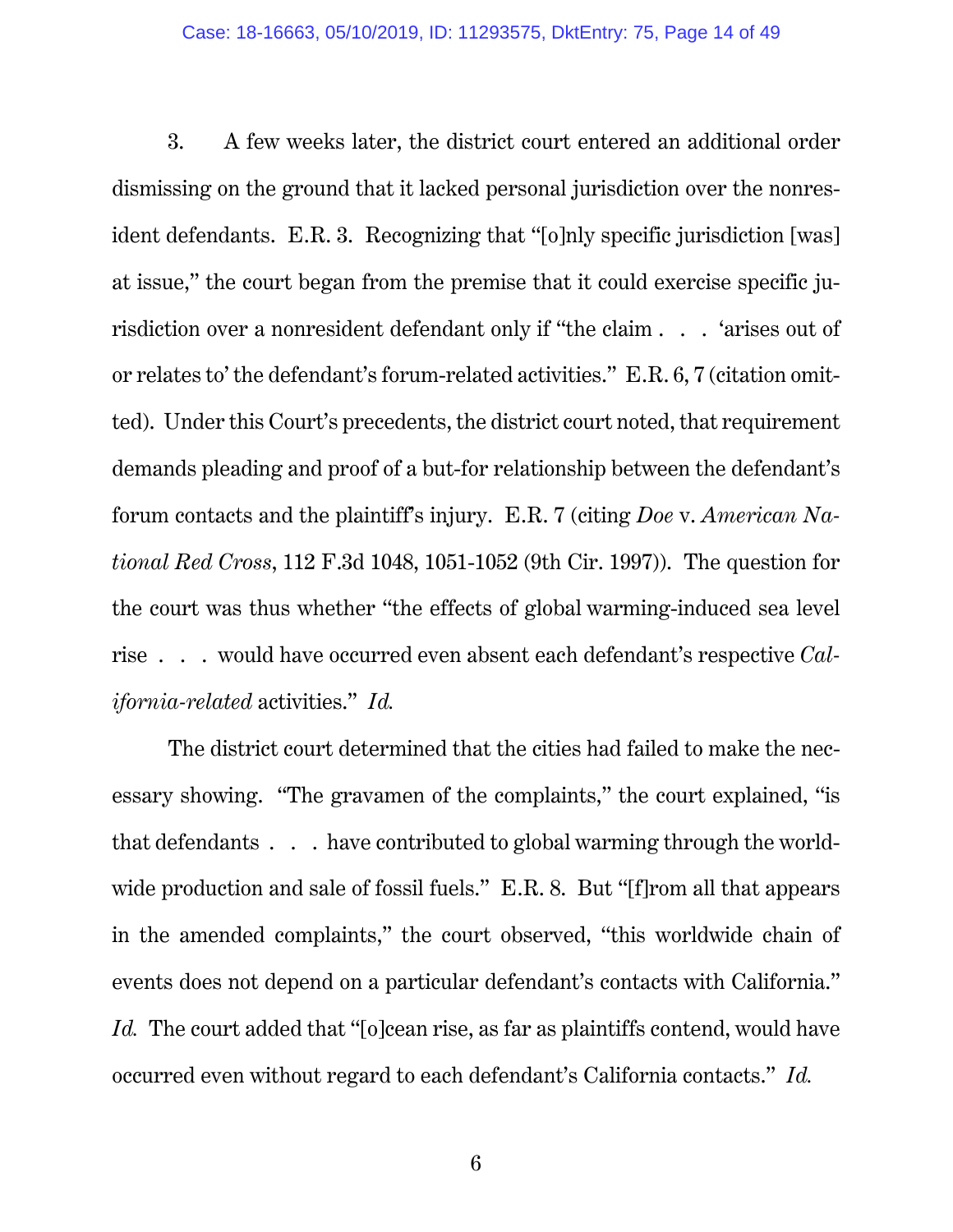The district court then addressed and rejected each of the cities' counterarguments. The cities had first argued that "defendants' mere contributions to climate change through their California contacts can subject them to personal jurisdiction in California." E.R. 8. But the court recognized that "that is not the causal test for personal jurisdiction applied in this circuit." *Id.* The court also disagreed that a State could subject a defendant to personal jurisdiction when the alleged "injuries have been caused by 'the totality of [the defendants'] national conduct'" and "some of the relevant conduct" occurred "within the forum." *Id.* In each of the cases the cities cited for that proposition, the court explained, "the defendant's forum conduct was clearly the butfor cause of the plaintiff's forum injury." E.R. 9.

The district court also refused to apply "a less stringent standard of 'but for' causation in light of the liability rules underlying public nuisance claims." E.R. 9. This Court, the district court pointed out, had long instructed that "liability is not to be conflated with amenability to suit in a particular forum." *Id.* (quoting *AT&T Co.* v. *Compagnie Bruxelles Lambert*, 94 F.3d 586, 591 (9th Cir. 1996)).

Finally, the district court ruled that Federal Rule of Civil Procedure 4(k)(2) did not permit jurisdiction over BP and Royal Dutch Shell. E.R. 10. The court concluded that, "[e]ven taking plaintiffs' allegations as true," the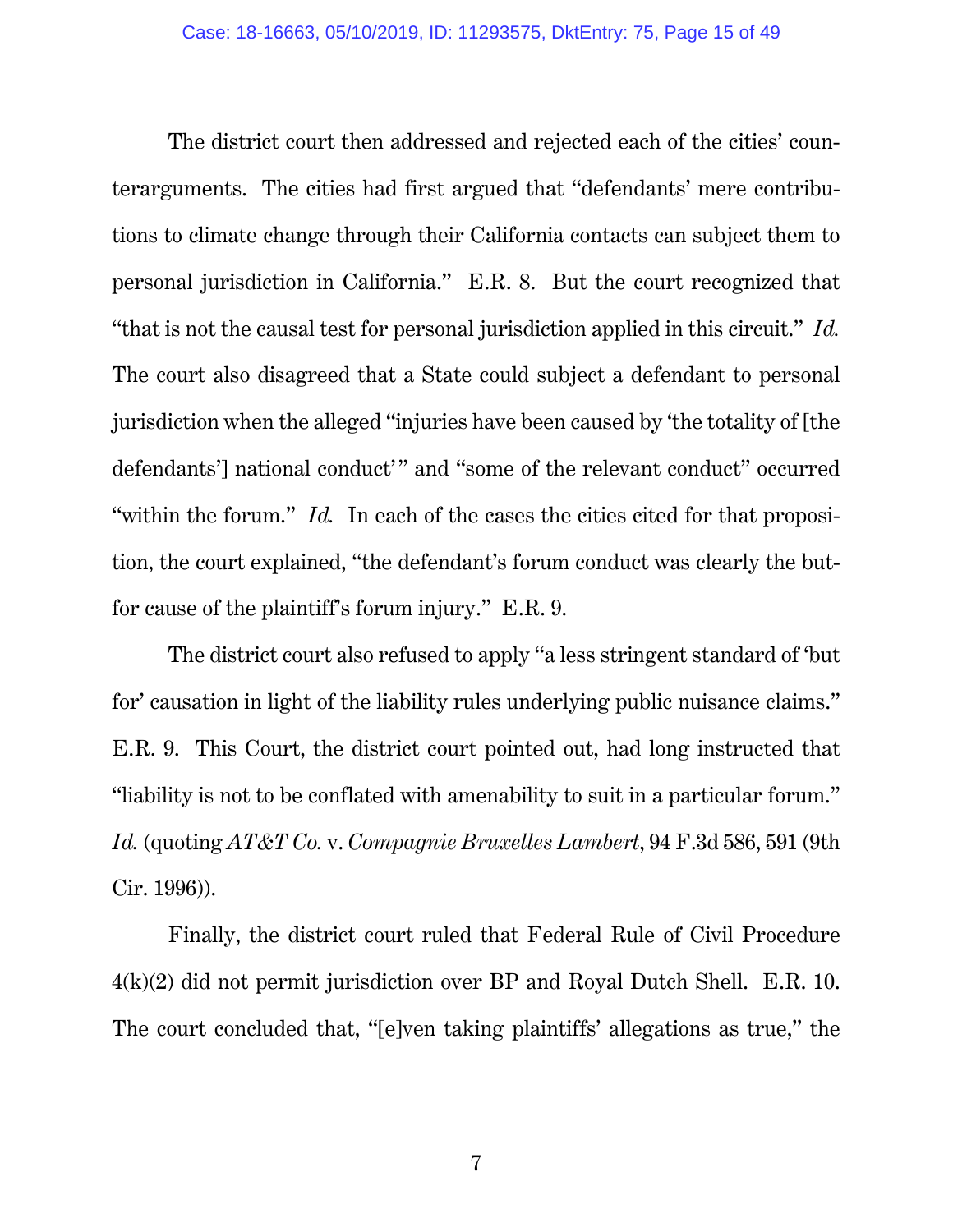cities had "failed to show that BP or Royal Dutch Shell's national conduct was a 'but for' cause of their harm." *Id.*

### **SUMMARY OF ARGUMENT**

A. A court can exercise specific jurisdiction over a nonresident defendant only where the plaintiff's claim "arises out of or relates to" the defendant's contacts with the forum state. This Court has long held that, in order to satisfy the "arising out of" requirement, the plaintiff must show that its claims would not have arisen but for the defendant's forum-related contacts. The cities have failed to make that showing, and the district court thus correctly dismissed the complaints.

1. The cities claim that defendants' worldwide production of fossil fuels led to emissions that contributed to global climate change and a corresponding rise in sea levels. But the cities do not—and indeed cannot—say that climate change and any corresponding rise in sea levels would not have occurred but for defendants' California-related conduct. Climate change is a global phenomenon, allegedly resulting in part from the worldwide use of fossil fuels. But-for causation between defendants' California-related conduct and the cities' alleged injuries is therefore not present.

2. The cities offer various arguments in response to that basic syllogism. Those arguments lack merit.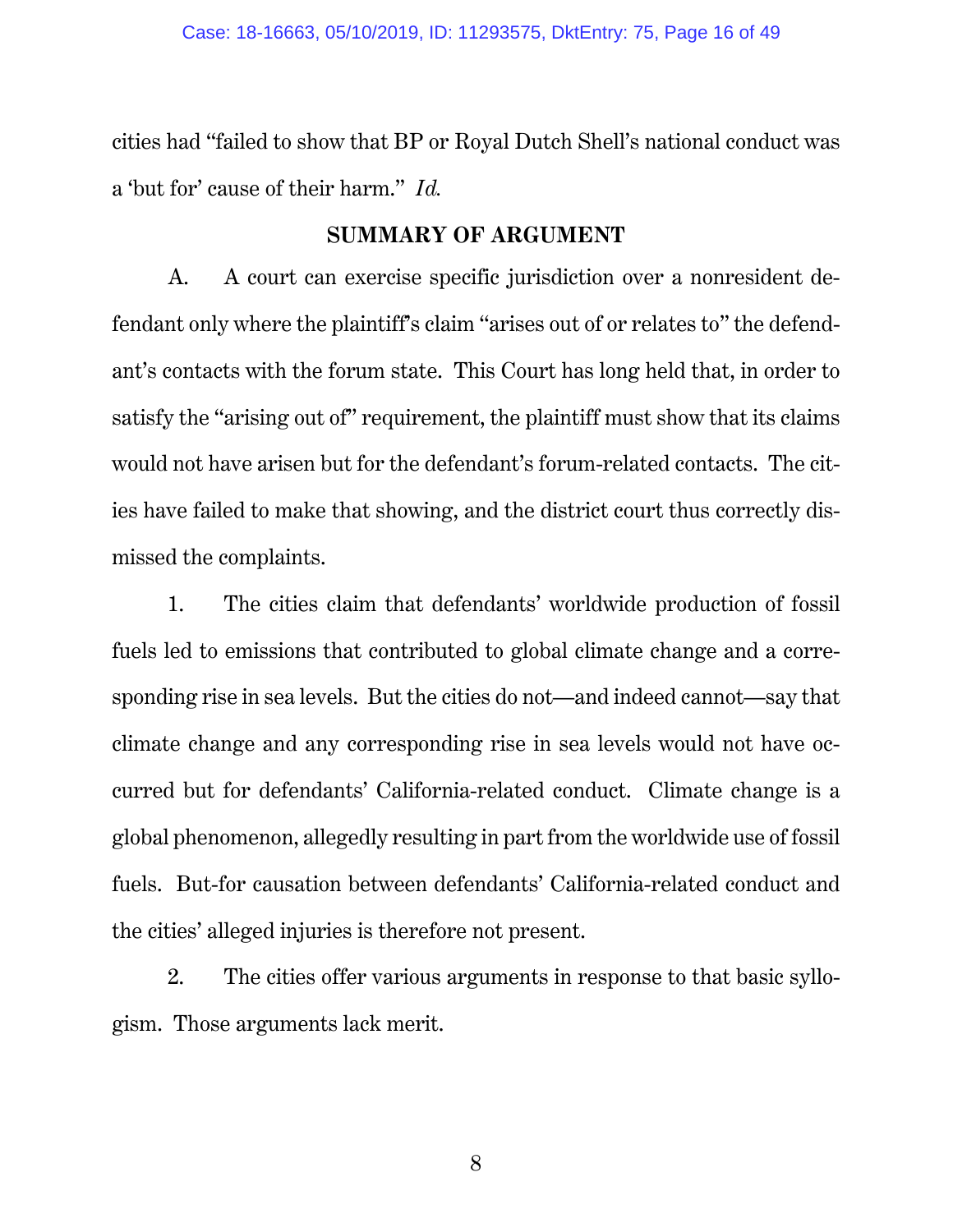#### Case: 18-16663, 05/10/2019, ID: 11293575, DktEntry: 75, Page 17 of 49

a. The cities first raise a doctrinal argument based on the interplay between the prongs of this Court's test for specific jurisdiction. While the upshot of that argument is not entirely clear, the cities appear to be arguing that specific jurisdiction arises whenever a defendant purposefully directs tortious activity at the forum State and injury occurs in the forum State—even if butfor causation is not present. But such an argument doubly fails: the cities affirmatively waived it below, and this Court's precedents squarely foreclose it.

b. The cities next argue that the district court erred by refusing to consider any actions that defendants took outside California as part of the jurisdictional analysis. But the district court did nothing of the sort, and it is clear that the cities are in fact making a far more sweeping assertion: that all of defendants' *worldwide* production should qualify as California-related simply because defendants allegedly knew that climate change and a rise in sea levels would eventually occur. But even allegations of foreseeable harm in California are not enough to warrant the exercise of specific jurisdiction. And even if defendants *knew* that harm would eventually result in California in particular, that alone would not suffice absent some more meaningful connection between defendants' worldwide fossil-fuel production and the State of California. Indeed, the upshot of the cities' theory of jurisdiction is that companies in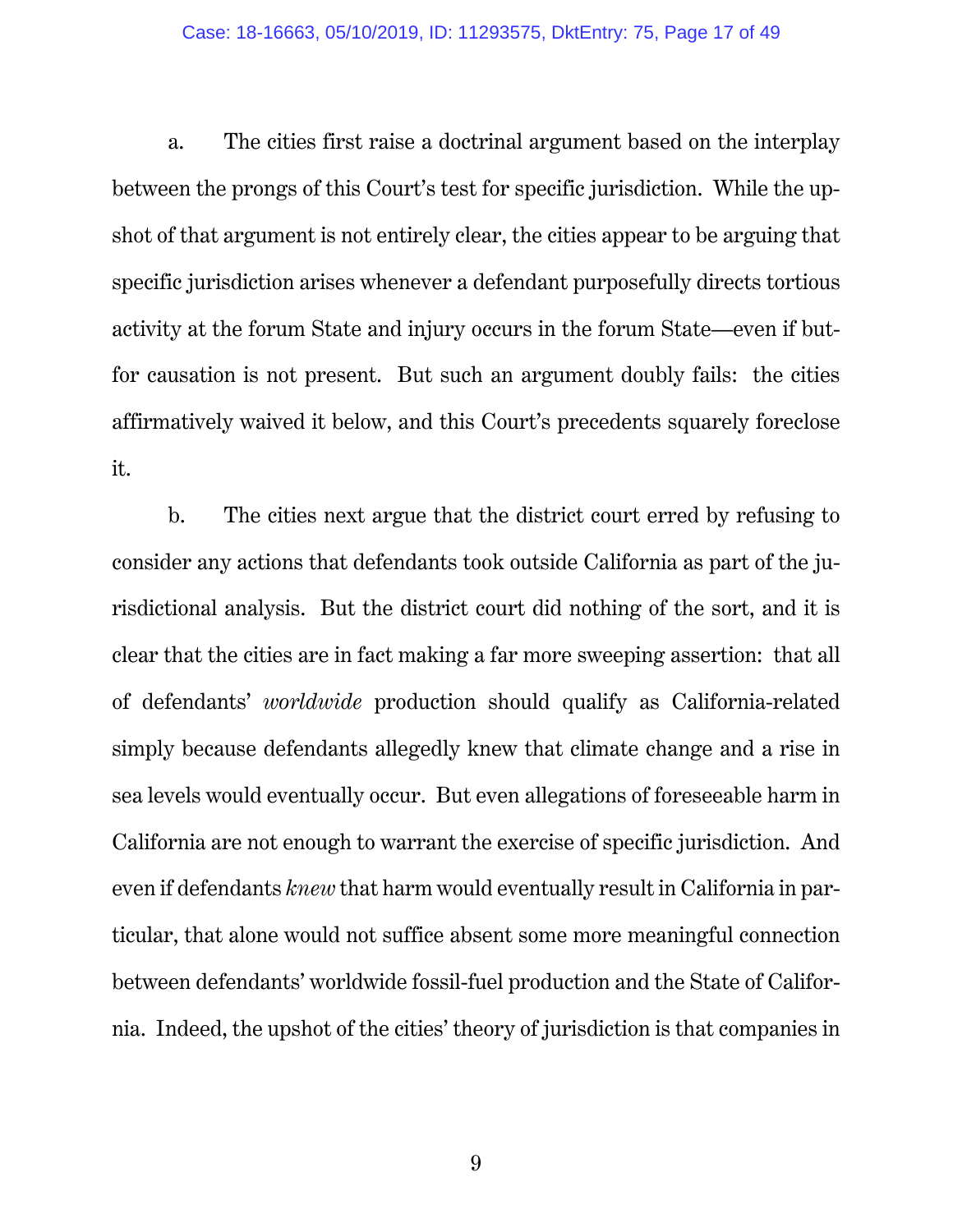#### Case: 18-16663, 05/10/2019, ID: 11293575, DktEntry: 75, Page 18 of 49

countless industries would be subject to climate-change litigation in every jurisdiction affected by climate change. The Supreme Court has warned against exorbitant exercises of specific jurisdiction of exactly that sort.

c. The cities also argue that the district court erred in two ways in applying the but-for test. First, the cities assert that the district court refused to find but-for causation unless a materially greater proportion of climatechange-related harm occurred in California than other jurisdictions. But the district court did not apply such a rule. Second, the cities argue that but-for causation is present as long as defendants *contributed* to climate change and a rise in sea levels. But that is not how but-for causation works. If the cities' alleged injuries would have arisen even absent defendants' relevant conduct, but-for causation is lacking. In any event, the cities failed to allege that defendants' California-related conduct was a but-for cause of *any* sea-level rise. Nor would application of the "substantial factor" test in lieu of the but-for test alter the result. The substantial-factor test subsumes the but-for test and adds liability only in a narrow set of circumstances not present here.

B. Even if this Court were to disagree with the district court's analysis of the "arising out of" element of the jurisdictional analysis, the Court should still affirm on the ground that the exercise of specific jurisdiction here would be unreasonable. The cities' theory of specific jurisdiction would allow plaintiffs to haul companies and individuals, foreign and domestic, involved in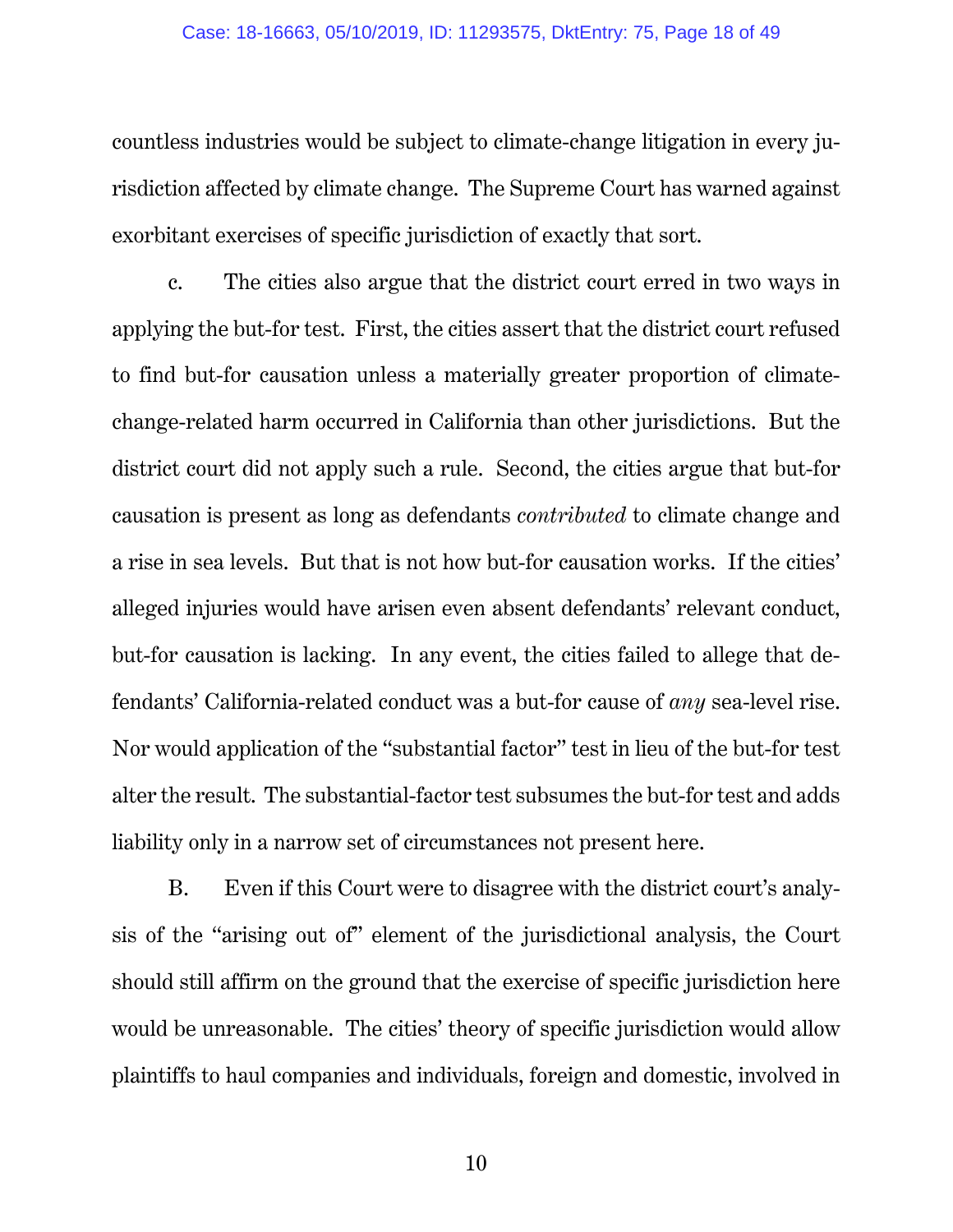countless industries into court in nearly every jurisdiction in the United States for climate-change-related claims. That impinges on the sovereignty of other States and foreign nations alike. If other nations adopted a similar rule, American companies could be subject to suit for climate-change-related claims across the globe. This Court should not countenance such an exorbitant approach to specific jurisdiction.

C. Finally, the cities argue that the district court had specific jurisdiction over BP and Royal Dutch Shell under Federal Rule of Civil Procedure  $4(k)(2)$ . But the cities have not shown that their alleged injuries would not have arisen but for BP's and Royal Dutch Shell's contacts with the United States as a whole. The district court correctly rejected that argument as well, and its judgment should be affirmed.

### **ARGUMENT**

## **THE DISTRICT COURT CORRECTLY DISMISSED THE COM-PLAINTS FOR LACK OF SPECIFIC PERSONAL JURISDICTION**

Under the Due Process Clause, a court can exercise personal jurisdiction over a nonresident defendant only if that defendant has sufficient "minimum contacts" with the forum such that "the maintenance of the suit does not offend traditional notions of fair play and substantial justice." *Walden* v. *Fiore*, 134 S. Ct. 1115, 1121 (2014); *see Axiom Foods, Inc.* v. *Acerchem International, Inc.*, 874 F.3d 1064, 1067 (9th Cir. 2017) (holding that personal juris-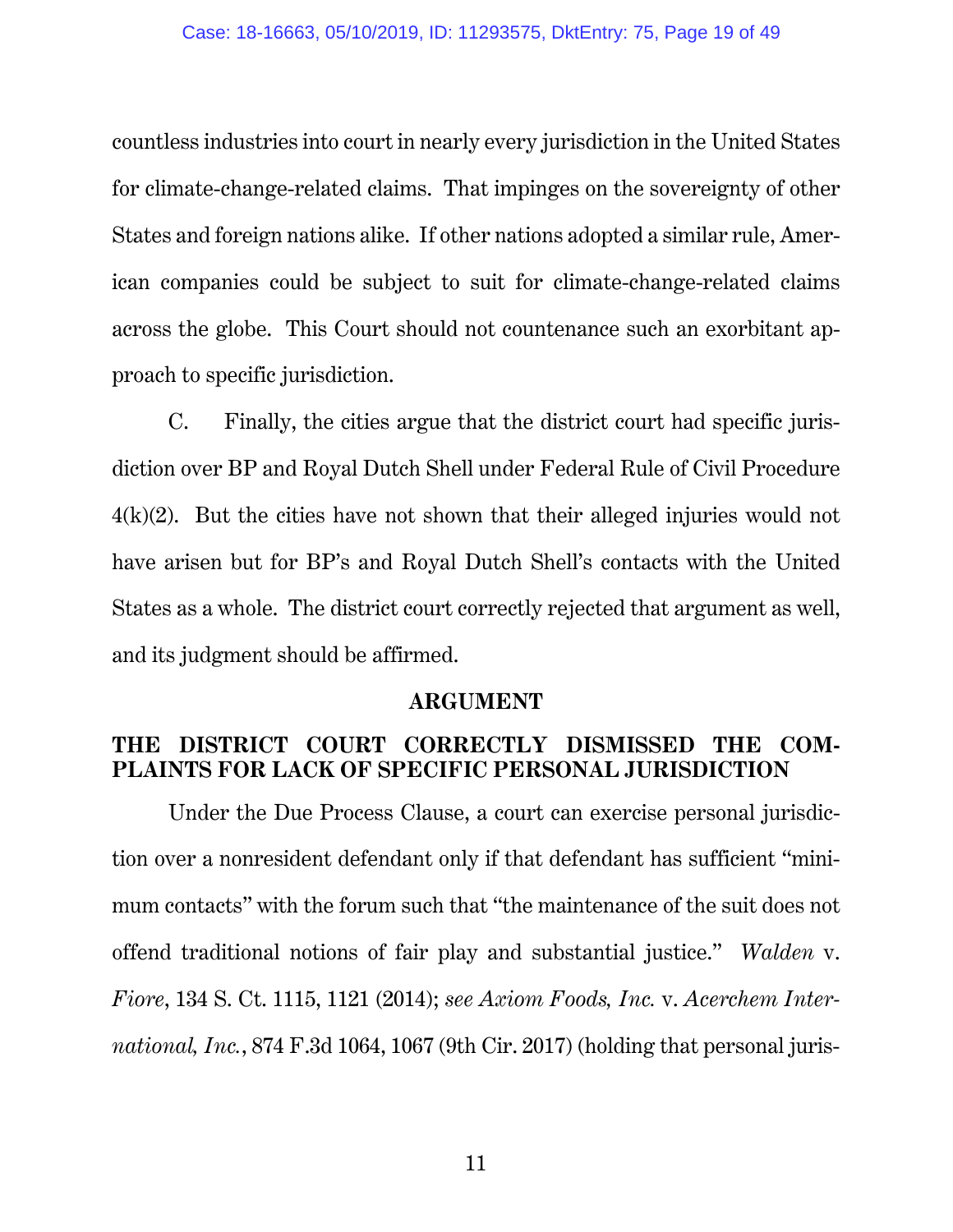diction in California extends to due-process limits). Two forms of personal jurisdiction exist: general and specific. *Bristol-Myers Squibb Co.* v. *Superior Court*, 137 S. Ct. 1773, 1779-1780 (2017). The cities have not argued that the nonresident defendants are subject to general jurisdiction in California. *See*  E.R. 6.

Specific jurisdiction "focuses on the relationship among the defendant, the forum, and the litigation." *Walden*, 134 S. Ct. at 1121 (internal quotation marks and citation omitted). A court can exercise specific jurisdiction only when "the defendant's suit-related conduct . . . create[s] a substantial connection with the forum State." *Id.* This Court applies a three-pronged test for assessing whether the necessary relationship is present: (1) "the defendant must either purposefully direct his activities toward the forum or purposefully avail himself of the privileges of conducting activities in the forum"; (2) "the claim must be one which arises out of or relates to the defendant's forum-related activities"; and (3) "the exercise of jurisdiction must comport with fair play and substantial justice, i.e. it must be reasonable." *Axiom Foods*, 874 F.3d at 1068; *see Burger King Corp.* v. *Rudzewicz*, 471 U.S. 462, 472-476 (1985).

Applying that test here, the district court correctly held that it lacked personal jurisdiction over defendants. The cities have not established that their climate-change-related claims arise out of or relate to defendants' forum-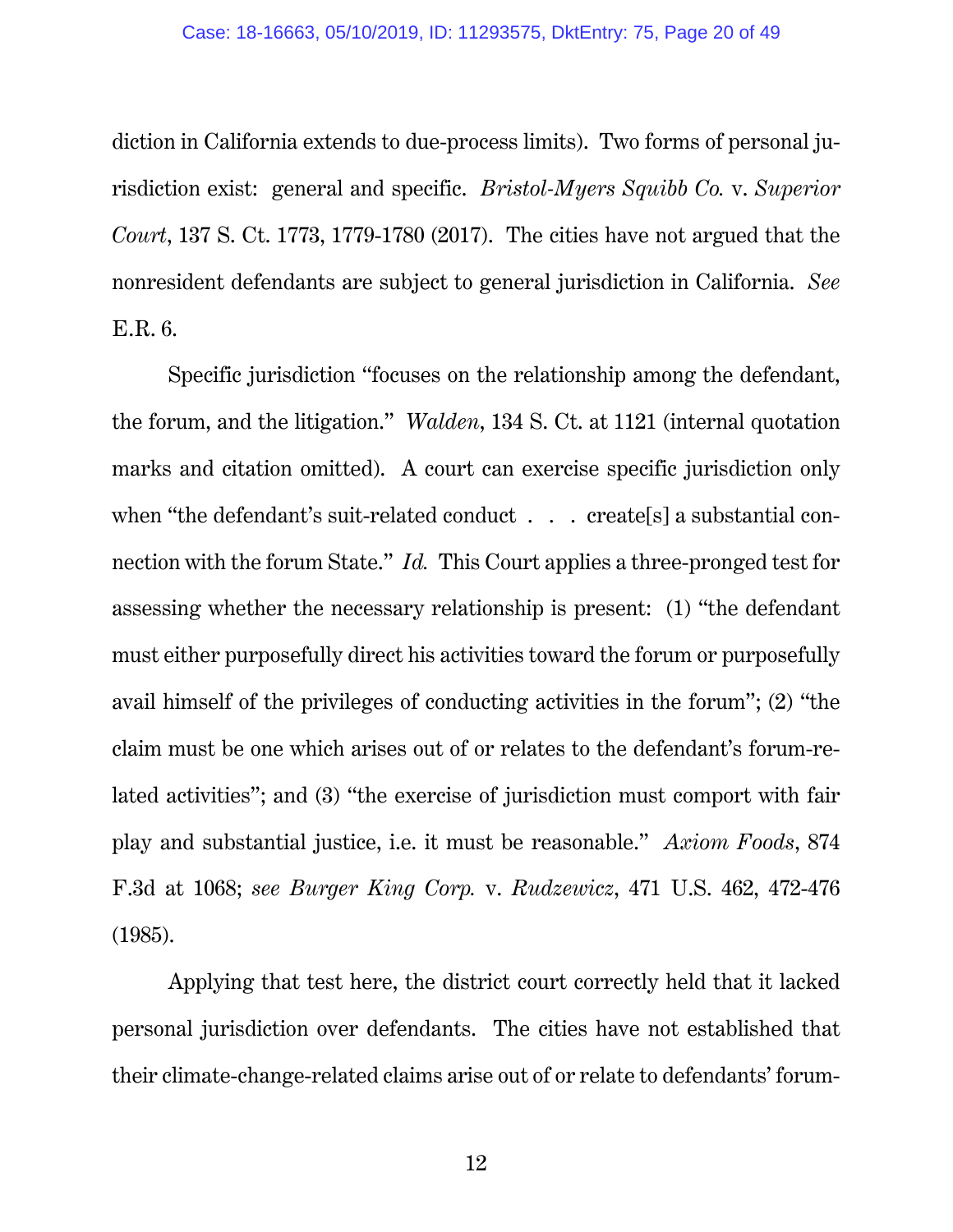related activities. Nor would the exercise of specific jurisdiction over defendants be reasonable. The district court therefore correctly dismissed the claims against defendants for lack of personal jurisdiction, and this Court should affirm.

## **A. The Cities' Claims Do Not Arise Out Of Or Relate To Defendants' California-Related Activities**

This Court has long interpreted the second, "arising out of" prong of its specific-jurisdiction framework as requiring a but-for relationship between the defendant's forum activities and the plaintiff's claims. *See, e.g.*, *Doe* v. *American National Red Cross*, 112 F.3d 1048, 1051-1052 & n.7 (9th Cir. 1997); *In re Western States Wholesale Natural Gas Antitrust Litigation*, 715 F.3d 716, 742 & n.23 (9th Cir. 2013), *aff'd on other grounds*, 135 S. Ct. 1591 (2015). Under the but-for approach, specific jurisdiction exists only when the plaintiff can show that "he would not have suffered an injury 'but for' [the defendant's] forum-related conduct." *Menken* v. *Emm*, 503 F.3d 1050, 1058 (9th Cir. 2007). If the plaintiff "would have suffered the same injury even if none of the [forum] contacts had taken place," the claim is "not one [that] arose out of or resulted from [the defendant's] forum-related activities." *Omeluk* v. *Langsten Slip & Batbyggeri A/S*, 52 F.3d 267, 272 (9th Cir. 1995). The cities' claims do not satisfy that test.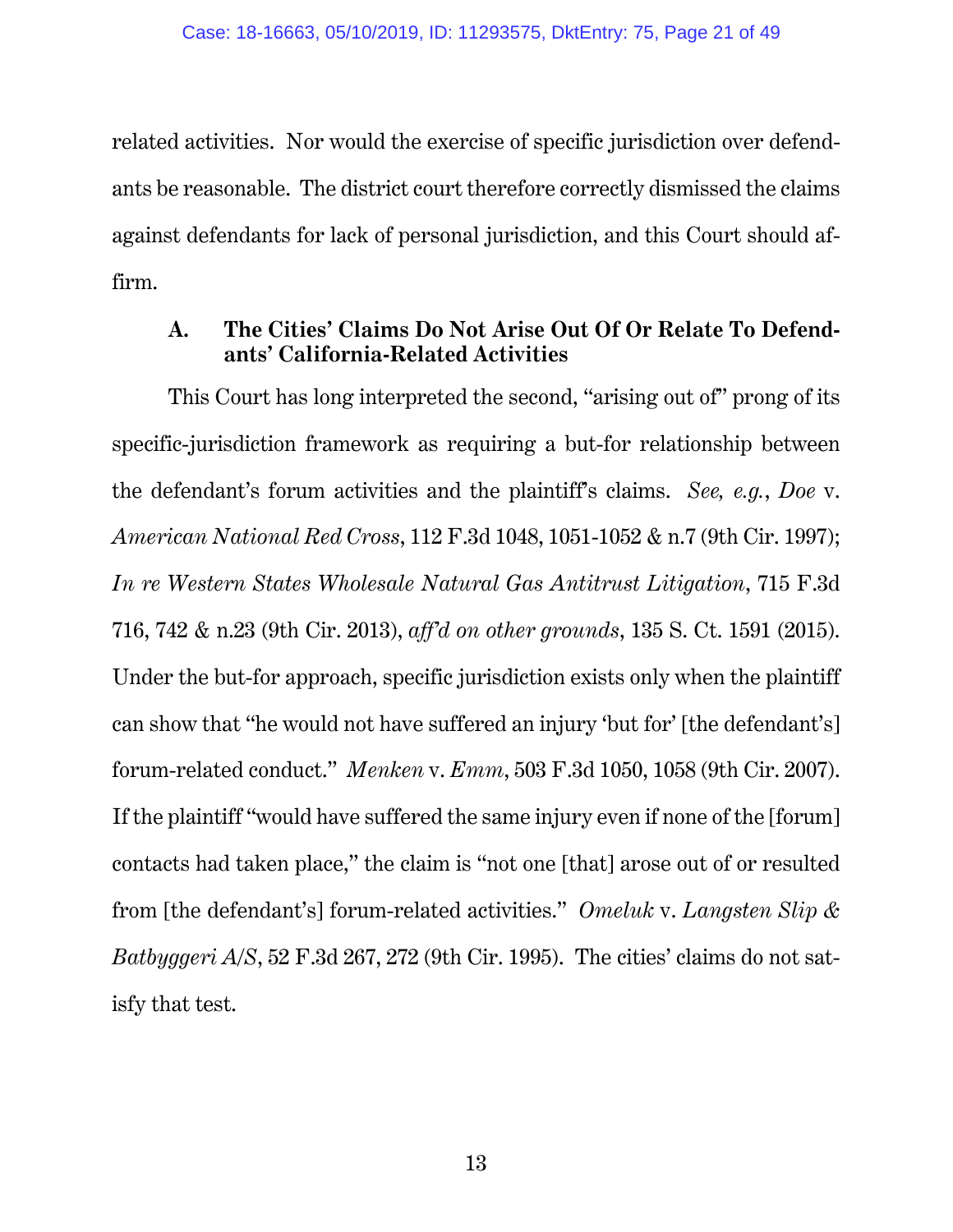### *1. Defendants' California-Related Conduct Was Not A But-For Cause Of The Cities' Alleged Injuries*

In their amended complaints, the cities made no effort to tie defendants' California conduct to the specific injuries they alleged. As the district court correctly recognized, "[t]he gravamen" of the cities' public-nuisance claims "is that defendants . . . have contributed to global warming" and an accompanying rise in sea levels "through the worldwide production and sale of fossil fuels." E.R. 8. But "[f]rom all that appears in the amended complaints, this worldwide chain of events does not depend on a particular defendant's contacts with California." *Id.* Indeed, "as far as plaintiffs contend," "[o]cean rise . . . would have occurred even without regard to each defendant's California contacts." *Id.* And that means the cities "would have suffered the same injury even if none of [defendants' California] contacts had taken place." *Omeluk*, 52 F.3d at 272. The cities have thus failed to show a but-for relationship between their injuries and defendants' California-related conduct, precluding the exercise of personal jurisdiction. *See Menken*, 503 F.3d at 1058.

Not only did the cities fail to make the necessary showing; they cannot do so. It is simply implausible that the cities would have avoided the alleged climate-change-related harms if defendants had never engaged in their forumrelated conduct. In the district court's words, the cities' nuisance claims "depend on a global complex of geophysical cause and effect involving all nations of the planet." E.R. 8. "[T]his worldwide chain of events does not depend on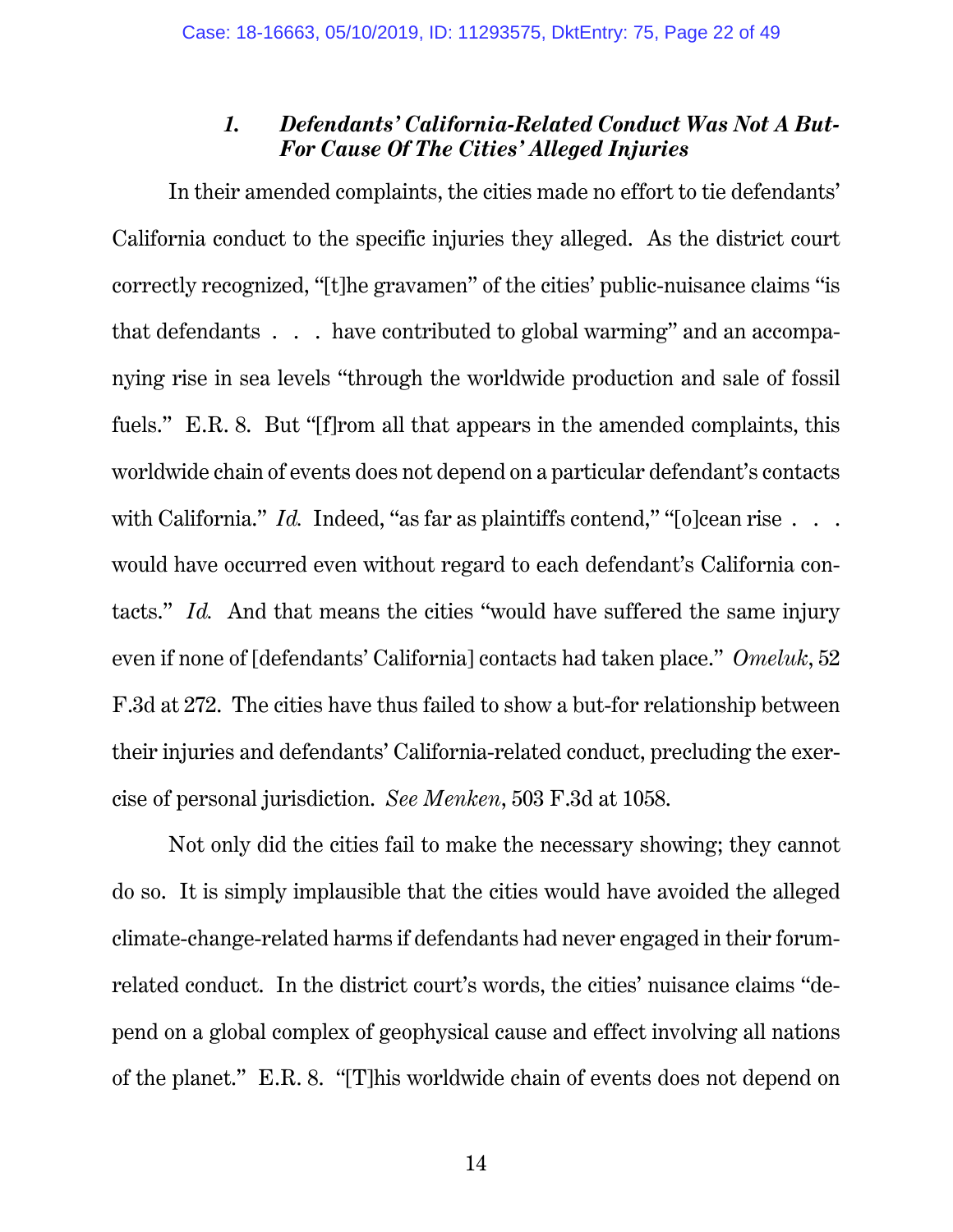a particular defendant's contact with California." *Id.* "[W]hatever sales or events occurred in California were causally insignificant in the context of the worldwide conduct leading to the international problem of global warming." *Id.*; *cf. Sierra Club* v. *United States Defense Energy Support Center*, Civ. No. 11-41, 2011 WL 3321296, at \*4 (E.D. Va. July 29, 2011) (dismissing plaintiffs' climate-change-related claims for failure to plead causation based on similar reasoning). The district court therefore properly dismissed the claims against defendants for lack of personal jurisdiction. *See Menken*, 503 F.3d at 1058.

The article on which the cities relied to estimate each defendant's attributed share of worldwide "industrial" emissions since the Industrial Revolution does not prove otherwise. E.R. 90. Even if the article's findings were accurate (which defendants dispute), the article neither connects those alleged emissions to the cities' asserted injuries nor shows that the cities' same injuries would not have occurred had defendants' subsidiaries reduced or ended their activities in California. In addition, the article is irrelevant to the jurisdictional analysis, because it estimates defendants' emissions based on defendants' worldwide production since the Industrial Revolution, rather than defendants' California-related production during the far shorter period the cities allege is relevant to their claims. *See id.*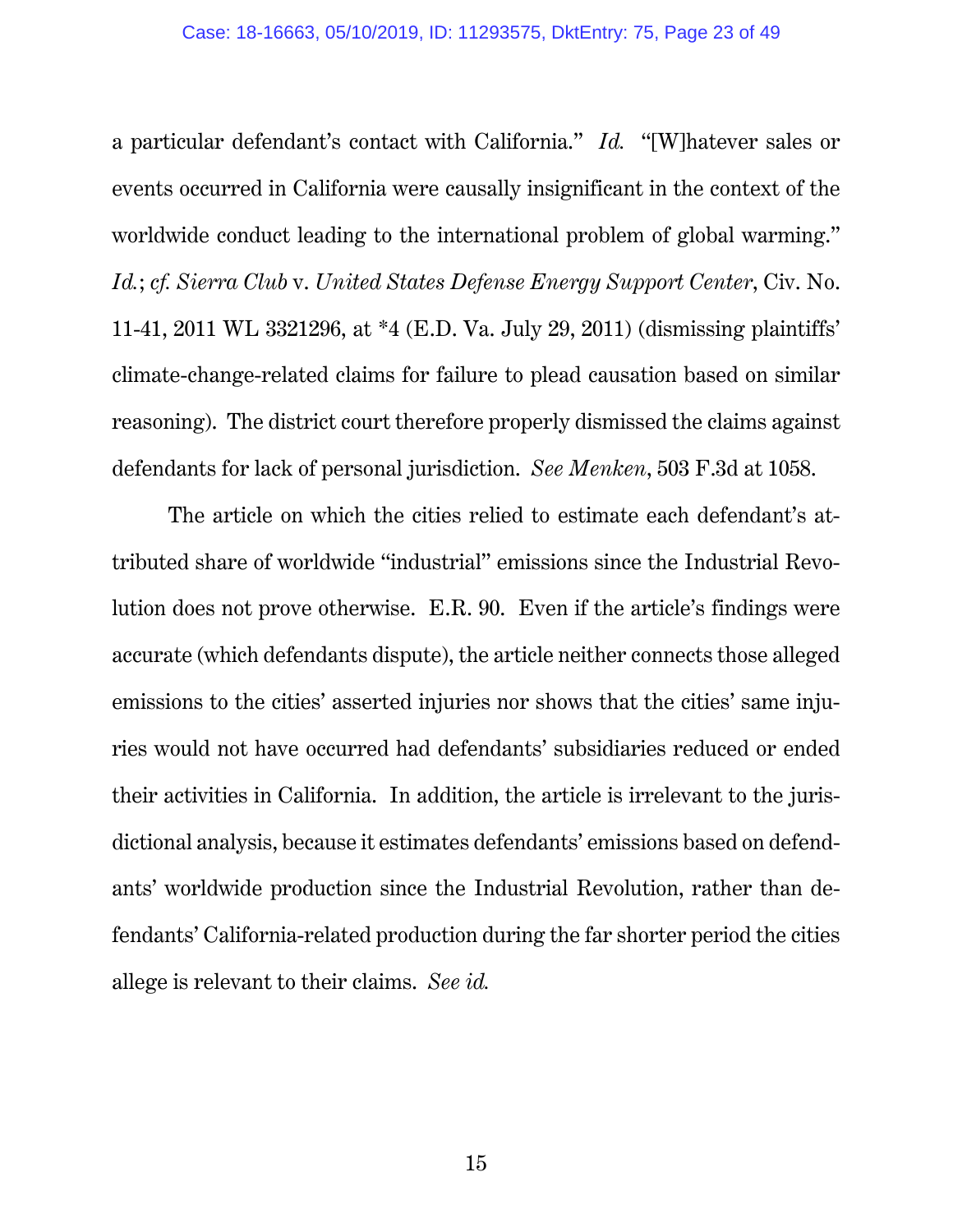### *2. The Cities' Arguments To The Contrary Lack Merit*

The cities challenge the district court's jurisdictional analysis on a variety of grounds. Many of the cities' arguments were never raised below, rendering them unavailable on appeal. None of the remaining arguments withstands scrutiny.

# *a. The Cities' Doctrinal Argument Is Either Incorrect Or Irrelevant*

The cities' principal argument on appeal involves the interplay between the first two prongs of this Court's specific-jurisdiction analysis: (1) whether the defendant "purposefully direct[ed] his activities toward the forum or purposefully avail[ed] himself of the privileges of conducting activities in the forum," and (2) whether the plaintiff's claim "arises out of or relates to the defendant's forum-related activities." *Axiom Foods*, 874 F.3d at 1068. The cities argue that, "[o]nce a court finds that a defendant intentionally 'aimed at' a targeted plaintiff" under the first prong, "it logically follows that plaintiff's resulting lawsuit 'arises out of or relates to' that intentional conduct" under the second prong. Br. 51. The upshot of the cities' position is not entirely clear, but they seem to be suggesting that the mere aiming of intentional tortious conduct at a forum automatically proves the necessary causal connection to exercise specific jurisdiction. *Cf.* Br. 52.

If that is the cities' position, their argument has been waived and is incorrect to boot. In their briefing below, the cities expressly represented that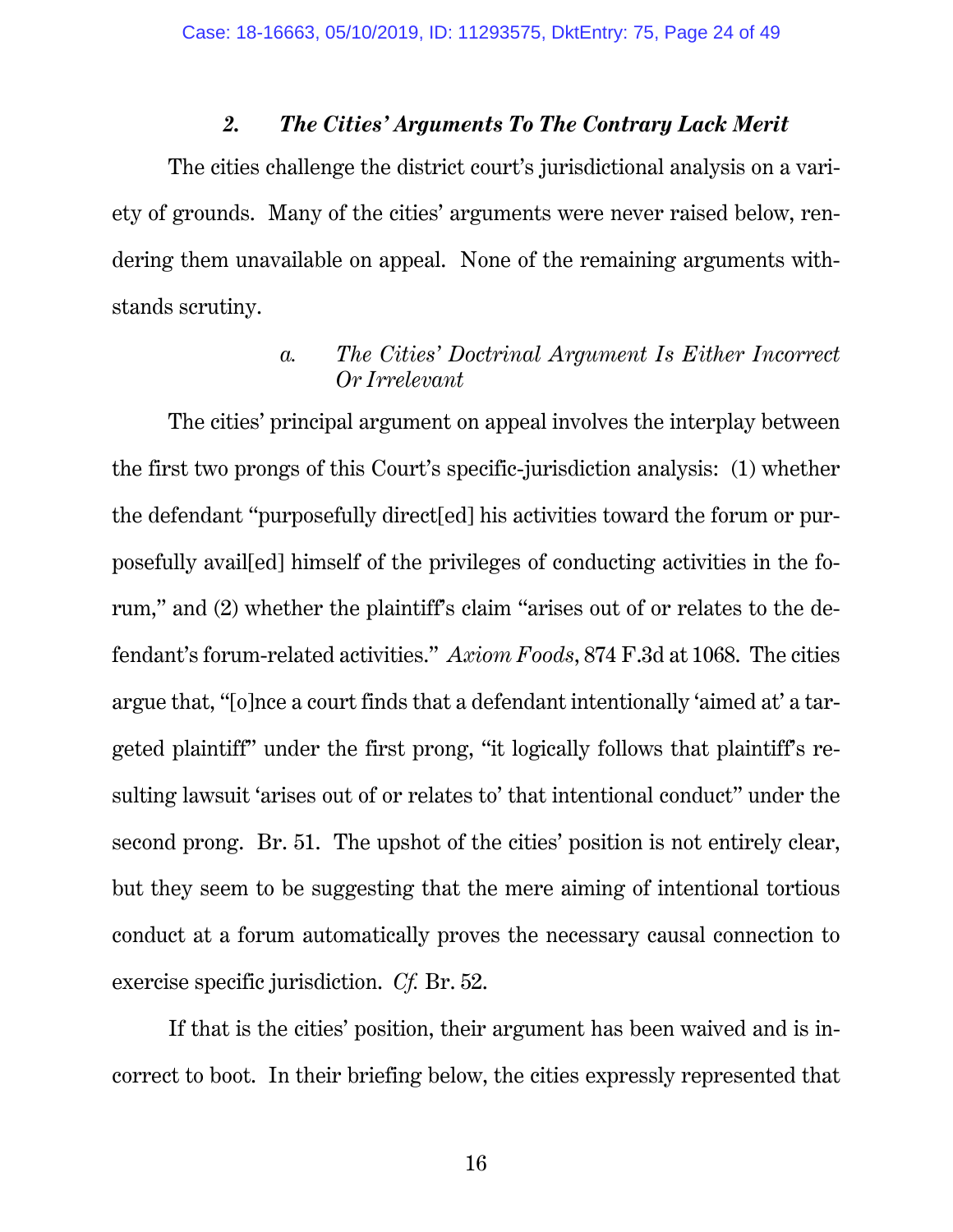they were "*not* tak[ing] the position here that merely directing allegedly intentional tortious activity at a plaintiff in the forum state suffices to establish personal jurisdiction." Supp. E.R. 16 n.34. They cannot argue to the contrary now. *See, e.g.*, *Reynoso* v. *Giurbino*, 462 F.3d 1099, 1110 (9th Cir. 2006); *Garcia-Moreno* v. *Sessions*, 718 Fed. Appx. 531, 533 n.1 (9th Cir. 2018).

Moreover, under this Court's purposeful-direction test, it is not enough for the plaintiff to show that the defendant "expressly aimed" an intentional act at the forum State. The plaintiff must also show that those intentional forum-related acts "*caused harm* that the defendant knew was likely to be suffered in the forum state." *Yahoo! Inc.* v. *La Ligue Contre Le Racisme Et l'Antisemitisme*, 433 F.3d 1199, 1206 (9th Cir. 2006) (en banc) (emphasis added). In addition, several of the cases the cities themselves cite analyze the second, "arising out of" prong even when applying the purposeful-direction test at the first prong. *See Western States*, 715 F.3d at 742; *Mavrix Photo, Inc.* v. *Brand Technologies, Inc.*, 647 F.3d 1218, 1228 (9th Cir. 2011); *Doe*, 112 F.3d at 1051- 1052; *Omeluk*, 52 F.3d at 271-272; *Haisten* v. *Grass Valley Medical Reimbursement Fund, Ltd.*, 784 F.2d 1392, 1400 (9th Cir. 1986). The cities thus cannot argue that the "arising out of" test does not apply to tort claims involving intentional conduct.

The two copyright-infringement cases the cities cite do not support their effort to collapse the first and second prongs. *See* Br. 51 (citing *Washington*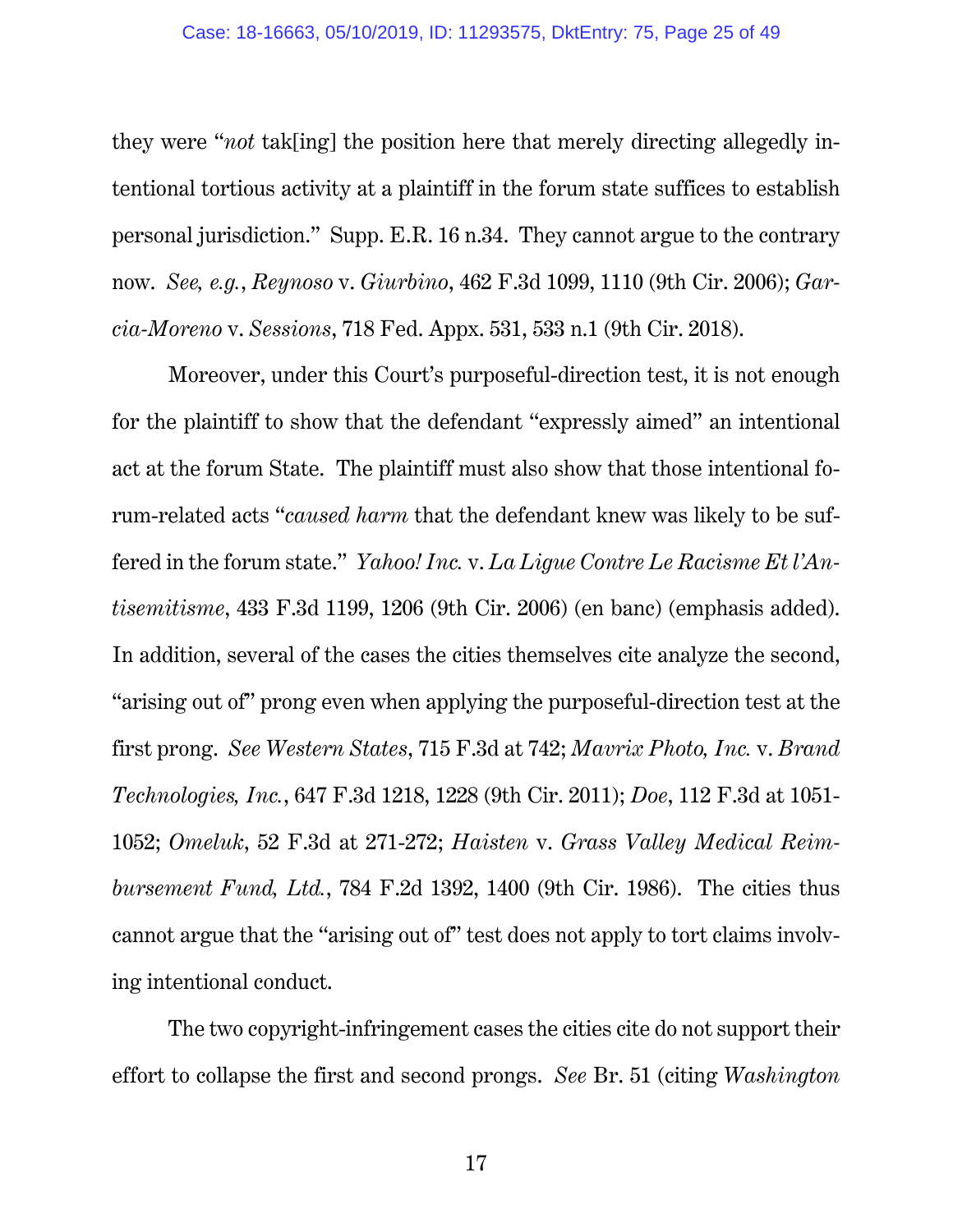*Shoe Co.* v. *A-Z Sporting Goods Inc.*, 704 F.3d 668 (9th Cir. 2012), and *Columbia Pictures Television* v. *Krypton Broadcasting*, 106 F.3d 284 (9th Cir. 1997)). In both cases, the Court concluded that the copyright infringement was "expressly aimed" at the forum, and there was no question that the infringement caused the plaintiff's injuries. *See Washington Shoe*, 704 F.3d at 679; *Columbia Pictures*, 106 F.3d at 289; *see also Axiom Foods*, 874 F.3d at 1070 (concluding that the "express aiming" analysis in *Washington Shoe* is no longer good law in light of the Supreme Court's decision in *Walden*, *supra*).

It is possible the cities are not arguing that the mere aiming of intentional tortious conduct at a forum automatically proves the necessary causal connection to exercise specific jurisdiction. They do not dispute, after all, that specific jurisdiction requires proof that "defendants' tortious, intentional acts were a cause-in-fact"—*i.e.*, a but-for cause—"of plaintiffs' in-state harms." Br. 52. But if the cities' only complaint is that the district court should have analyzed but-for causation under the first prong of the jurisdictional analysis rather than the second, it is unclear why that doctrinal distinction makes a difference. The district court determined that the cities had failed to demonstrate a but-for relationship between defendants' California-related conduct and the claims in this suit. Whether the court made that decision under the first or second prong of the specific-jurisdiction analysis is a purely academic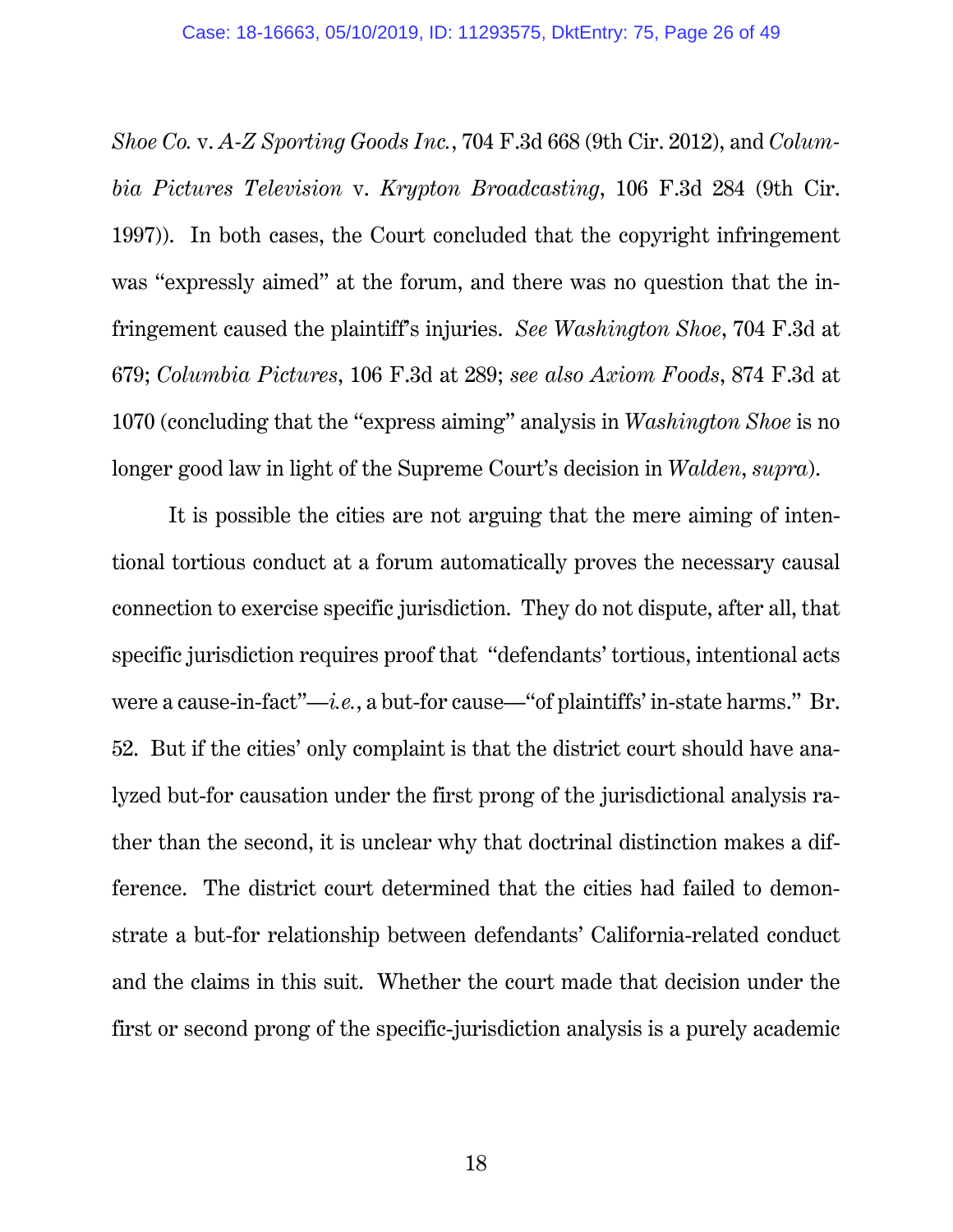distinction without a practical difference. The cities also forfeited this argument by failing to raise it below. *See Orr* v. *Plumb*, 884 F.3d 923, 932 (9th Cir. 2018).

The cities draw significant attention to defendants' decision to move to dismiss based on the second prong of the specific-jurisdiction analysis and to assume *arguendo* that the first prong was otherwise satisfied. *See* Br. 48-49, 51. In so doing, the cities may be suggesting that defendants somehow forfeited any argument about but-for causation by not making it under the first prong. *Cf.* Br. of Amicus California State Ass'n of Counties 16-17 (so arguing). That is incorrect. Defendants raised the issue of but-for causation "numerous times in [their] moving papers below," *SEC* v. *Talbot*, 530 F.3d 1085, 1092 n.1 (9th Cir. 2008), and "the district court actually considered it," *Community House, Inc.* v. *City of Boise*, 490 F.3d 1041, 1054 (9th Cir. 2007). Even if the first prong of the jurisdictional analysis also encompasses causation in tort cases, defendants could hardly have conceded the causation issue when they expressly contested it below.

## *b. The District Court Appropriately Focused On Defendants' California-Related Activities*

The cities next argue that the district court "erred in limiting its inquiry to the activities performed by [d]efendants and their agents and subsidiaries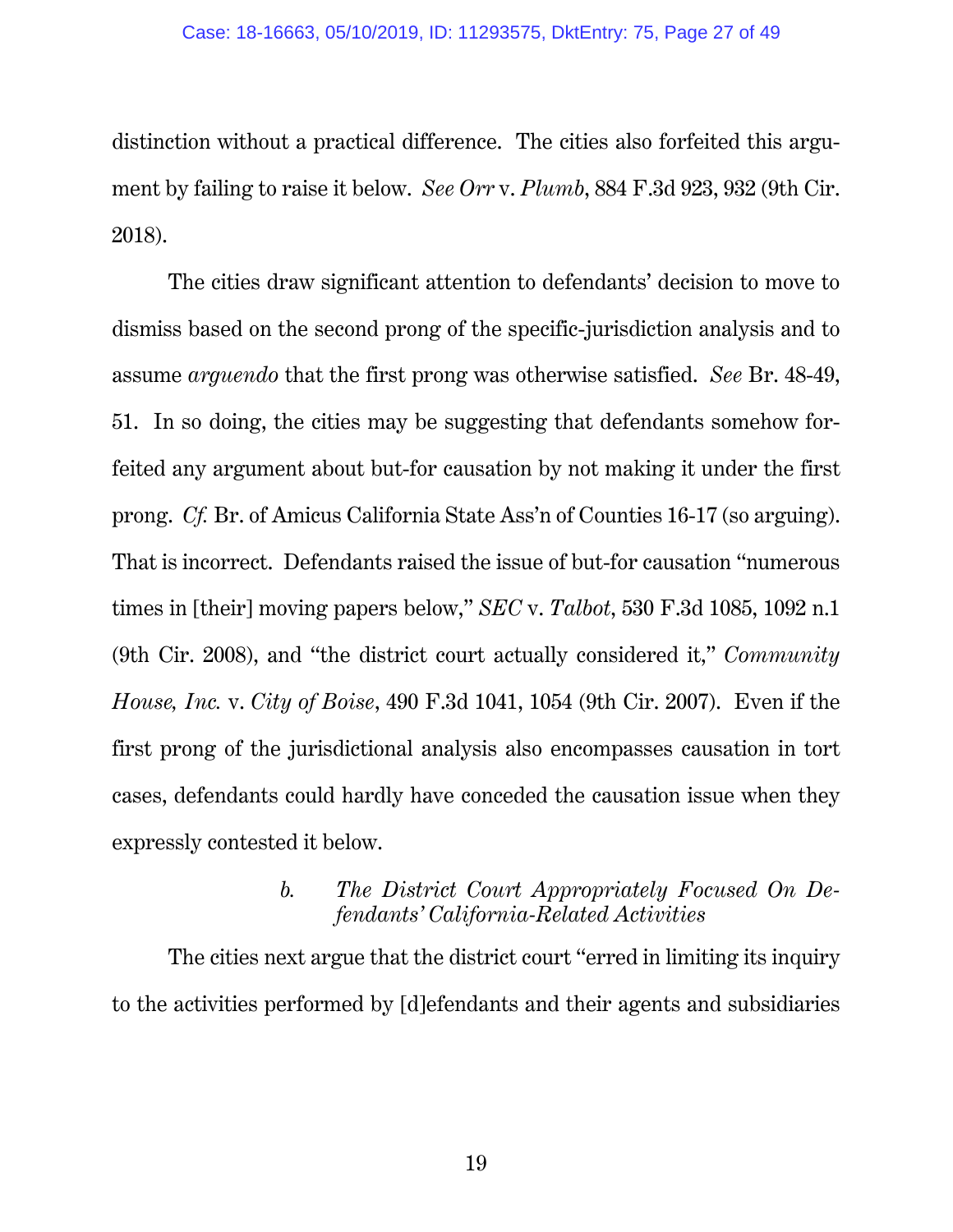'in California.' " Br. 54. "[A] defendant's out-of-state activities count" for purposes of specific jurisdiction, they say, "if [the activities] are purposefully directed at the state or state residents." *Id.*

The cities are of course correct that out-of-state conduct can be jurisdictionally relevant if directed at the forum State (but not merely at "state residents" outside the forum, *see Walden*, 134 S. Ct. at 1122, 1124-1125). But nothing in the district court's order states that the court refused to consider outof-state conduct directed at California as part of the jurisdictional analysis. Indeed, it was *the cities* that drew the Court's attention to the activities of defendants' subsidiaries in California by adding allegations about those activities in their amended complaints. *See* E.R. 67-83.

That said, the cities' framing of their argument in terms of mere "out-ofstate activities" obscures the sweeping proposition they wish the Court to adopt. Br. 54. The cities are effectively arguing that *all* of defendants' "intentional acts, *domestic* and *foreign*," should factor into the causal analysis because "[d]efendants *knew* [those] acts . . . would inevitably harm California coastal communities" like the cities. *Id.* at 55 (first and second emphases added). The cities are arguing, in other words, that defendants' worldwide production of fossil fuels over the last century qualifies as purposeful contacts because the defendants allegedly learned that those activities would lead to a climate-change-induced rise in sea levels, which in turn would allegedly cause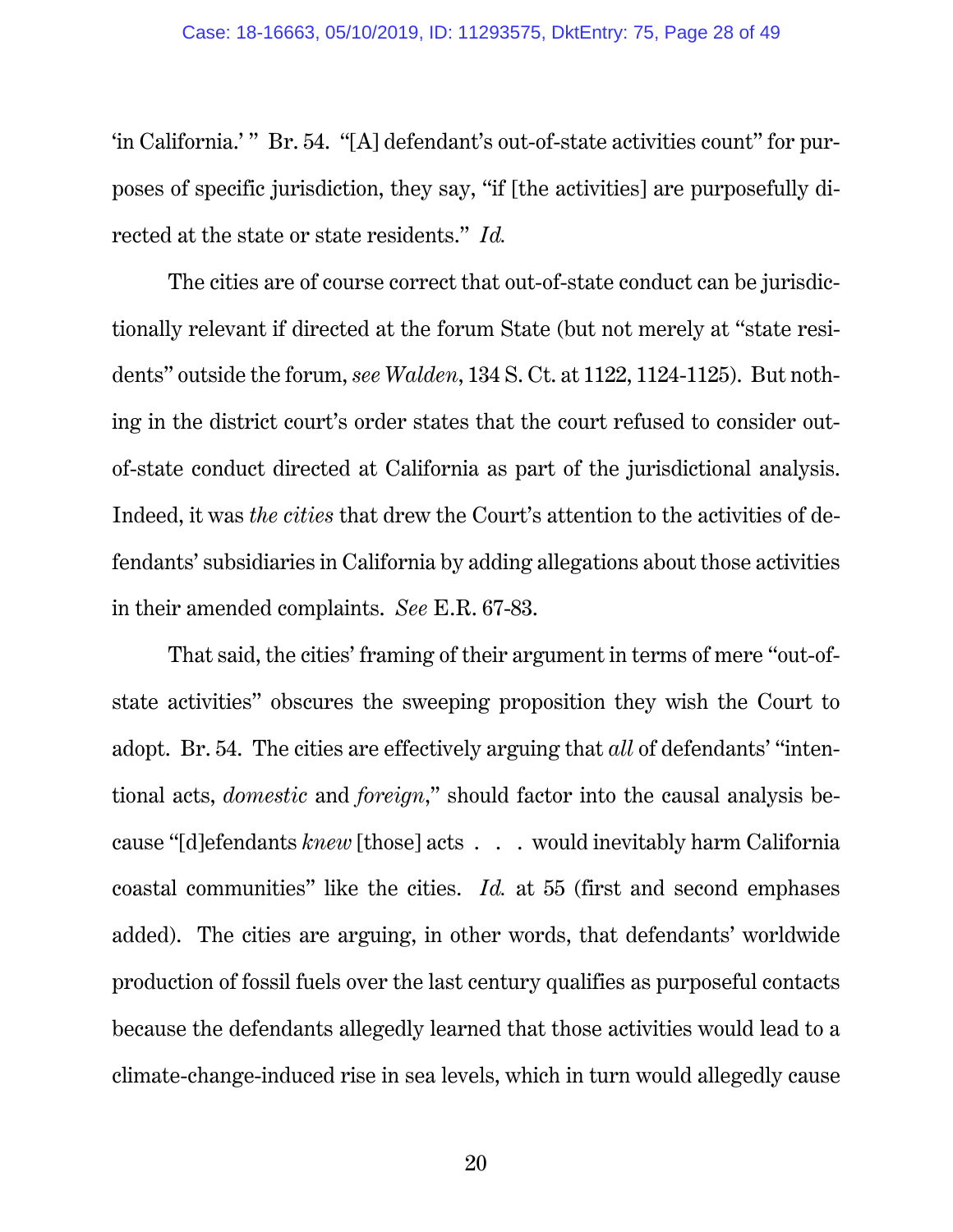foreseeable harm to coastal cities everywhere, including California. *See* E.R. 92-97.

Once again, the cities did not raise this argument below, so it is forfeited. *See Orr*, 884 F.3d at 932. In their amended complaints, the cities also failed to make allegations showing that climate change and the accompanying rise in sea levels would not have occurred but for defendants' worldwide conduct even in the aggregate. The cities' argument therefore fails on its own terms, and the Court need not decide what activities constitute purposeful contacts in this context. *See Menken*, 503 F.3d at 1058.

In any event, the cities' argument lacks merit. As this Court has recognized, "[t]he foreseeability of injury in a forum is not a sufficient benchmark for exercising personal jurisdiction." *Axiom Foods*, 874 F.3d at 1070 (internal quotation marks and citation omitted). To be sure, an out-of-forum action directed into the forum and constituting a but-for cause of an in-forum injury can satisfy the purposeful-direction test. But the test "cannot stand for the broad proposition that a foreign act with foreseeable effects in the forum state always gives rise to specific jurisdiction." *Washington Shoe*, 704 F.3d at 675. "The proper question is not where the plaintiff experienced a particular injury or effect but whether the defendant's conduct connects him to the forum in a meaningful way." *Walden*, 134 S. Ct. at 1125.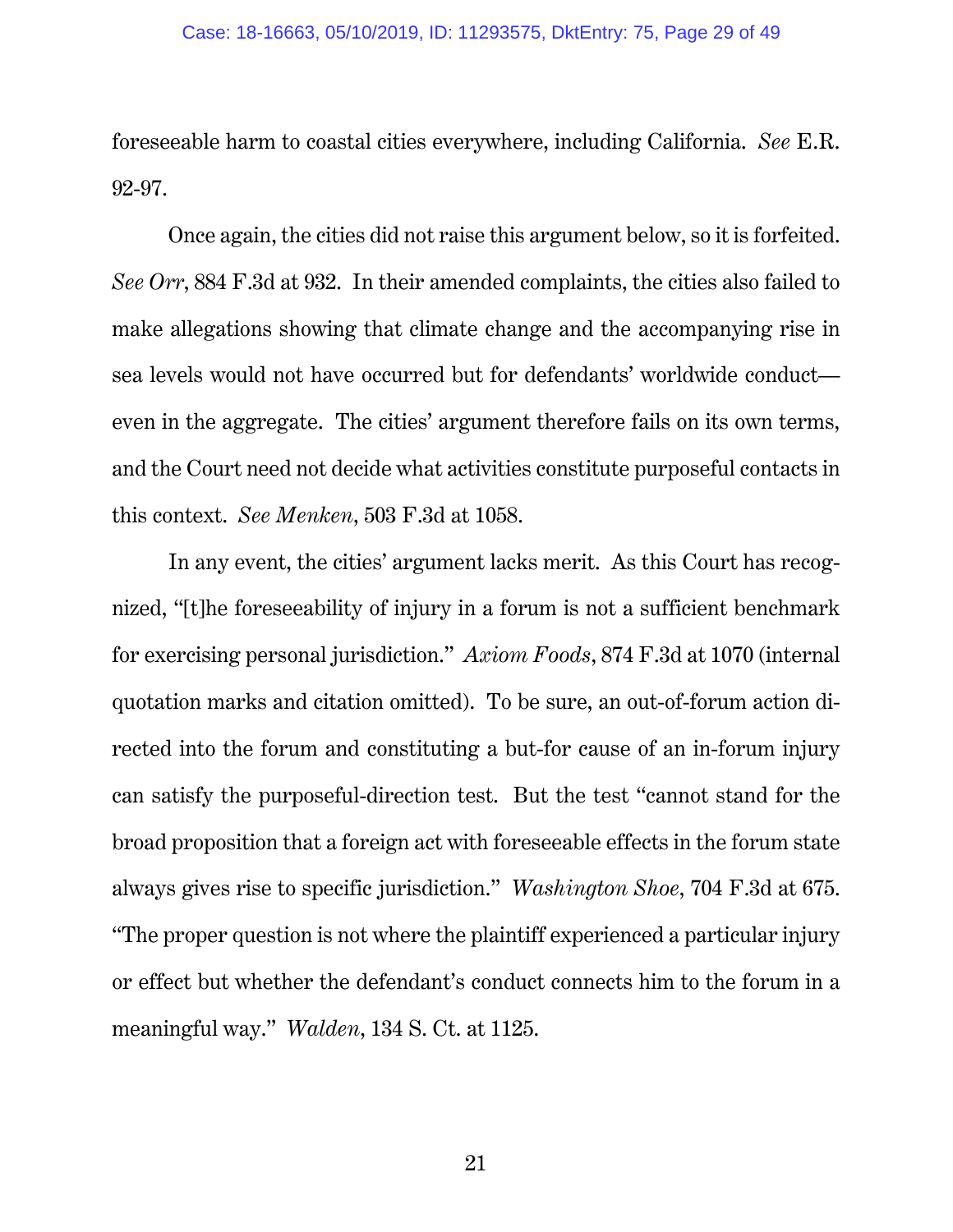Here, the link between defendants' worldwide activities and the State of California is too "attenuated," *see Axiom Foods*, 874 F.3d at 1070, to support a finding that defendants "expressly aimed" those activities at the State. At most, the cities allege it might have been foreseeable that a rise in sea level attributable to worldwide combustion of fossil fuels could result in harm in California. *See* E.R. 106-114. Absent allegations that connect defendants' worldwide fossil-fuel production to the State of California in a more "meaningful way," *Walden*, 134 S. Ct. at 1125, there is no basis to treat that global activity as a "jurisdictionally relevant" contact. *Id.; see Axiom Foods*, 874 F.3d at 1070.

Even if defendants had known that their foreign activities would lead to harm in California specifically, that alone would still be insufficient to establish specific jurisdiction. *Schwarzenegger* v. *Fred Martin Motor Co.*, 374 F.3d 797 (9th Cir. 2004), illustrates the point. There, a car dealer in Ohio took out local advertisements that used a picture of Arnold Schwarzenegger without his permission. Schwarzenegger sued the Ohio car dealer in California, and this Court concluded that California courts lacked specific jurisdiction. The car dealer had not "expressly aimed" his advertisement at California, the Court reasoned; instead, the advertisement was designed "to entice Ohioans to buy or lease cars." *Id.* at 807. The Court recognized that the car dealer's "intentional act eventually caused harm to Schwarzenegger in California," and that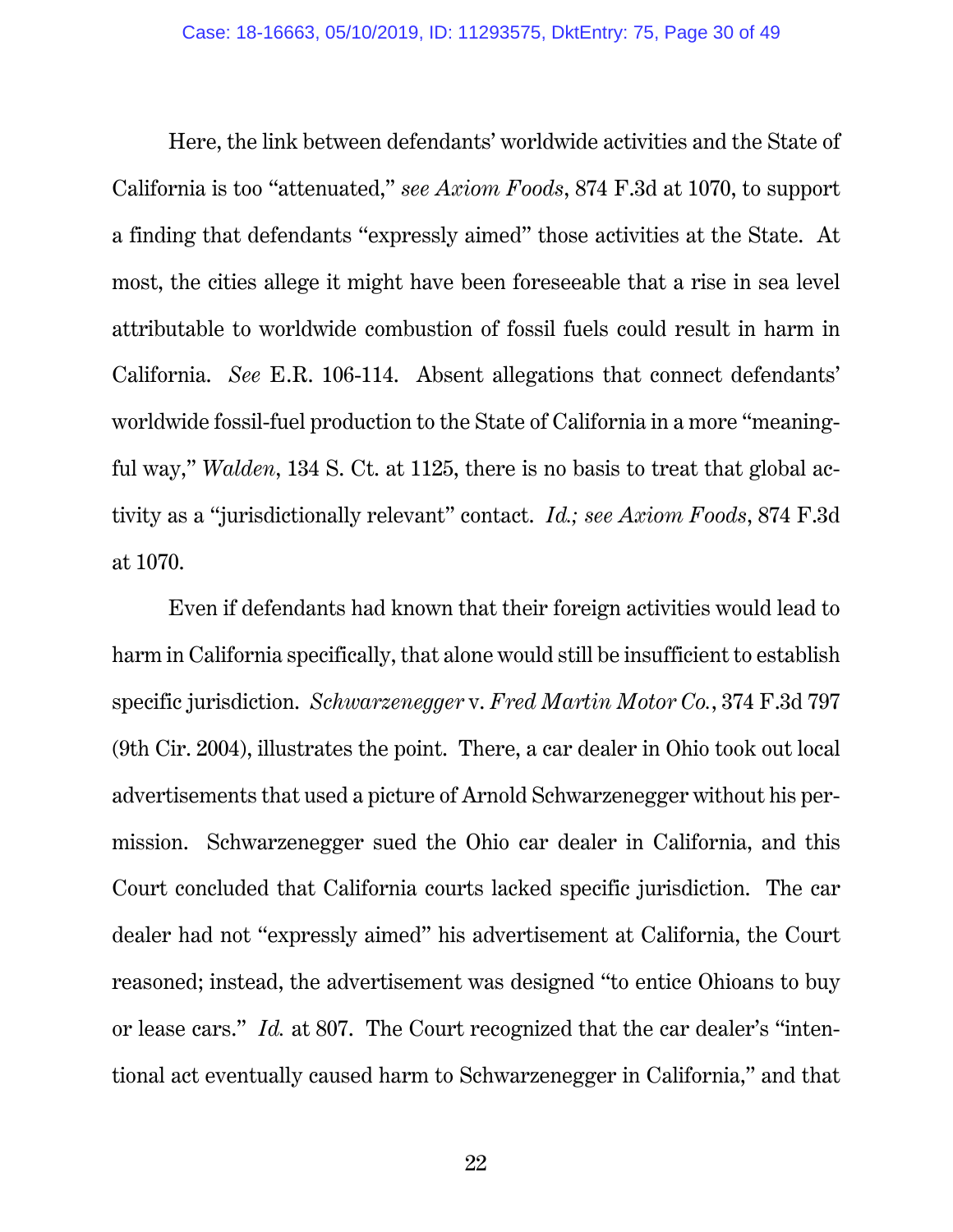the dealer even "may have known that Schwarzenegger lived in California." *Id.* But that did not suffice, because the dealer's "express aim was local." *Id.*

So too here. The cities have not alleged that defendants "expressly aimed" their worldwide production of fossil fuels at California. They instead argue that those worldwide activities qualify as "express aiming" because defendants allegedly knew that they would contribute to climate change and a rise in sea levels. But even if defendants knew that the worldwide production and sale of fossil fuels would cause harm specifically in California, more is needed to establish specific jurisdiction than mere knowledge that an out-ofstate act will cause harm in the forum State. *See Schwarzenegger*, 374 F.3d at 807.

In arguing to the contrary, the cities are effectively seeking a climatechange exception from the normal rules of specific jurisdiction. Yet the complex and lengthy causal chain necessary to prove the cities' claims undercuts any argument that defendants' expressly aimed their alleged misconduct at California. The cities' claims require proof that (1) defendants extract fossil fuels, (2) which are later refined into finished products and promoted, (3) which are combusted by millions of consumers worldwide, (4) causing the emission of greenhouse gases, (5) which combine with other greenhouse gases from innumerable other sources, (6) which accumulate in the atmosphere over long periods of time, (7) which results in a warmer global climate, (8) which leads to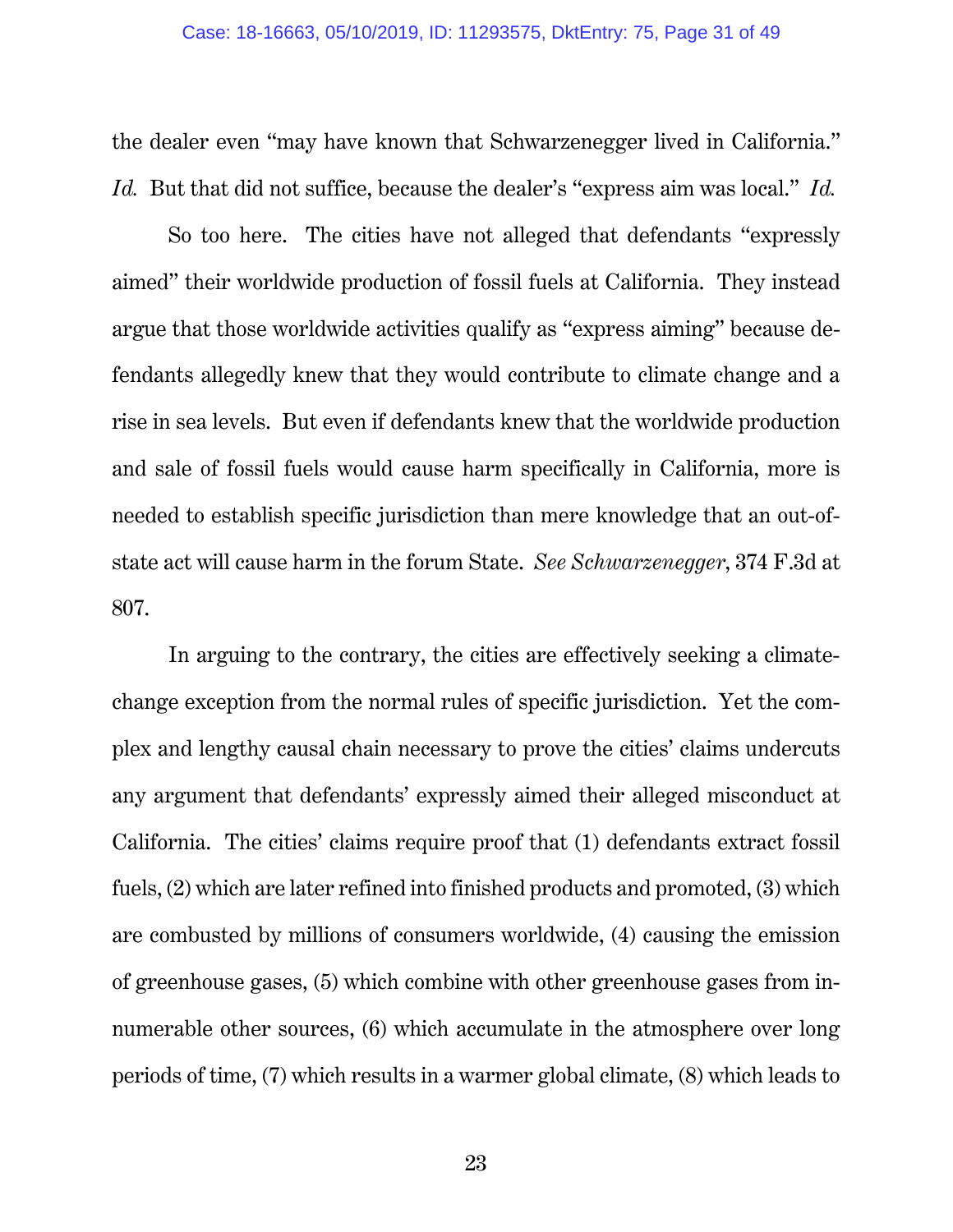higher air temperatures, rising sea levels, changing weather, extreme weather events, and other environmental effects, (9) which ultimately causes harm to the cities' interests.

Under the cities' approach, any company whose activities outside a forum state allegedly contributed to climate change would be subject to specific jurisdiction in every jurisdiction affected by climate change. That of course means that every jurisdiction in the United States could exercise jurisdiction over every oil-and-gas company, power company, airline, car manufacturer, and myriad other companies and individuals for any climate-change-related costs. That result has no basis in this Court's case law, and it would not provide defendants with "fair warning" that "a particular activity may subject [them] to the jurisdiction of a foreign sovereign." *Burger King*, 471 U.S. at 472 (citation omitted).

The cities claim that *Pakootas* v. *Teck Cominco Metals, Ltd.*, 905 F.3d 565 (9th Cir. 2018), supports their position. *See* Br. 54-55. Not so. There, a Canadian smelting company dumped toxic waste into a river in Canada that flowed into the United States ten miles downstream. *Pakootas*, 905 F.3d at 572. In upholding the exercise of specific jurisdiction, this Court acknowledged that "express aiming" "mean[s] something more than a foreign act with foreseeable effects in the forum state." *Id.* at 577. But it concluded that the smelting company had directly aimed its waste at Washington because it had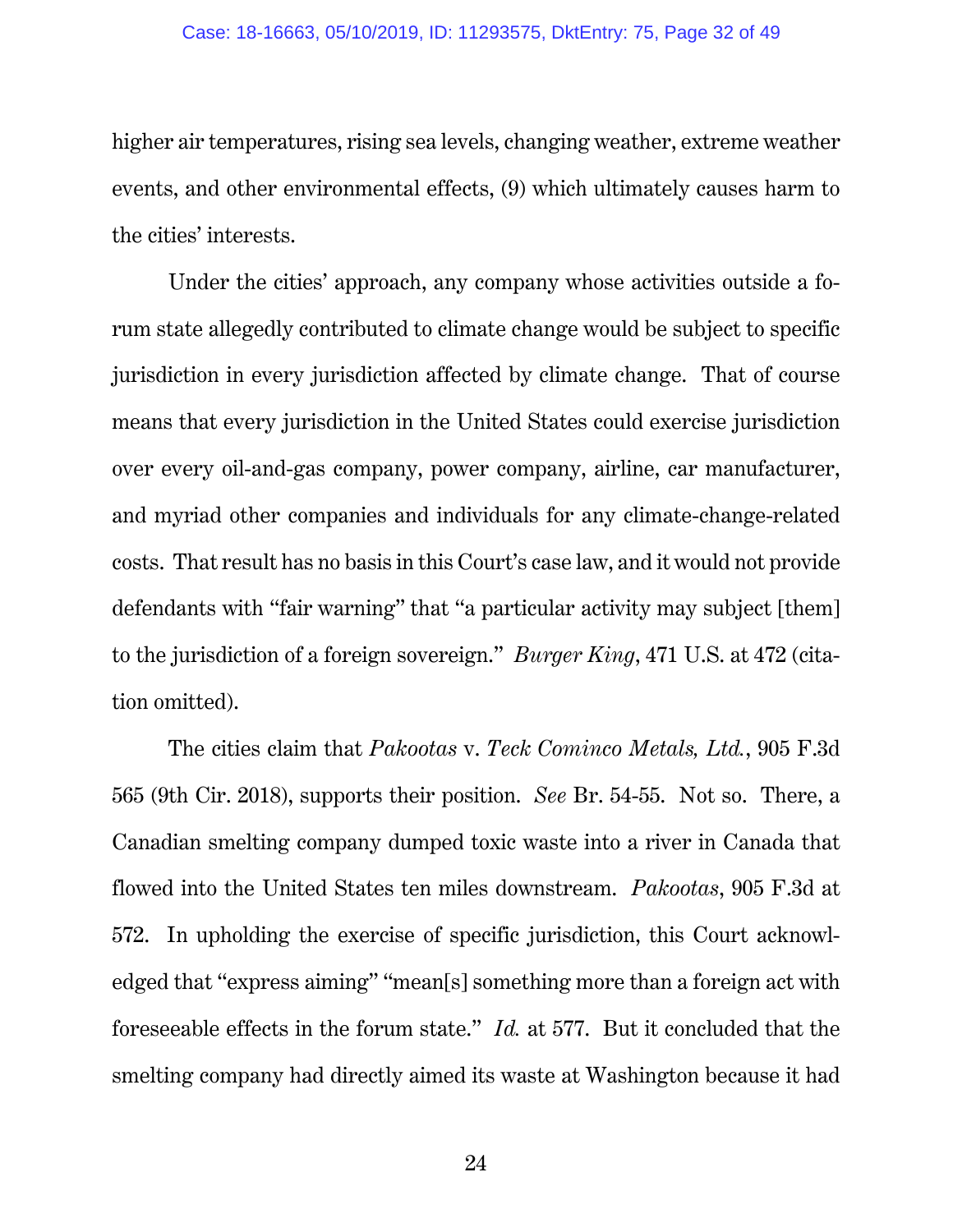"made use of the river's natural transport system" and knew the waste would flow into the State a short distance downstream. *See id.* at 578.

*Pakootas* is evidently distinguishable. Defendants' worldwide activities are connected to the cities' injuries in a far less "meaningful way" than a company dumping waste into a river ten miles upstream from the forum State's border. *Walden*, 134 S. Ct. at 1125. The cities here are arguing that defendants' worldwide production of fossil fuels over the last century led to the worldwide combustion of fossil fuels by billions of people across the earth, which in turn led to worldwide climate change, a resulting rise in sea levels, and harm in California. In addition, unlike here, the dumping of toxic waste in *Pakootas* was unquestionably a but-for cause of the alleged injuries.

The cities also cite *Calder* v. *Jones*, 465 U.S. 783 (1984), for support. *See* Br. 55 n.18. But in *Calder*, California was the "focal point" of defendants' allegedly tortious worldwide conduct. *Id.* at 789. That is simply not true here. The complaints contain no allegations that defendants' conduct outside California specifically targeted California residents in California. And even if the complaints allege facts purportedly demonstrating that climate-change-related harm was foreseeable everywhere, including California, they do not allege that defendants "expressly aimed" their conduct at California as a particular "focal point."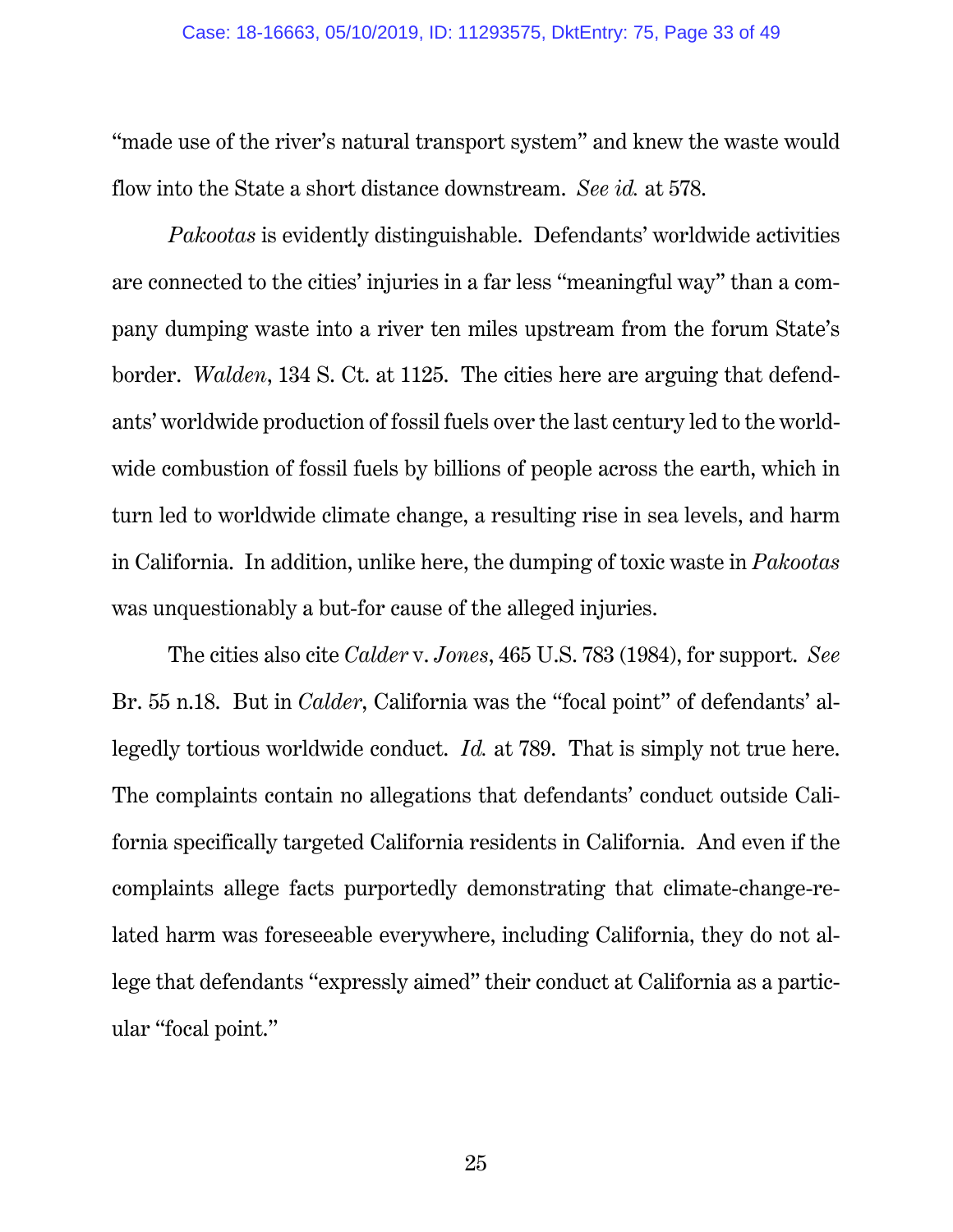## *c. The District Court Properly Applied The But-For Test*

The cities next argue that the district court misapplied the but-for causation test in two ways. Both arguments miss the mark.

i. The cities first argue that the district court erred by "requiring [them] to prove that the in-state *harms* they suffered were materially greater than the harms suffered by any other jurisdiction." Br. 56 (emphasis added). But the court did nothing of the sort. When the court stated that "whatever *sales or events* occurred in California were causally insignificant in the context of the world wide conduct leading to" climate change, E.R. 8 (emphasis added), it was saying only that the cities had failed to show that climate change and any attendant rise in sea levels would not have occurred but for defendants' California-related conduct. That was a correct application of the but-for test. *See Menken*, 503 F.3d at 1058; *Omeluk*, 52 F.3d at 272.

ii. The cities next argue that the district court erred by "requiring [them] to show that *each* [d]efendant's activities caused the *entirety* of the instate harms." Br. 57; *see* Br. 49-50, 52-53. But the district court stated that the cities "need not show each defendant's contributions would have alone created the alleged nuisance." E.R. 8. In other words, the district court never required each defendant's conduct to be a *sufficient* cause of the cities' alleged injuries. But it did require each defendant's conduct to be at least a *necessary*  cause. Again, that is a faithful application of the but-for test. *See Doe*, 112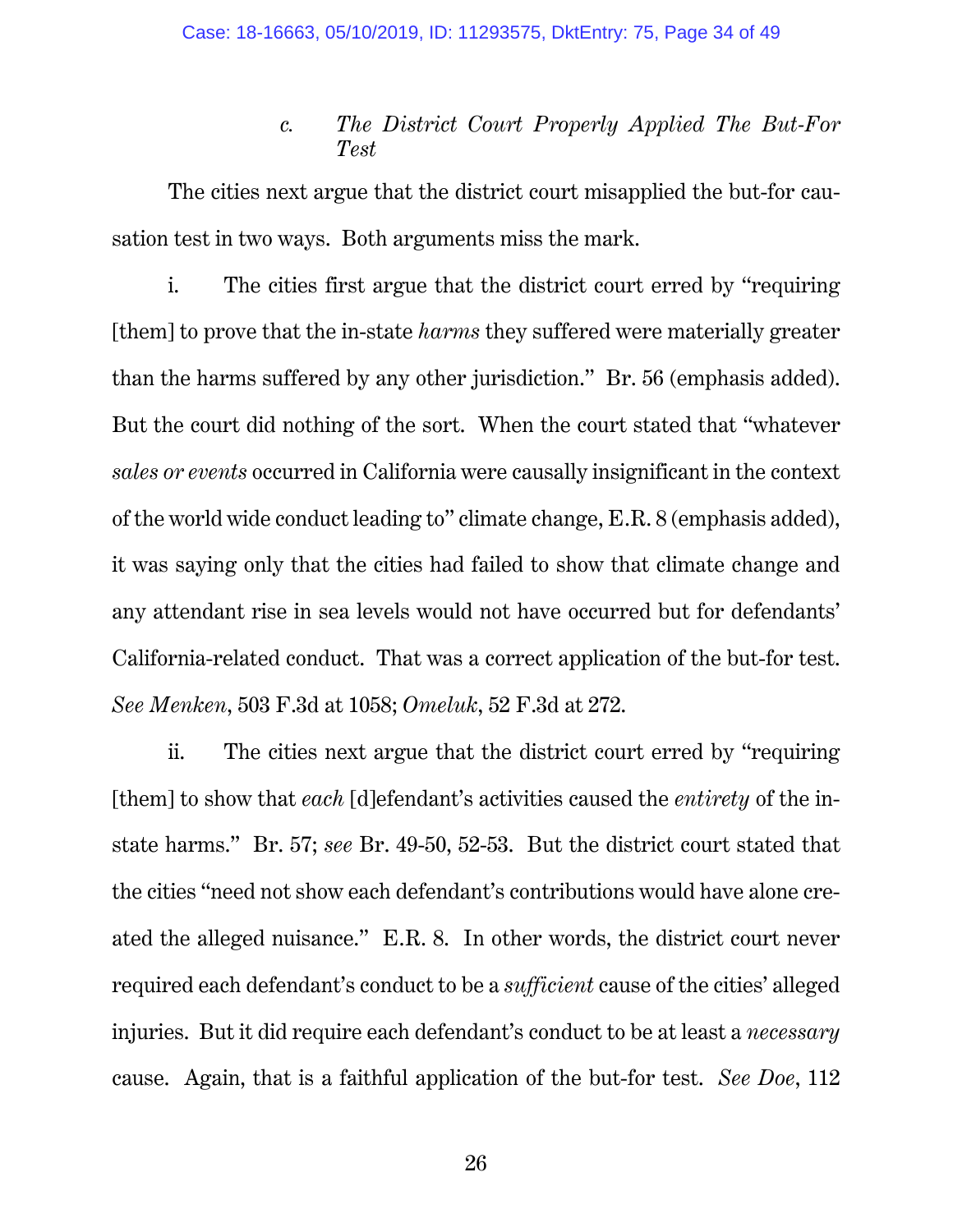F.3d at 1051-1052; W. Page Keeton et al., *Prosser and Keeton on the Law of Torts* § 41, at 265-266 (5th ed. 1984); *accord, e.g.*, *Safeco Insurance Co.* v. *Burr*, 551 U.S. 47, 63 (2007); *United States* v. *Jackson*, 877 F.3d 231, 242 (6th Cir. 2017); *Krieger* v. *United States*, 842 F.3d 490, 503-504 (7th Cir. 2016).

The cities suggest that this Court's decision in *Western States*, *supra*, permits the exercise of specific jurisdiction here based on "defendants' *collective* conduct." Br. 53. That is incorrect. In *Western States*, the Court combined the jurisdictional contacts of a parent entity and a subsidiary that the parent "wholly owned and controlled" when assessing specific jurisdiction related to a price-fixing conspiracy. *See* 715 F.3d at 739 n.17, 740, 742-743. But here, the cities have not alleged a conspiracy, and no corporate connection exists between defendants.

The cities also argue that "[t]he proper inquiry" here is not conventional but-for causation, but instead "whether [d]efendants' purposefully directed conduct led to *increased* sea-level rise and *increased* harms to the local environment and public infrastructure." Br. 57. But the cities cite no authority for that novel proposition, and the district court rightly rejected it. The cities' contributing-cause theory of jurisdiction, as the district court recognized, "is not the causal test for personal jurisdiction applied in this circuit." E.R. 8. The Supreme Court also rejected a similar theory of causation in the criminal-law context in *Burrage* v. *United States*, 134 S. Ct. 881 (2014). The Court reasoned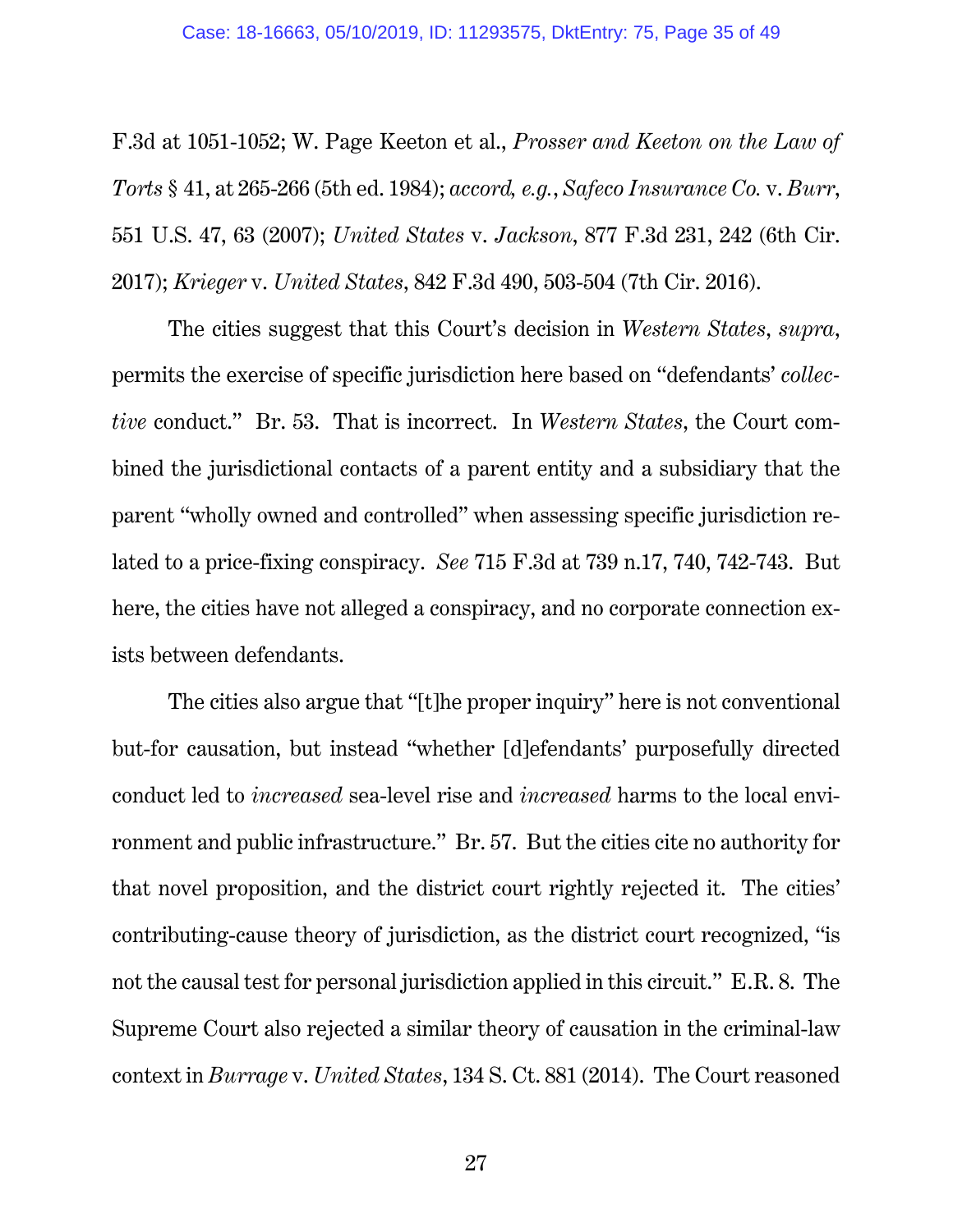that, "[t]aken literally," a contributing-cause test "would treat as a cause-infact every act or omission that makes a positive incremental contribution, however small, to a particular result." *Id.* at 891.

Again, what the cities are really seeking is a climate-change-specific exception to the normal rules of specific jurisdiction. They would subject any company that produces fossil fuels to suit in any forum in which the effects of global climate change are felt, on the ground that the combustion of fossil fuels contributes to global climate change. But that would render virtually every company, regardless of how incidental its connection to the forum, subject to specific jurisdiction for climate-change litigation everywhere—a result the Supreme Court has flatly rejected. *See Bristol-Myers*, 137 S. Ct. at 1781; *Daimler AG* v. *Bauman*, 134 S. Ct. 746, 761-762 (2014).

The cities' contributing-cause argument presents still another problem. Even if the cities' approach were proper, the cities failed to allege that defendants' California-related conduct formed a "but for" cause of *any* sea-level rise. Nor did the cities allege that defendants' California-related conduct *collectively* formed a but-for cause of any rise. As the district court noted, therefore, "[i]t is manifest that global warming would have continued in the absence of all California-related activities of defendants." E.R. 7.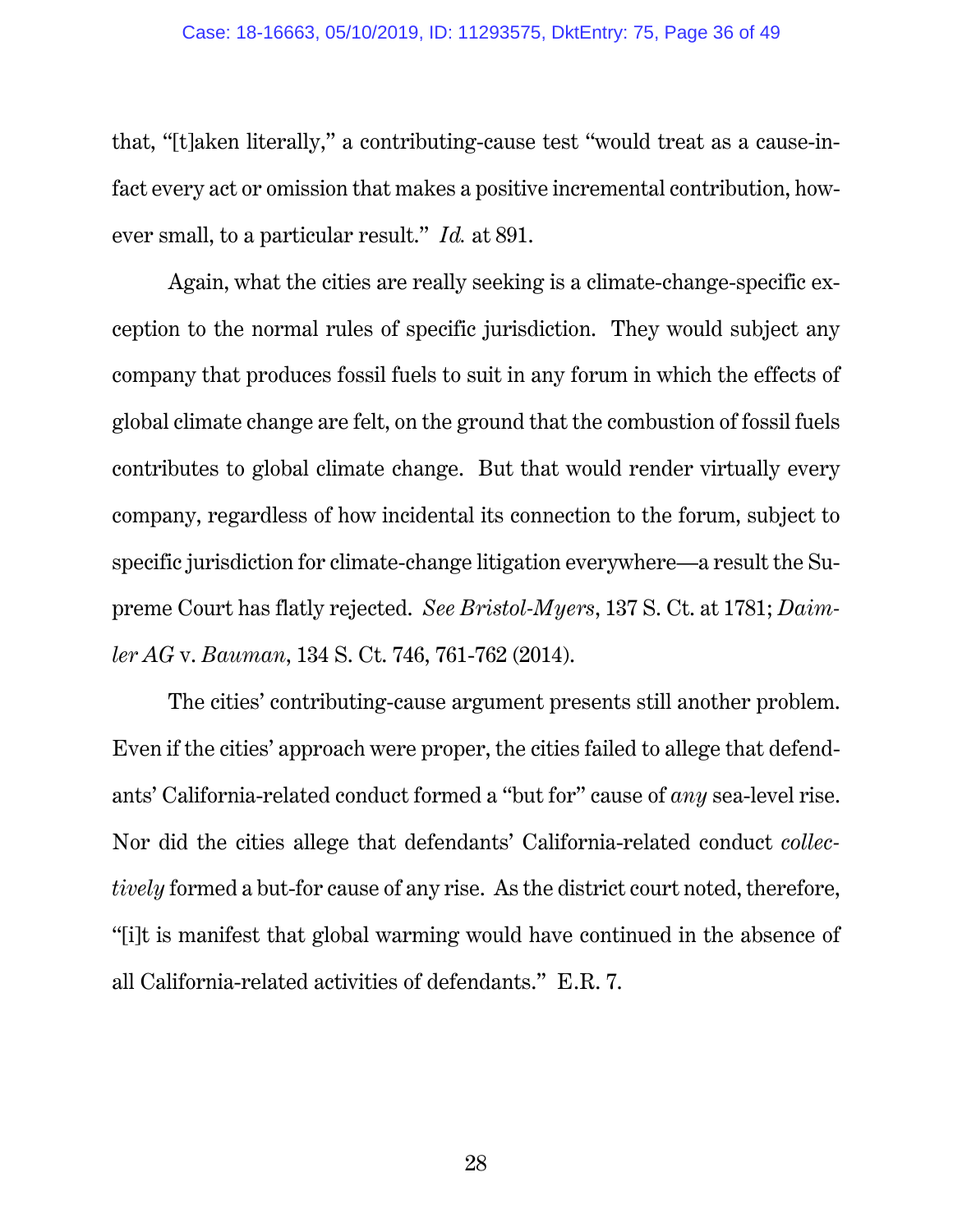As a last-gasp argument, the cities suggest that this Court should adopt "the far-more-lenient 'substantial factor' [test]" set forth in the Second Restatement of Torts in place of the but-for test. Br. 52; *see* 1 Restatement (Second) of Torts § 435 (1965). California courts apply that test in nuisance cases, the cities reason, and the but-for standard "could never be satisfied where there are multiple tortfeasors." Br. 52, 57.

That argument fails for two reasons. *First*, this Court has made clear that "liability is not to be conflated with amenability to suit in a particular forum." *AT&T*, 94 F.3d at 591; *accord Central States Pension Fund* v. *Reimer Express World Corp.*, 230 F.3d 934, 944 (7th Cir. 2000); *GCIU-Employer Retirement Fund* v. *Coleridge Fine Arts*, 700 Fed. Appx. 865, 869-870 (10th Cir. 2017). Even if California law applied and even if California would impose public-nuisance liability under a causal standard less stringent than but-for causation, that would not lower the *constitutional* floor for exercising personal jurisdiction. *See AT&T*, 94 F.3d at 591.

*Second*, the substantial-factor test is not "far more lenient" than the butfor test. Br. of Appellants 57. The substantial-factor test instead "subsumes" the but-for test and adds liability only in the narrow class of cases in which each defendant's action is alone sufficient, but not necessary, to bring about the same or a similar result (for example, when two fires burn down a home, but either fire by itself would have caused the same or similar damage). *See*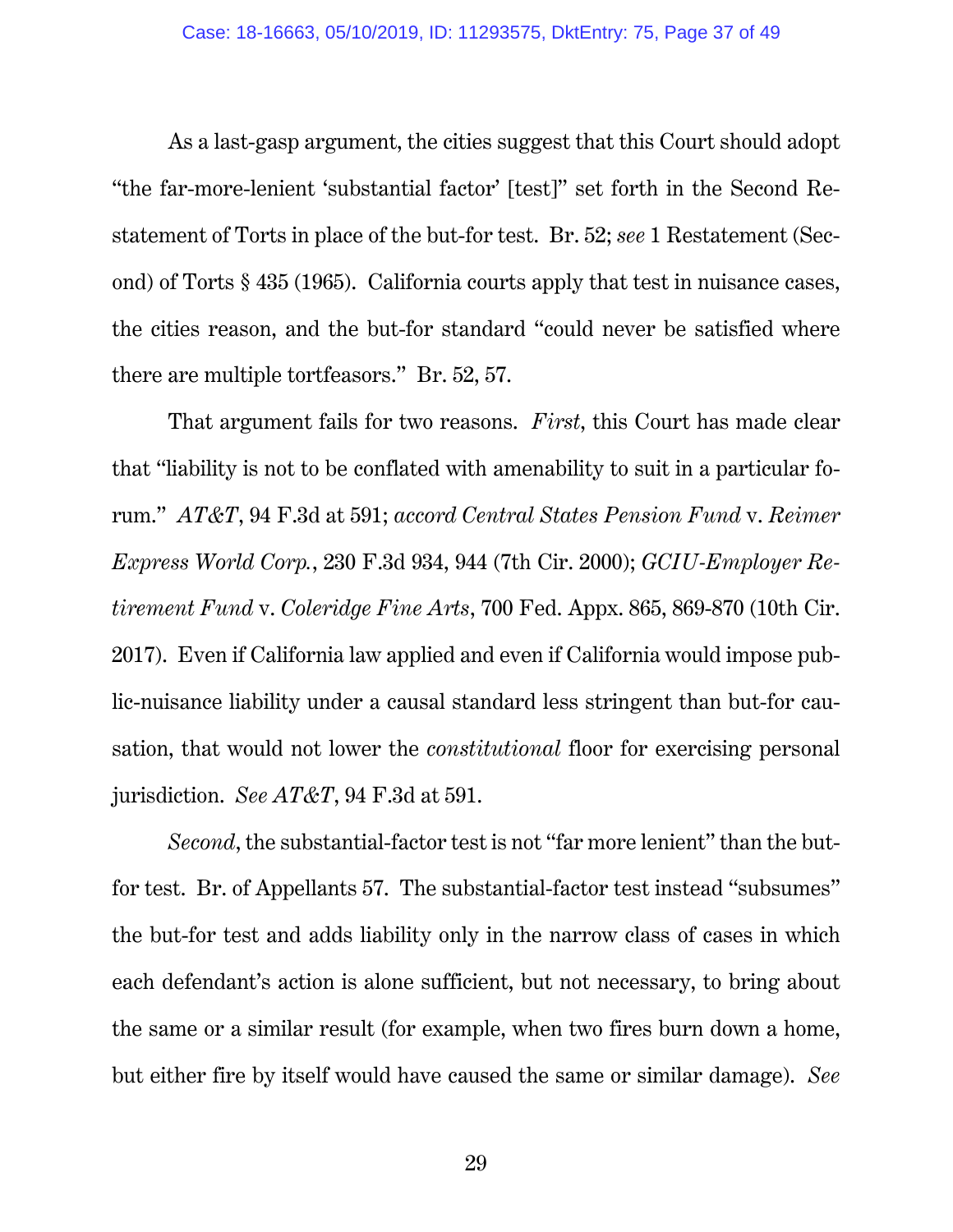*State ex rel. Wilson* v. *Superior Court*, 174 Cal. Rptr. 3d 317, 335-336 (Ct. App. 2014); *see also Mitchell* v. *Gonzalez*, 819 P.2d 872, 878 (Cal. 1991). The cities do not allege that any single defendant's conduct was alone sufficient to cause climate change and any ensuing harms. The cities therefore failed to establish the necessary causal connection between their injuries and defendants' conduct under either the but-for test or the substantial-factor test.

In any event, this court should reject any effort to water down the butfor standard. Many other courts of appeals require *more* than a but-for connection between the plaintiff's claims and the defendant's conduct in order to establish specific jurisdiction*. See, e.g.*, *Beydoun* v. *Wataniya Restaurants Holding, Q.S.C.*, 768 F.3d 499, 507-508 (6th Cir. 2014); *uBID, Inc.* v. *GoDaddy Group, Inc.*, 623 F.3d 421, 430 (7th Cir. 2010); *O'Connor* v. *Sandy Lane Hotel Co.*, 496 F.3d 312, 323 (3d Cir. 2007); *Nowak* v. *Tak How Investments, Ltd.*, 94 F.3d 708, 714-716 (1st Cir. 1996). There is no reason to take this Court's standard further in the opposite direction, and indeed, the Court may wish to take the opportunity to clarify that here, too, proximate cause is required. *See SPV OSUS Ltd.* v. *UBS AG*, 882 F.3d 333, 344 (2d Cir. 2018) (discussing possible circuit conflict).

## **B. Exercising Specific Jurisdiction Over Defendants Would Be Unreasonable**

The cities' failure to satisfy the second, "arising out of" prong of this Court's specific-jurisdiction framework alone requires dismissal. *Western*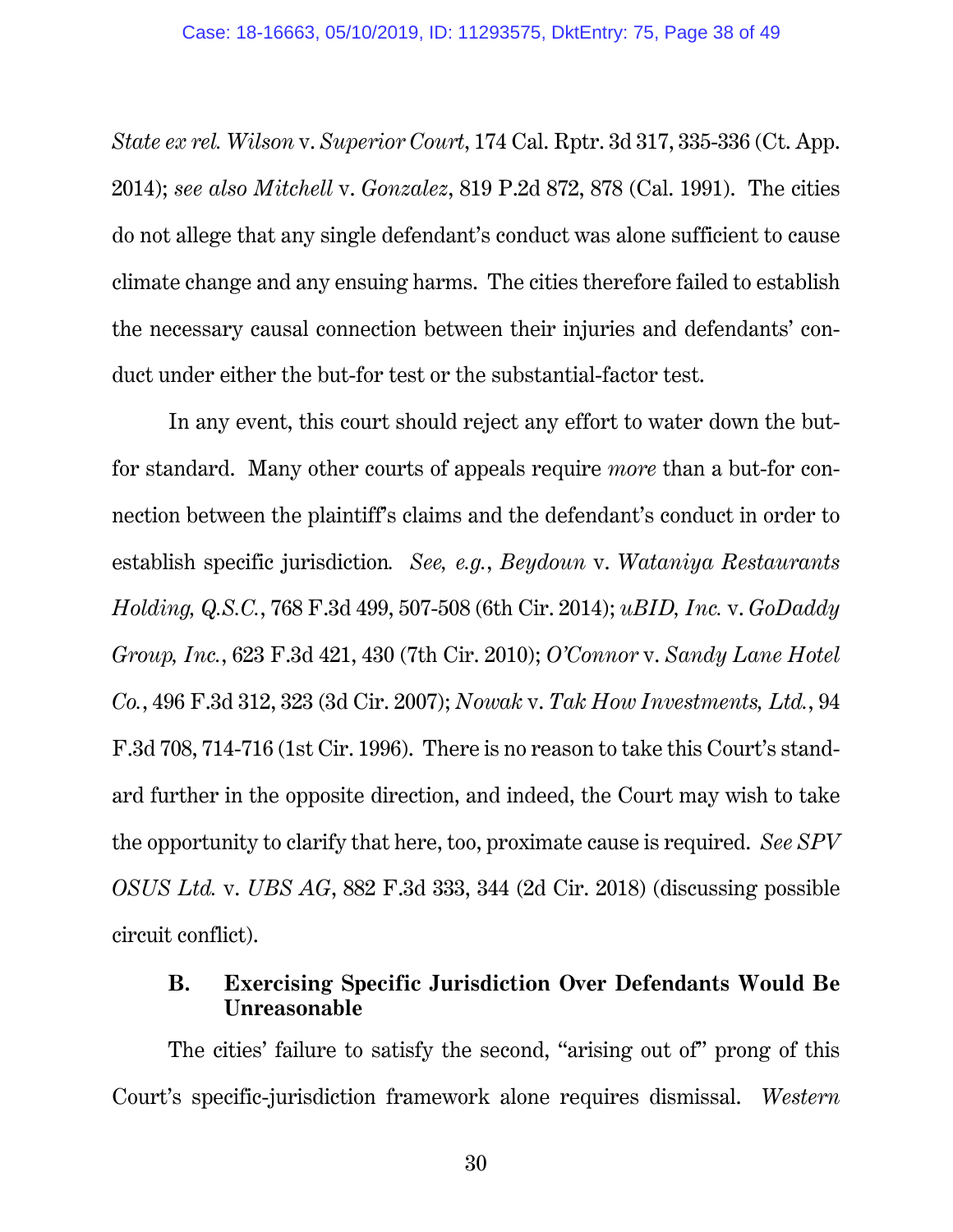*States*, 715 F.3d at 742. For that reason, the district court did not reach the third prong of the jurisdictional analysis: whether the exercise of specific jurisdiction would be "reasonable," *see Axiom Foods*, 874 F.3d at 1068. E.R. 8. If this Court disagrees with the district court's analysis on the second prong, however, it can still address the third prong and affirm on that alternative basis. *See*, *e.g.*, *Direct Technologies, LLC* v. *Electronic Arts, Inc.*, 836 F.3d 1059, 1069 (9th Cir. 2016). As the record here demonstrates, the assertion of jurisdiction over defendants would not be reasonable under these circumstances. *See* D. Ct. Dkt. 278, at 23-25.

The "primary concern" in assessing the reasonableness of an assertion of personal jurisdiction is "the burden" the exercise of jurisdiction will impose "on the defendant." *Bristol-Myers*, 137 S. Ct. at 1780. While that "obviously requires a court to consider the practical problems resulting from litigating in the forum,  $\ldots$  it also encompasses the more abstract matter of submitting to the coercive power of a State that may have little legitimate interest in the claims in question." *Id.* At bottom, "restrictions on personal jurisdiction" are "a consequence of territorial limitations on the power of the respective States," and a State's exercise of sovereign power "implie[s] a limitation on the sovereignty" of other States and even foreign nations. *Id.* In some cases, that sovereignty concern "may be decisive" in the jurisdictional analysis, even if the forum State has a strong interest in adjudicating the controversy. *Id.* at 1780-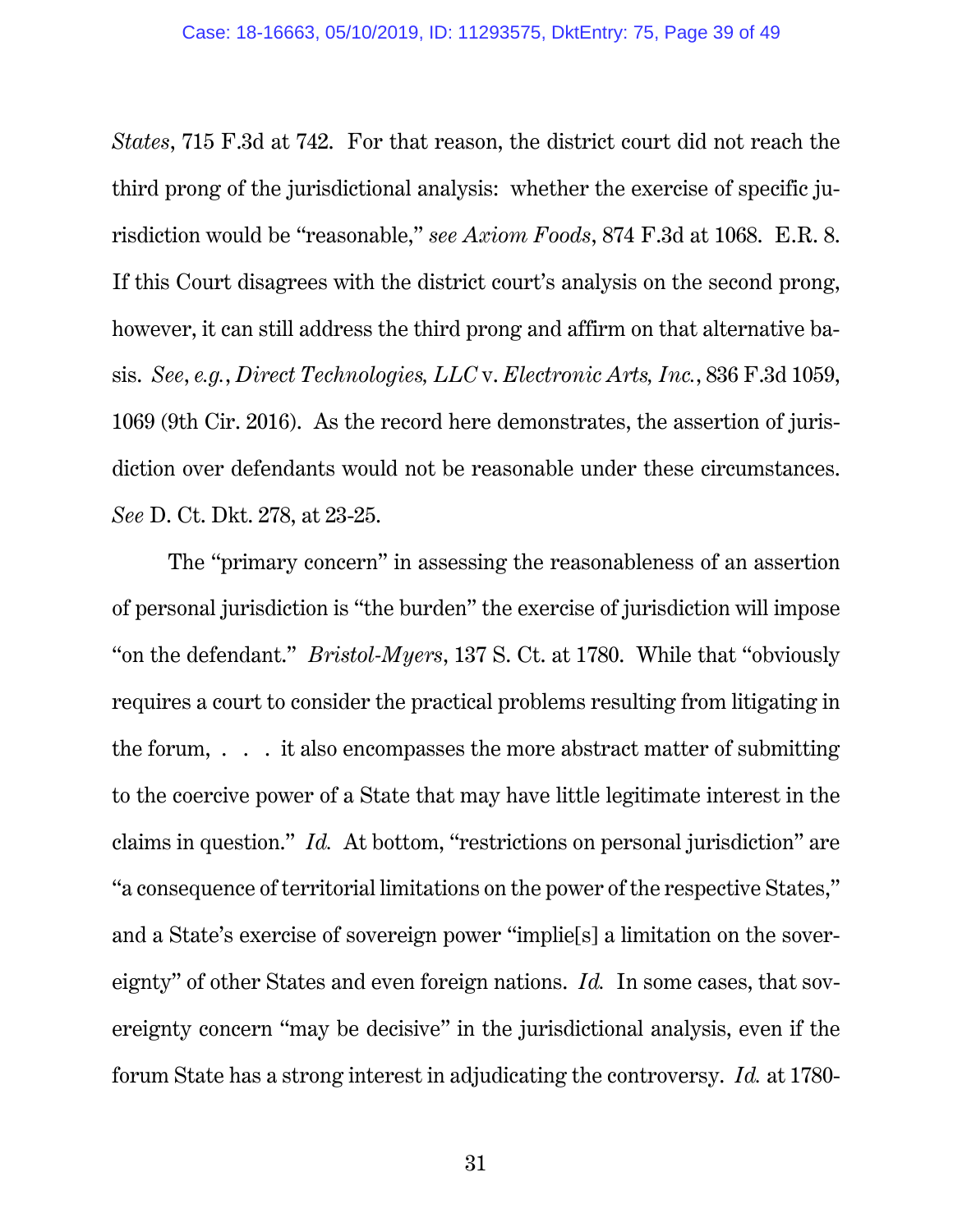1781; *see Freestream Aircraft (Bermuda) Ltd.* v. *Aero Law Group*, 905 F.3d 597, 607 (9th Cir. 2018) (assessing "the extent of conflict with the sovereignty of the defendant's state" as part of the reasonableness analysis).

Permitting courts to exercise specific jurisdiction over nonresident defendants for climate-change-related claims such as those asserted here would impose a massive burden on countless entities and would expand the sovereignty of local courts beyond all appropriate bounds. Again, the cities claim that defendants' worldwide production of fossil fuels contributed to climate change, which led to a rise in sea levels, which in turn caused harm in California. The cities thus are seeking to hale nonresident companies into California to account for what is, at its core, a global problem.

But the cities' only basis for personal jurisdiction is that this global problem, allegedly contributed to by defendants, caused harm in California. If that gives rise to personal jurisdiction for climate-change-related cases, then every jurisdiction in the United States could exercise jurisdiction over defendants and countless other companies and individuals for any climate-change-related costs. It would be an affront to those entities' home jurisdictions for their residents to face such a significant burden based on such an attenuated link between the residents' actions and the alleged forum injuries.

The problem is particularly pronounced with foreign defendants such as BP and Royal Dutch Shell. "Where, as here, the defendant is from a foreign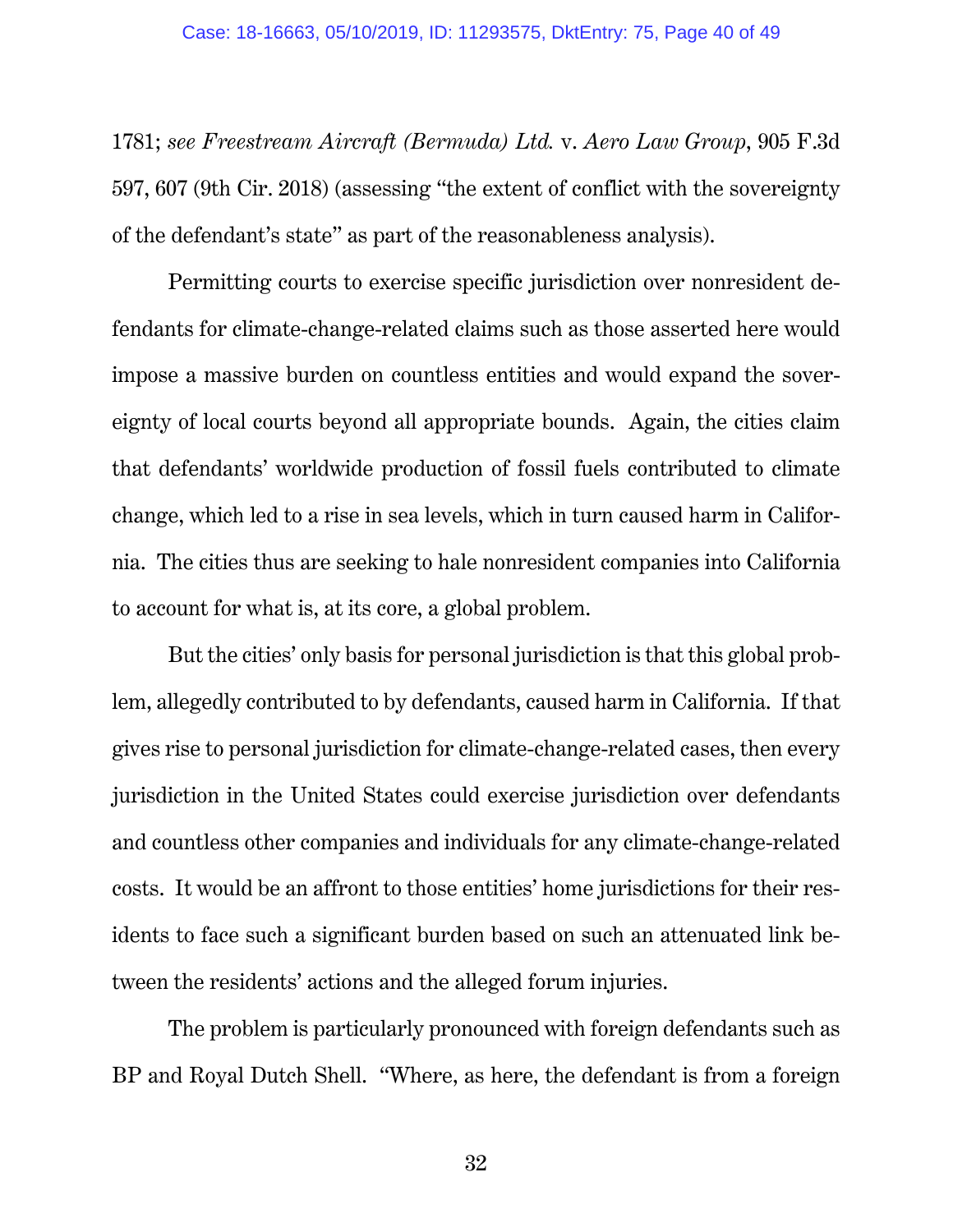nation rather than another state, the sovereignty barrier is high and undermines the reasonableness of personal jurisdiction." *Glencore Grain Rotterdam B.V.* v. *Shivnath Rai Harnarain Co.*, 284 F.3d 1114, 1126 (9th Cir. 2002) (citation omitted). The United States government has further noted that "foreign governments' objection to some domestic courts' expansive views of general jurisdiction have in the past impeded negotiations of international agreements on the reciprocal recognition and enforcement of judgments." *Daimler*, 134 S. Ct. at 763 (citations omitted). Under the cities' theory of personal jurisdiction, however, any foreign entity could be haled into any court in the United States for its alleged contribution to global climate change. And if adopted abroad, the cities' theory of personal jurisdiction would also subject American companies and individuals to suit for climate-change-related injuries around the world. The cities' theory thus would impinge not only on the sovereignty of the fifty States, but on the sovereignty of the United States as well.

The cities have not shown why this is necessary. Plaintiffs are always free to file suit against defendants where defendants are subject to general personal jurisdiction. *See Goodyear Dunlop Tires Operations, S.A.* v. *Brown*, 564 U.S. 915, 919 (2011). While that may mean plaintiffs seeking to pursue climate-change suits against foreign parent companies must file lawsuits abroad, *cf.* Br. of Appellants 59, it is not unreasonable to require those seeking to use the courts to address global problems to pursue global solutions.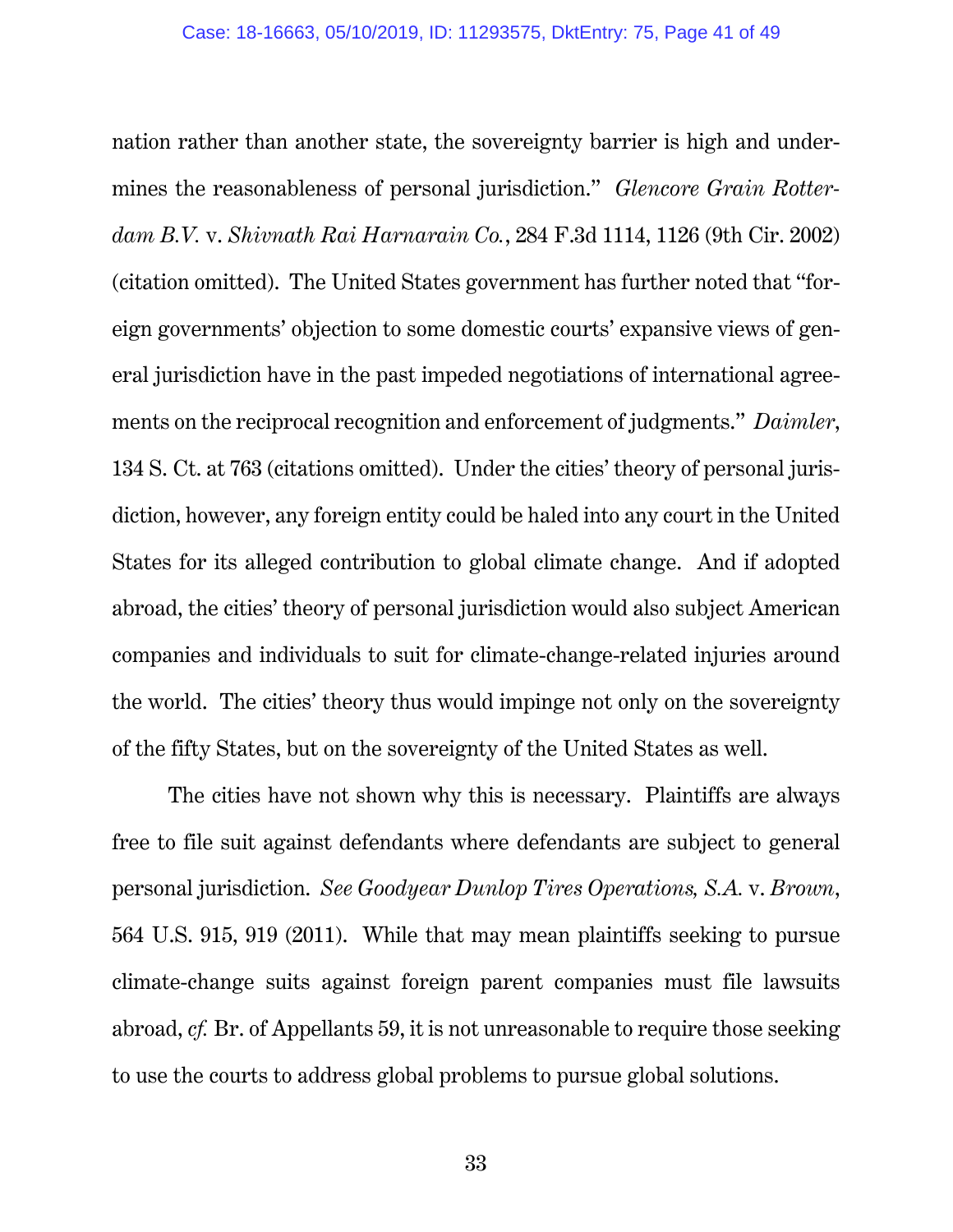To permit the exercise of specific jurisdiction under the cities' expansive theory would be unreasonable given the sovereignty interests at stake. The Court can affirm the district court's judgment on that basis as well.

## **C. BP And Royal Dutch Shell Are Not Subject To Specific Jurisdiction Under Federal Rule Of Civil Procedure 4(k)(2)**

The cities finally contend that the district court erred in concluding that it lacked personal jurisdiction over BP and Royal Dutch Shell under Federal Rule of Civil Procedure  $4(k)(2)$ . The jurisdictional analysis under Rule  $4(k)(2)$ is "nearly identical to traditional personal jurisdiction analysis," except that the court considers the defendant's "contacts with the nation as a whole" instead of with only the forum. *Holland America Line Inc.* v. *Wartsila North America, Inc.*, 485 F.3d 450, 462 (9th Cir. 2007).

The district court concluded that it lacked personal jurisdiction over BP and Royal Dutch Shell under Rule 4(k)(2) because, "[e]ven taking [the cities'] allegations as true, they have failed to show that BP or Royal Dutch Shell's national conduct was a 'but for' cause of their harm." E.R. 10. As to that holding, the cities argue only that the district court erred in relying on "the same erroneous causation analysis" as it did as to specific jurisdiction more generally. Br. 59. For all the reasons explained above, the district court faithfully applied this Court's framework for analyzing specific jurisdiction, and it committed no error in doing so.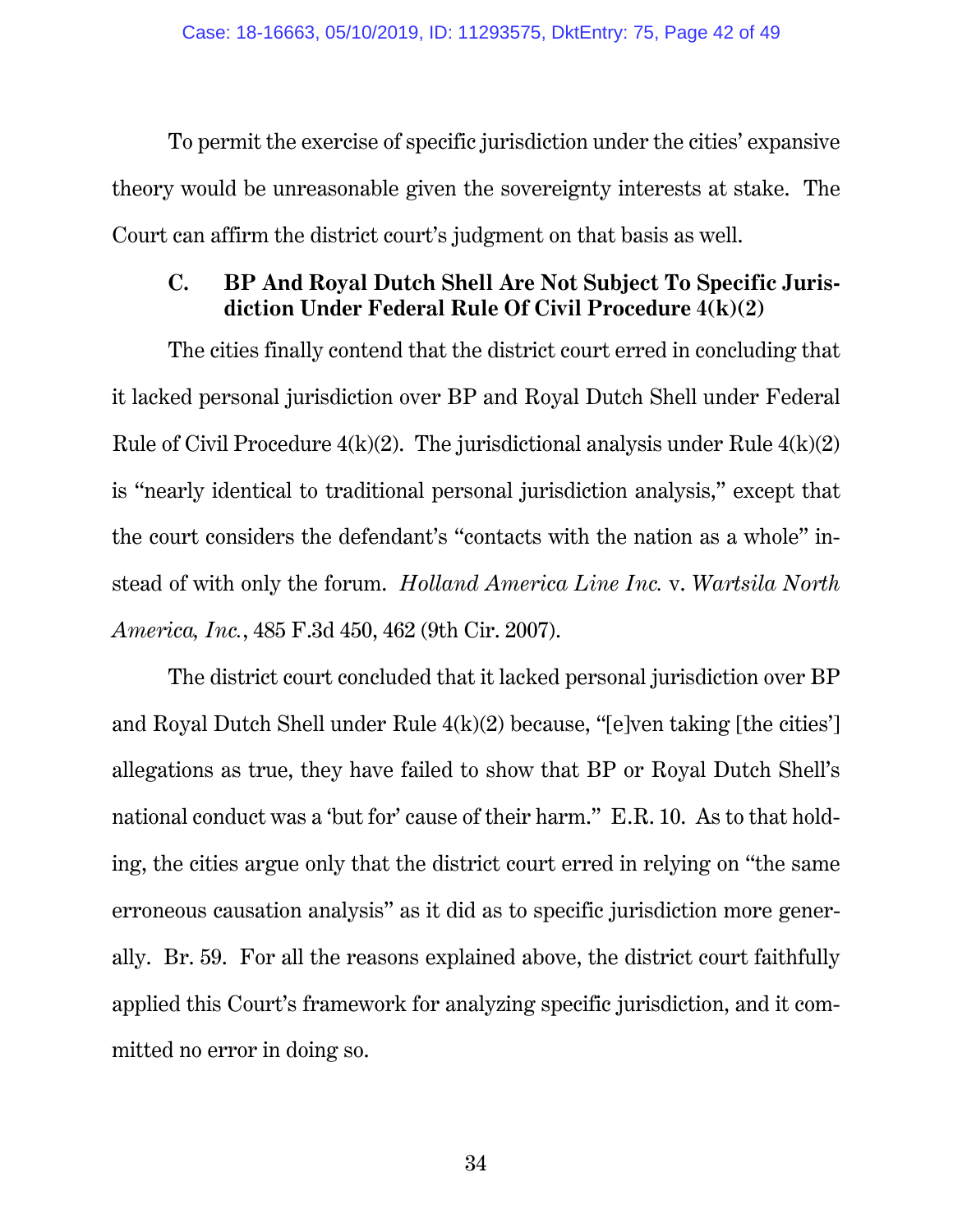\* \* \* \* \*

The cities have not shown, and indeed cannot show, that their alleged climate-change-related injuries would not have occurred but for defendants' relevant jurisdictional contacts. And even if the cities had made such a showing, adoption of their expansive theory of specific jurisdiction would be unreasonable in this case and others. The district court therefore correctly dismissed the complaints for lack of personal jurisdiction.3

 <sup>3</sup> To the extent that this Court disagrees, it should affirm for the reasons stated by Chevron Corporation in its brief addressing subject-matter jurisdiction and the merits. *See* Fed. R. App. P. 28(i).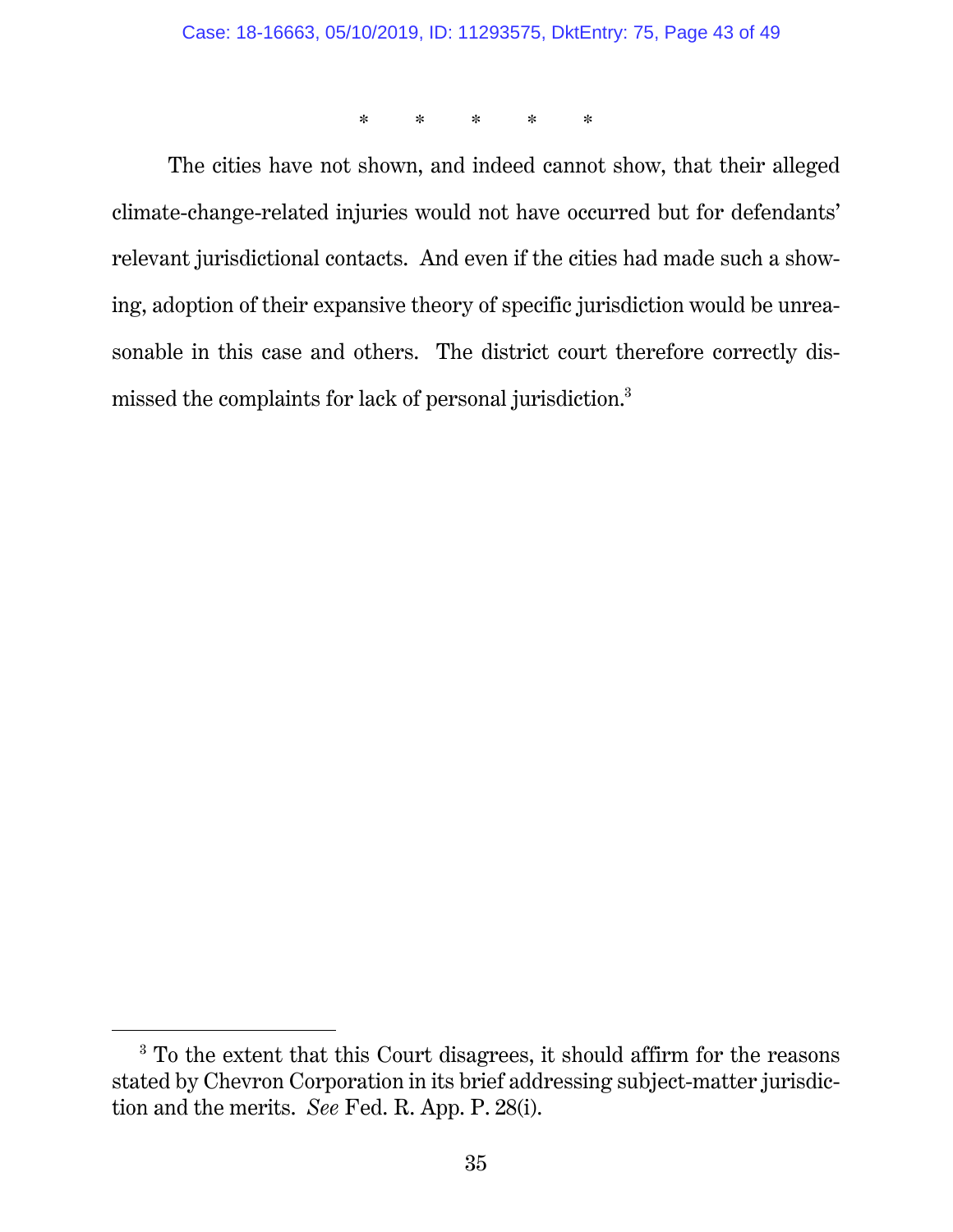# **CONCLUSION**

The judgment of the district court should be affirmed.

Respectfully submitted,

JONATHAN W. HUGHES ARNOLD & PORTER KAYE SCHOLER LLP *Three Embarcadero Center, 10th Floor San Francisco, CA 94111 (415) 471-3100* 

MATTHEW T. HEARTNEY JOHN D. LOMBARDO ARNOLD & PORTER KAYE SCHOLER LLP *777 South Figueroa Street, 44th Floor Los Angeles, CA 90017 (213) 243-4000* 

*Counsel for BP p.l.c.* 

/s/ Kannon K. Shanmugam

KANNON K. SHANMUGAM PAUL, WEISS, RIFKIND, WHARTON & GARRISON LLP *2001 K Street, N.W. Washington, DC 20006 (202) 223-7300* 

THEODORE V. WELLS, JR. DANIEL J. TOAL JAREN JANGHORBANI PAUL, WEISS, RIFKIND, WHARTON & GARRISON LLP *1285 Avenue of the Americas New York, NY 10019 (212) 373-3000* 

M. RANDALL OPPENHEIMER DAWN SESTITO O'MELVENY & MYERS LLP *400 South Hope Street Los Angeles, CA 90071 (213) 430-6000* 

*Counsel for Exxon Mobil Corporation*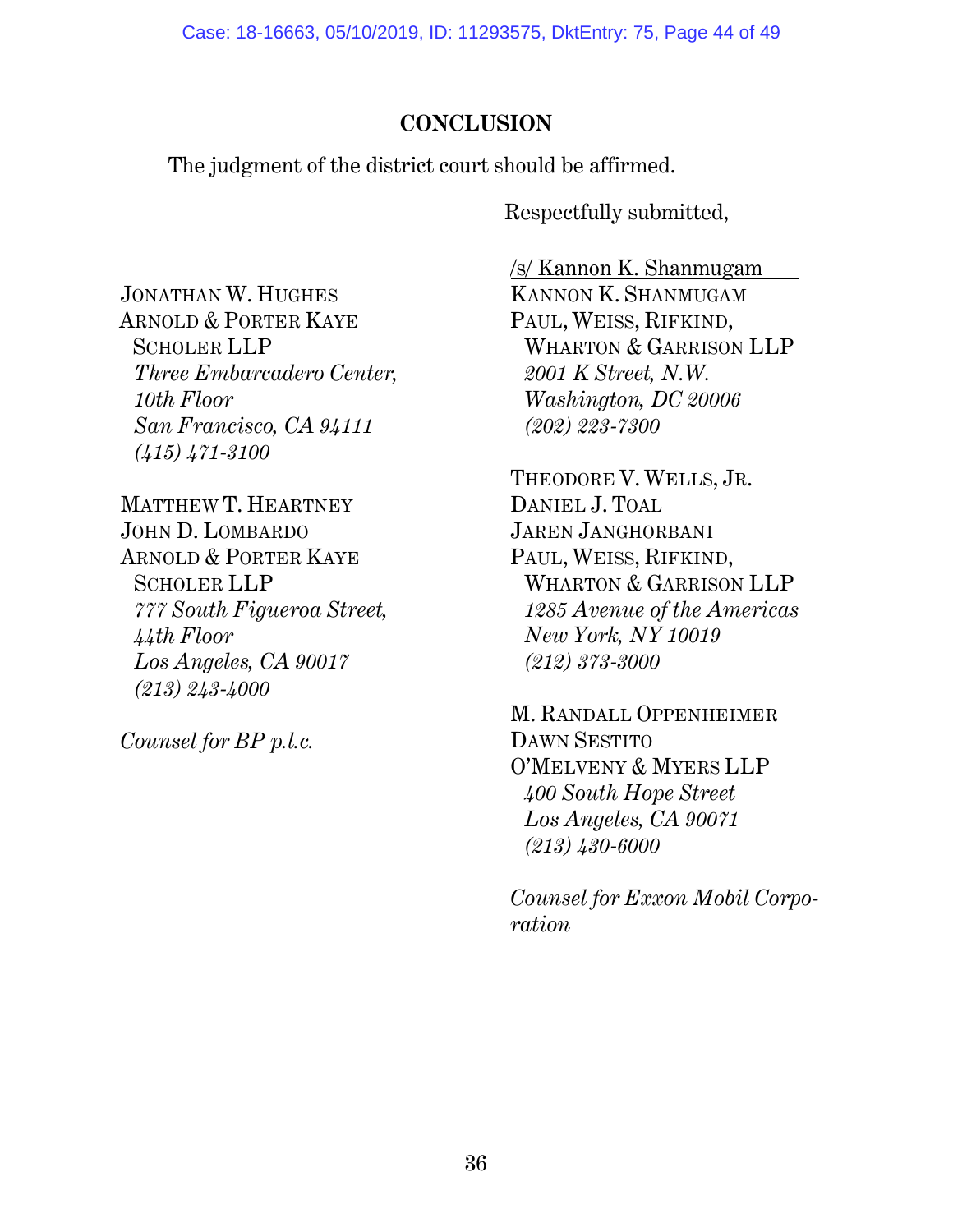#### Case: 18-16663, 05/10/2019, ID: 11293575, DktEntry: 75, Page 45 of 49

JAMESON R. JONES SEAN C. GRIMSLEY BARTLIT BECK HERMAN PALENCHAR & SCOTT LLP *1801 Wewatta Street, Suite 1200 Denver, CO 80202 (303) 592-3100*

TRACIE J. RENFROE CAROL M. WOOD KING & SPALDING LLP *1100 Louisiana Street, Suite 4000 Houston, TX 77002 (713) 751-3200*

*Counsel for ConocoPhillips*

DANIEL B. LEVIN MUNGER, TOLLES & OLSON LLP *350 South Grand Avenue, 50th Floor Los Angeles, CA 90071 (213) 683-9100*

JEROME C. ROTH ELIZABETH A. KIM MUNGER, TOLLES & OLSON LLP *560 Mission Street, 27th Floor San Francisco, CA 94105 (415) 512-4000*

DAVID C. FREDERICK BRENDAN J. CRIMMINS KELLOGG, HANSEN, TODD, FIGEL & FREDERICK, P.L.L.C. *1615 M Street, N.W., Suite 400 Washington, D.C. 20036 (202) 326-7900*

*Counsel for Royal Dutch Shell plc*

MAY 10, 2019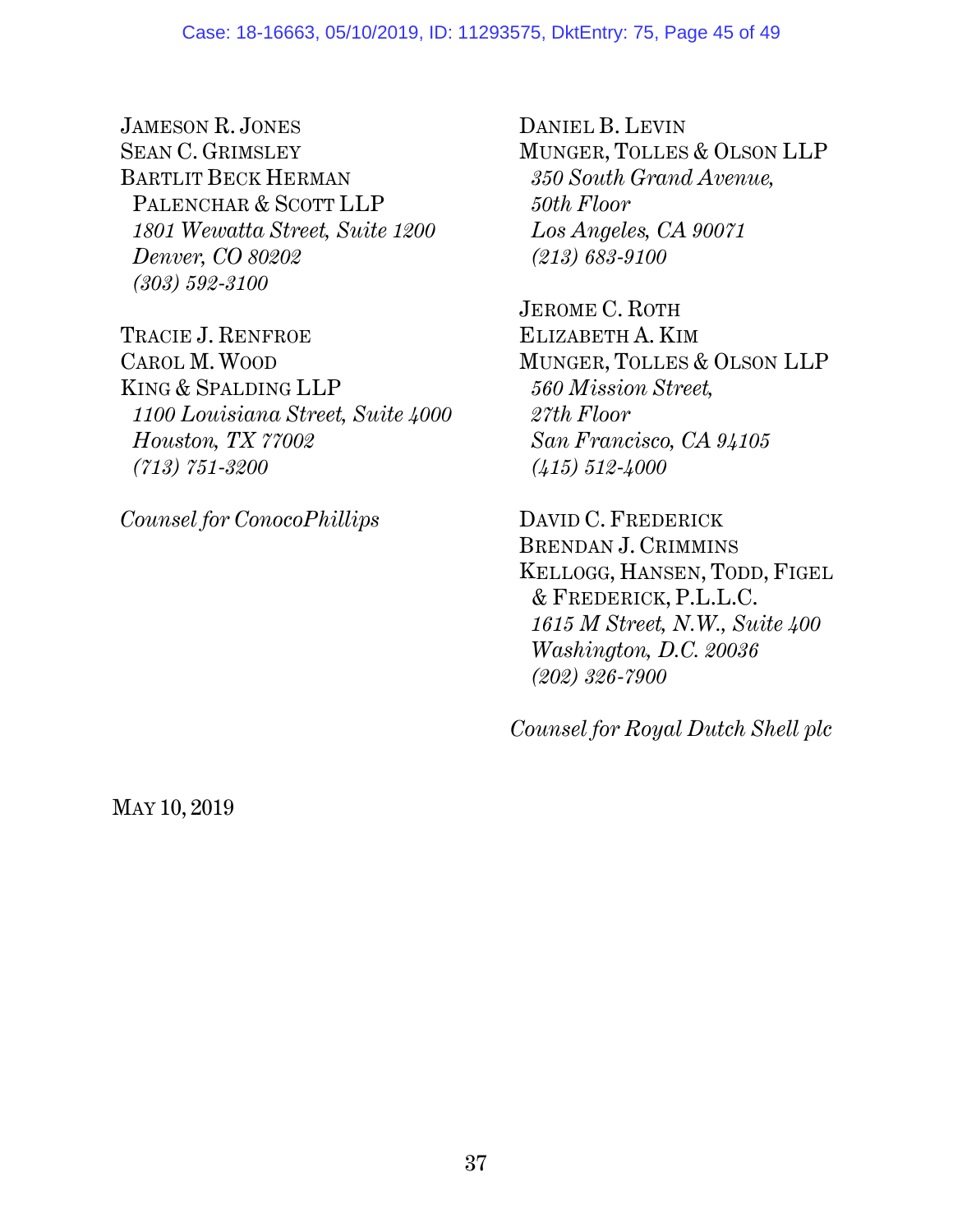# **CERTIFICATE OF CONCURRENCE**

Pursuant to Ninth Circuit Rule 25-5(e), I, Kannon K. Shanmugam, counsel for Exxon Mobil Corporation and a member of the Bar of this Court, certify that BP p.l.c., ConocoPhillips, and Royal Dutch Shell plc concur in the filing of this brief.

> /s/ Kannon K. Shanmugam Kannon K. Shanmugam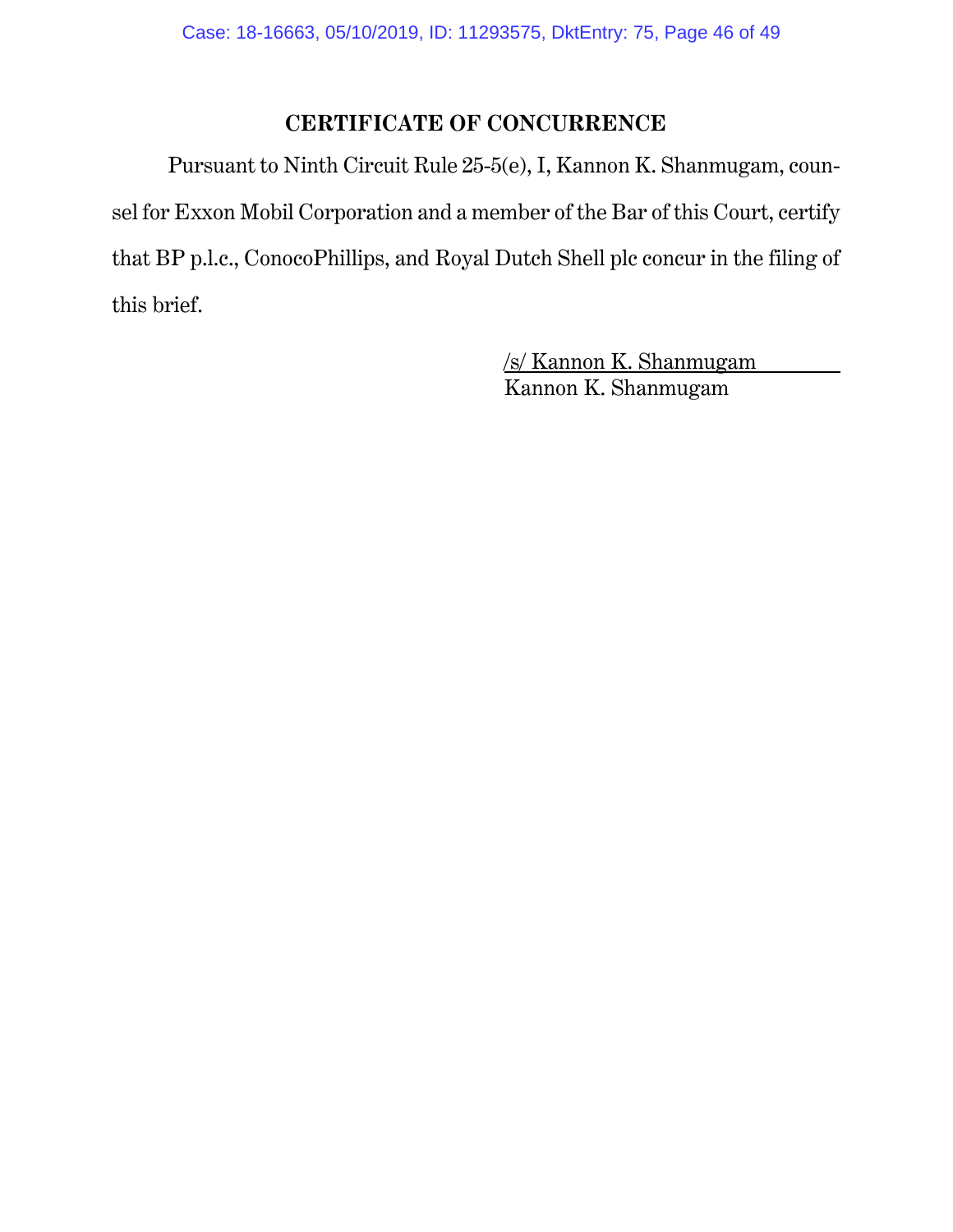## **STATEMENT OF RELATED CASES**

BP, ConocoPhillips, ExxonMobil, and Royal Dutch Shell state that they are aware of the following related cases pending before this court: *County of San Mateo* v. *Chevron Corp.*, No. 18-15499; *City of Imperial Beach* v. *Chevron Corp.*, No. 18-15502; *County of Marin* v. *Chevron Corp.*, No. 18-15503; and *County of Santa Cruz* v. *Chevron Corp.*, No. 18-16376.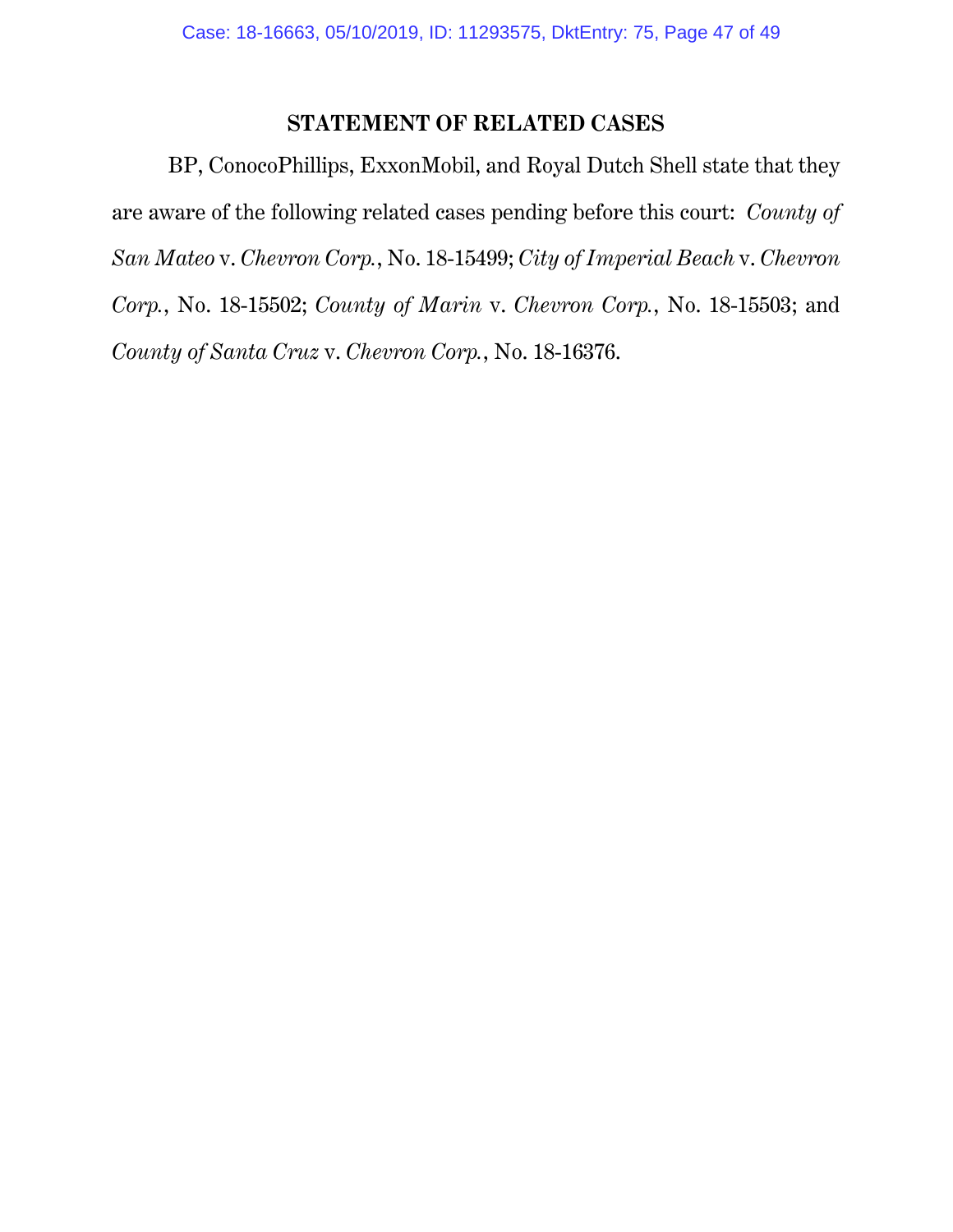# UNITED STATES COURT OF APPEALS FOR THE NINTH CIRCUIT

### Form 8. Certificate of Compliance for Briefs

Instructions for this form: http://www.ca9.uscourts.gov/forms/form08instructions.pdf

9th Cir. Case Number(s) 18-16663

I am the attorney or self-represented party.

This brief contains  $\begin{array}{|l|} 7.950 \end{array}$  words, excluding the items exempted 7,950

by Fed. R. App. P. 32(f). The brief's type size and typeface comply with Fed. R.

App. P.  $32(a)(5)$  and  $(6)$ .

I certify that this brief (select only one):

- $\odot$  complies with the word limit of Cir. R. 32-1.
- $\circ$  is a cross-appeal brief and complies with the word limit of Cir. R. 28.1-1.
- is an amicus brief and complies with the word limit of Fed. R. App. P.  $\bigcap$ 29(a)(5), Cir. R. 29-2(c)(2), or Cir. R. 29-2(c)(3).
- $\circ$  is for a **death penalty** case and complies with the word limit of Cir. R. 32-4.
- complies with the longer length limit permitted by Cir. R. 32-2(b) because  $\bigcap$ (select only one):
	- $\circ$  it is a joint brief submitted by separately represented parties;
	- $\circ$  a party or parties are filing a single brief in response to multiple briefs; or
	- $\circ$  a party or parties are filing a single brief in response to a longer joint brief.
- $\circ$  complies with the length limit designated by court order dated
- $\circ$  is accompanied by a motion to file a longer brief pursuant to Cir. R. 32-2(a).

 **/s/ Kannon K. Shanmugam <b>Date** May 10, 2019

(use "s/[typed name]" to sign electronically-filed documents)

Feedback or questions about this form? Email us at forms@ca9.uscourts.gov